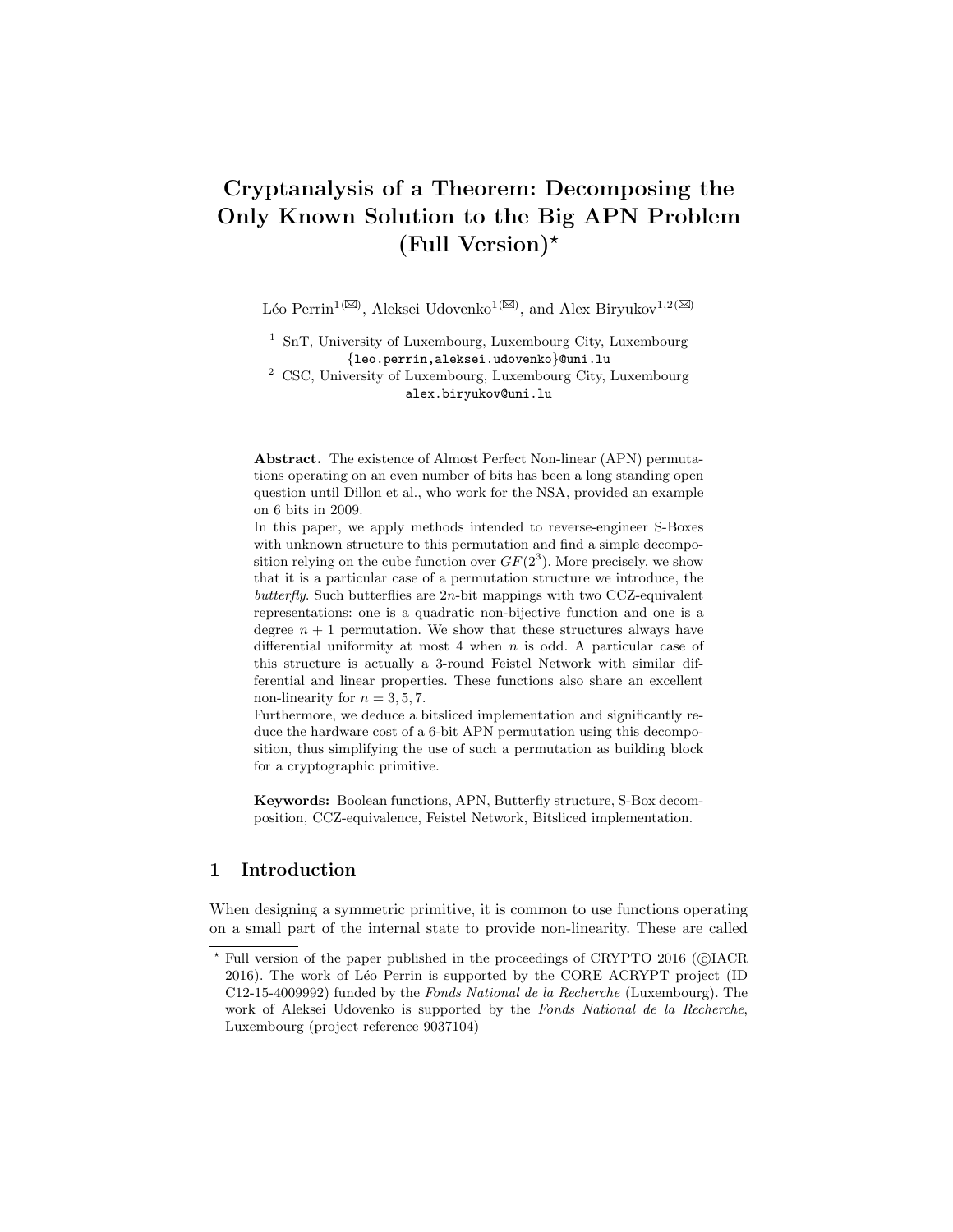S-Boxes and their properties can be leveraged to justify security against differential [\[1\]](#page-30-0) and linear [\[2\]](#page-30-1) attacks using for example a wide-trail argument, as was done for the AES [\[3\]](#page-30-2).

A popular strategy for choosing S-Boxes with desirable cryptographic properties is to use mathematical construction based for example on the inverse in a finite field [\[4\]](#page-30-3). A function with optimal differential property (in a sense that we will define later) is called *Almost Perfect Non-linear* or *APN*. While it is easy to find functions with this property, permutations are more rare. Many monomials are known to be APN permutations in finite fields of size  $2<sup>n</sup>$  for  $n$  odd (for example the cube function), but whether there even exists APN permutations operating on an even number of bits is still an important research area.

In this context, the 6-bit APN permutation described by a team of mathematicians from the NSA (Dillon *et al.* ) in  $[5]$  is of great theoretical importance: it is the only known APN permutation for even  $n$  so far. Furthermore, it has already been used to design an authenticated cipher: Fides [\[6\]](#page-30-5). However, the method used by the Dillon et al. to find it relies on sophisticated considerations related to error correcting codes and no generalization of their results has been published to the best of our knowledge. In their paper, the authors state the "big APN problem" and it is, 6 years later, still as much of an open question:

(STILL) The Big APN Problem: Does there exist an APN permutation on  $GF(2^m)$  if m is EVEN and GREATER THAN 6?

Our Contribution By applying methods designed by Biryukov et al. to reverseengineer the S-Box of the last Russian cryptographic standards [\[7\]](#page-30-6), we show the existence of a much simpler expression of the 6-bit APN permutation. This is stated in Theorem [3](#page-19-0) which we reproduce here.

<span id="page-1-0"></span>Main Theorem (A Family of 6-bit APN Permutations). The 6-bit permutation described by Dillon *et al.* in  $[5]$  is affine equivalent to any involution built using the structure described in Figure [1,](#page-1-0) where ⊙ denotes multiplication in the finite field  $GF(2^3)$ ,  $\alpha \neq 0$  is such that  $Tr(\alpha) = 0$  and A denotes any 3-bit APN permutation.



Fig. 1: Some S-Boxes affine-equivalent to the Dillon APN permutation.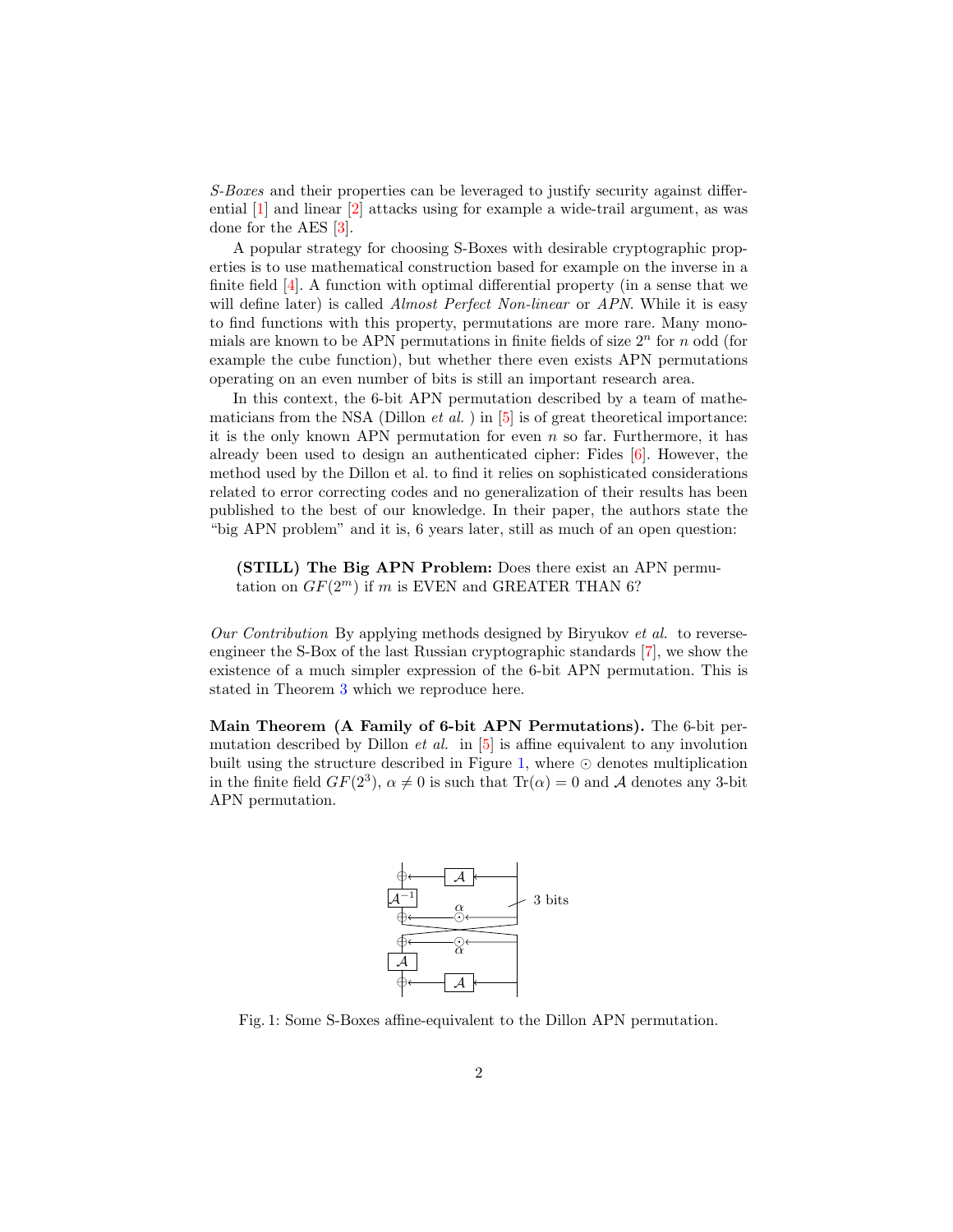We study extensively this structure, both experimentally and mathematically, and derive in particular new families of differentially 4-uniform permutations of  $2n$  bits for  $n$  odd.

Outline This paper is devoted to first deriving this theorem and then exploring its consequences. Section [2](#page-3-0) describes how the cryptanalysis strategy described in [\[7\]](#page-30-6) can be successfully applied to the 6-bit APN permutation to identify a highly structured decomposition. We then study this structure in Section [3.](#page-11-0) Next, we show in Section [4](#page-22-0) that the same structure can be used to build differentially 4 uniform permutations with algebraic degree at least  $n$  in fields of size  $2n$  for odd . Finally, we use our results on the decomposition of 6-bit APN permutations to describe efficient bit-sliced and hardware implementation of some of them in Section [5.](#page-28-0)

#### Notations and Definitions

We use common definitions and notations throughout this paper. For the sake of clarity, we list them here. First, we describe the notations related to finite field:

- $\mathbb{F}_{2^n}$  is a finite field of size  $2^n$ ,
- − for any x in  $\mathbb{F}_{2^n}$ , the trace of x is Tr(x) =  $\sum_{i=0}^{n-1} x^{2^i}$ ,

The differential properties of an S-Box  $f : \mathbb{F}_2^n \to \mathbb{F}_2^m$  are studied using its Difference Distribution Table (DDT), the  $2^n \times 2^m$  matrix  $\mathcal{D}(f)$  such that  $\mathcal{D}(f)[\delta, \Delta] =$  $\# \{x \in \mathbb{F}_{2^n}, f(x+\delta) + f(x) = \Delta\}.$  The maximum coefficient<sup>[3](#page-2-0)</sup> in  $\mathcal{D}(f)$  is the differential uniformity of  $f$  and, if it is equal to  $u$ , then we say that  $f$  is differentially -uniform. A differentially 2-uniform function is called Almost Perfect Non-linear (APN).

Similarly, security against linear attacks can be justified using the Linear Approximation Table  $(LAT)^4$  $(LAT)^4$  of f. It is the  $2^n \times 2^m$  matrix  $\mathcal{L}(f)$  such that  $\mathcal{L}(f)[a, b] = \#\{x \in \mathbb{F}_{2^n}, a \cdot x = b \cdot y\} - 2^{n-1}$  (where "." denotes the scalar product). The non-linearity of a  $f : \mathbb{F}_2^n \to \mathbb{F}_2^m$  is  $\mathcal{NL}(f) = 2^{n-1} - \max(|\mathcal{L}(f)[a, b]|)$  where the maximum is taken over all non-zero line and column indices  $a$  and  $b$ .

Finally, we also consider algebraic decompositions of the functions we study using the following tools:

- − if x and u are vectors of  $\mathbb{F}_2^n$ , then  $x^u = \prod_{i=0}^{n-1} x_i^{u_i}$  so that  $x^u = 1$  if and only if  $x_i = 1$  for all i such that  $u_i = 1$ ,
- the Algebraic Normal Form (ANF) of a Boolean function  $f$  is its unique expression  $f(x) = \bigoplus_{u \in \mathbb{F}_2^n} a_u x^u$  where all  $a_u$  are in  $\{0, 1\},$
- the algebraic degree of a Boolean function f is denoted deg(f) and is equal to the maximum Hamming weight of u such that  $a_u = 1$  in the ANF of f,

<span id="page-2-0"></span><sup>3</sup> The maximum is taken over all non-zero line indices.

<span id="page-2-1"></span><sup>4</sup> This object is also sometimes referred to as the "correlation matrix". Up to a multiplication by a constant factor, the coefficients in the LAT of a function also form its Walsh Spectrum.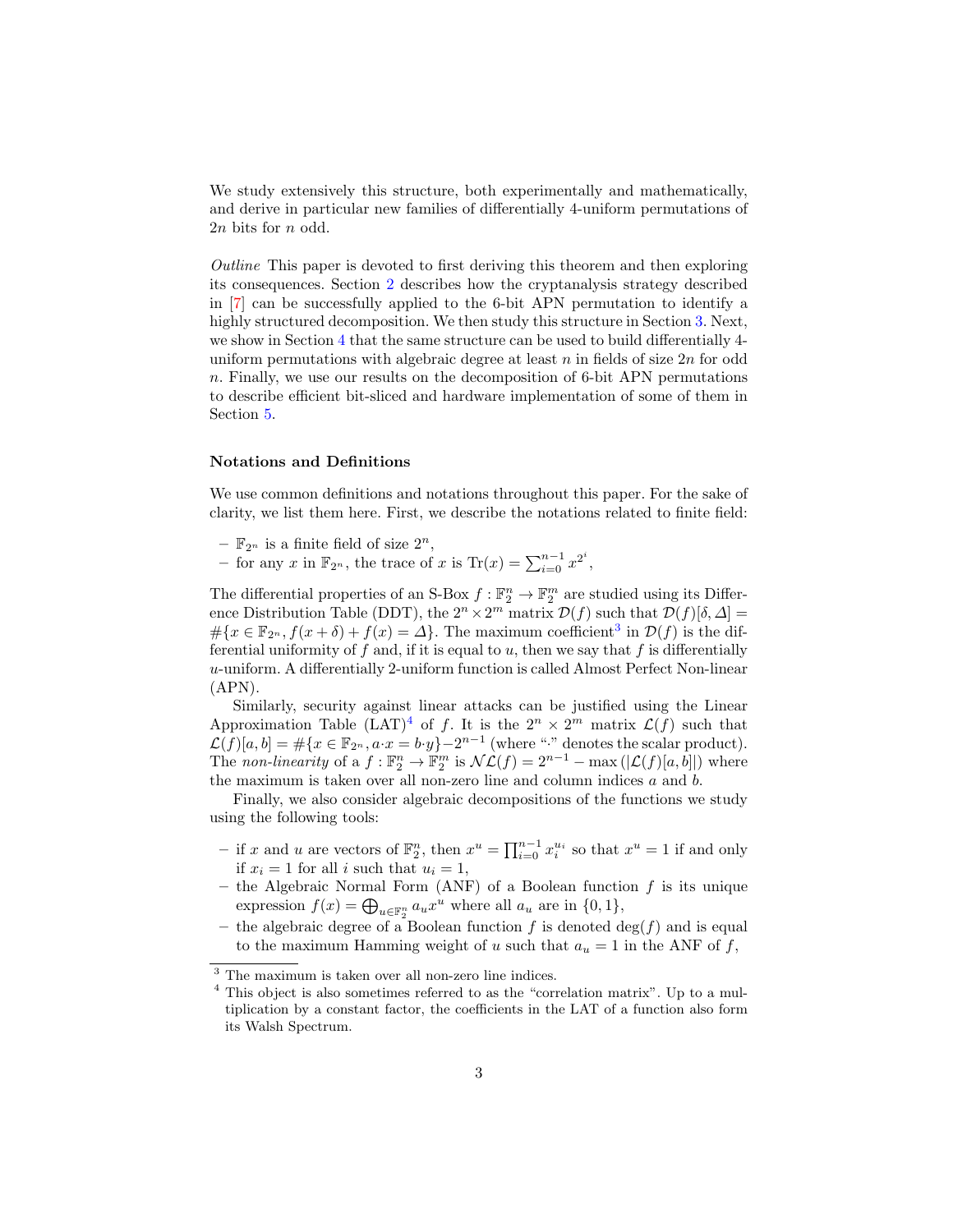– the field polynomial representation of f mapping  $\mathbb{F}_{2^n}$  to itself is its unique expression as a univariate polynomial of  $\mathbb{F}_{2^n}$ , so that  $f(x) = \sum_{i=0}^{2^n-1} c_i x^i$ with  $c_i$  in  $\mathbb{F}_{2^n}$ . It can be obtained using Lagrange interpolation.

Note that the algebraic degree of a polynomial of  $\mathbb{F}_{2^n}$  is equal to the maximum Hamming weight of the binary expansions of the exponents in its field polynomial representation. For example, the algebraic degree of the cube function  $x \mapsto x^3$ in  $\mathbb{F}_{2^n}$  is equal to 2.

Two functions  $f$  and  $g$  are *affine equivalent* if there exist affine permutations A and B such that  $q = B \circ f \circ A$ . If we also add an affine function C to the output, that is,  $q = B \circ f \circ A + C$ , then f and g are extended affine-equivalent (EA-equivalent).

Finally, we denote the concatenation of two binary variables using the symbol "|". In particular, we will often interpret bit-strings of length  $2n$  as  $x||y$ , where x and y are in  $\mathbb{F}_2^n$ .

### <span id="page-3-0"></span>2 A Decomposition of the 6-bit APN Permutation

In this section, we identify a decomposition of the Dillon APN permutation. We denote this permutation  $S_0 : \mathbb{F}_2^6 \to \mathbb{F}_2^6$  and give its look-up table in Table [1.](#page-3-1) As we are interested only in its being an APN permutation, we allow ourselves to compose it with affine permutations as such transformations preserve this property. We will omit the respective inverse permutations to simplify our description.

<span id="page-3-1"></span>

|  |  |  | 1. 9. 1. 2. 3. 4. 5. 6. 7. 8. 9. a. b. c. d. e. f                                                                            |  |  |  |  |  |
|--|--|--|------------------------------------------------------------------------------------------------------------------------------|--|--|--|--|--|
|  |  |  | $0. \begin{array}{ccccccccc} 0. & 00 & 36 & 30 & 0d & 0f & 12 & 35 & 23 & 19 & 3f & 2d & 34 & 03 & 14 & 29 & 21 \end{array}$ |  |  |  |  |  |
|  |  |  | 1. 3b 24 02 22 0a 08 39 25 3c 13 2a 0e 32 1a 3a 18                                                                           |  |  |  |  |  |
|  |  |  | 2. $27$ 1b 15 11 10 1d 01 3e 2f 28 33 38 07 2b 2c 26                                                                         |  |  |  |  |  |
|  |  |  | 3. 1f 0b 04 1c 3d 2e 05 31 09 06 17 20 1e 0c 37 16                                                                           |  |  |  |  |  |

Table 1: The Dillon permutation  $S_0$  in hexadecimal (e.g.  $S_0$ (0x10) = 0x3b).

Our strategy is identical to the one used to recover the structure of the S-Box of the last Russian cryptographic standards described in [\[7\]](#page-30-6). First, we obtain a high level decomposition of the permutation relying on two distinct but closely related 3-bit keyed permutations (the "TU-decomposition") in Section [2.1.](#page-3-2) Then, we decompose these keyed permutations in Sections [2.2.](#page-6-0) Finally, we provide the complete decomposition of an S-Box affine-equivalent to  $S_0$  in Section [2.3.](#page-8-0)

### <span id="page-3-2"></span>2.1 High-Level TU-Decomposition

As suggested in [\[8\]](#page-30-7) and [\[7\]](#page-30-6), we looked at the "Jackson Pollock" representation of the absolute value of the LAT of the S-Box (see Figure [2a\)](#page-4-0). We can see some patterns, namely columns and aligned short vertical segments of black and white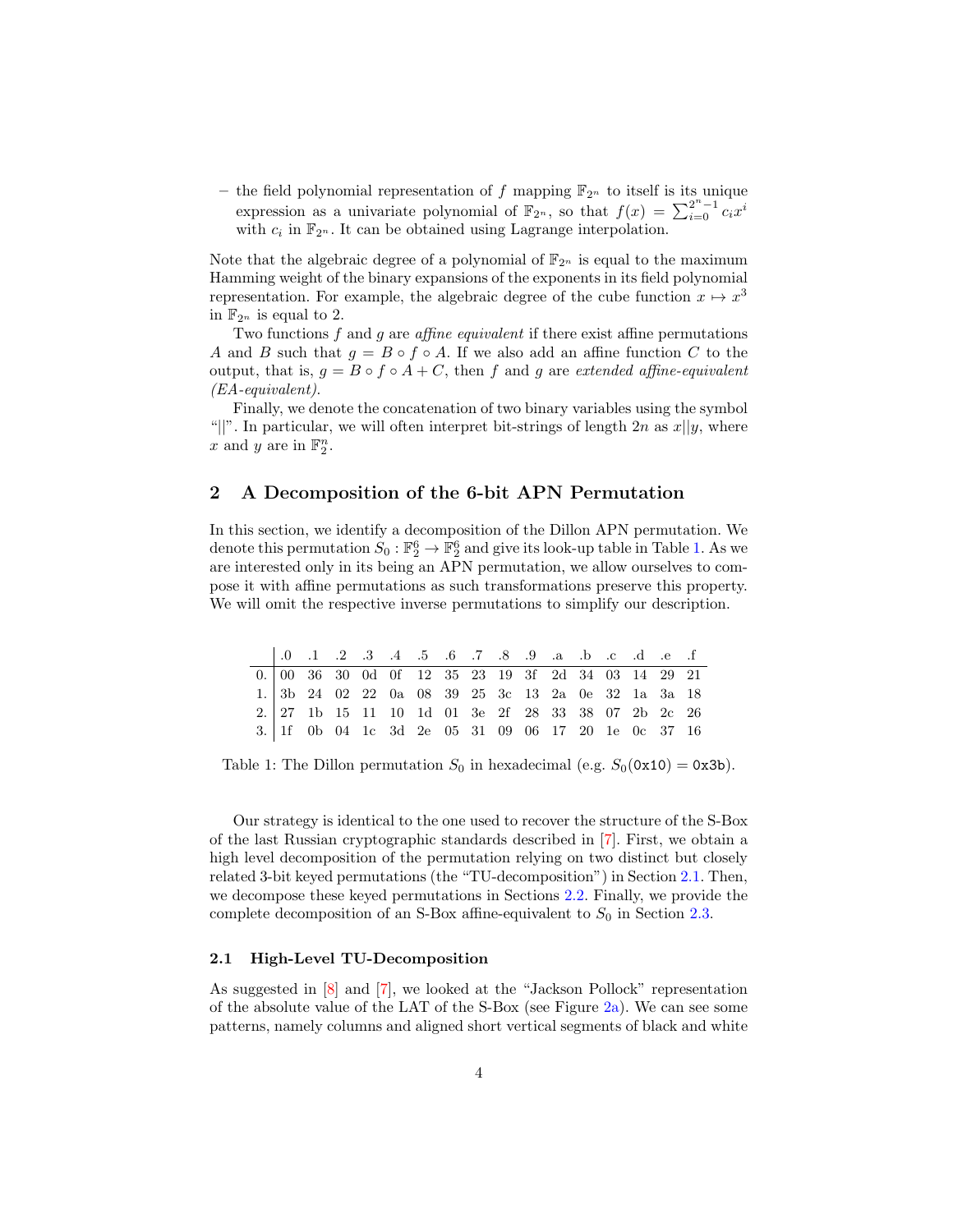colors within a grey rectangle (white is 0, grey is 4 and black is 8). The blackand-white columns also have the 8 topmost coefficients equal to zero. Moreover, their horizontal coordinates form a linear subspace of  $\mathbb{F}_2^6$ .

Therefore, as was done in [\[7\]](#page-30-6), we compose the S-Box with a particular linear permutation chosen so that these particular columns are clustered to the left of the picture, i.e their abscissa become  $[0, 7]$ . The black-and-white columns have coordinates  $\{0, 4, 10, 14, 16, 20, 26, 30\}$  and the binary expansion of these numbers form a linear subspace of  $\mathbb{F}_2^6$  spanned by the binary expansions of  $\{4, 10, 16\}$ . We thus construct a permutation  $\eta$ , linear over  $GF(2)$ , such that  $\eta: 1 \mapsto 4, 2 \mapsto 10, 4 \mapsto 16$  and then we complete it by setting  $\eta: 8 \mapsto 1, 16 \mapsto$  $2, 32 \mapsto 32$  so that  $\eta$  is a permutation. By Theorem 1 from [\[7\]](#page-30-6), the composition  $η<sup>t</sup> ◦ S<sub>0</sub>$  of such mapping with the S-Box will group the black-and-white columns in the LAT. The Jackson Pollock representation of  $\eta^t \circ S_0$  is given in Figure [2b.](#page-4-0)

<span id="page-4-0"></span>

Fig. 2: The Jackson Pollock representation of the LAT of two permutations (absolute value). Row/column indices correspond to input/output linear approximation masks respectively. White pixels correspond to 0, grey to 4 and black to 8.

As we can see the columns are now aligned, as was our goal, and the short segments became grouped into small squares, thus making the whole picture more structured. Doing this also caused the appearance of a "white-square" in the top-left square  $[0, 7] \times [0, 7]$ . This last pattern is a known side effect of the existence of specific integral properties (see Lemma 2 of [\[7\]](#page-30-6) which is itself derived from  $[9]$ ). Hence, we checked for integral/multiset properties as defined in  $[10]$ and identified the following property: fixing the last 3 bits of the input and letting the first 3 take all possible values leads to the last 3 bits of the output taking all possible values.

<span id="page-4-1"></span>We keep following the blueprint laid out in [\[7\]](#page-30-6) and investigate the consequences of this integral distinguisher. In fact we generalize their next step, which consists in providing a high level decomposition of the S-Box, by describing the TU-decomposition.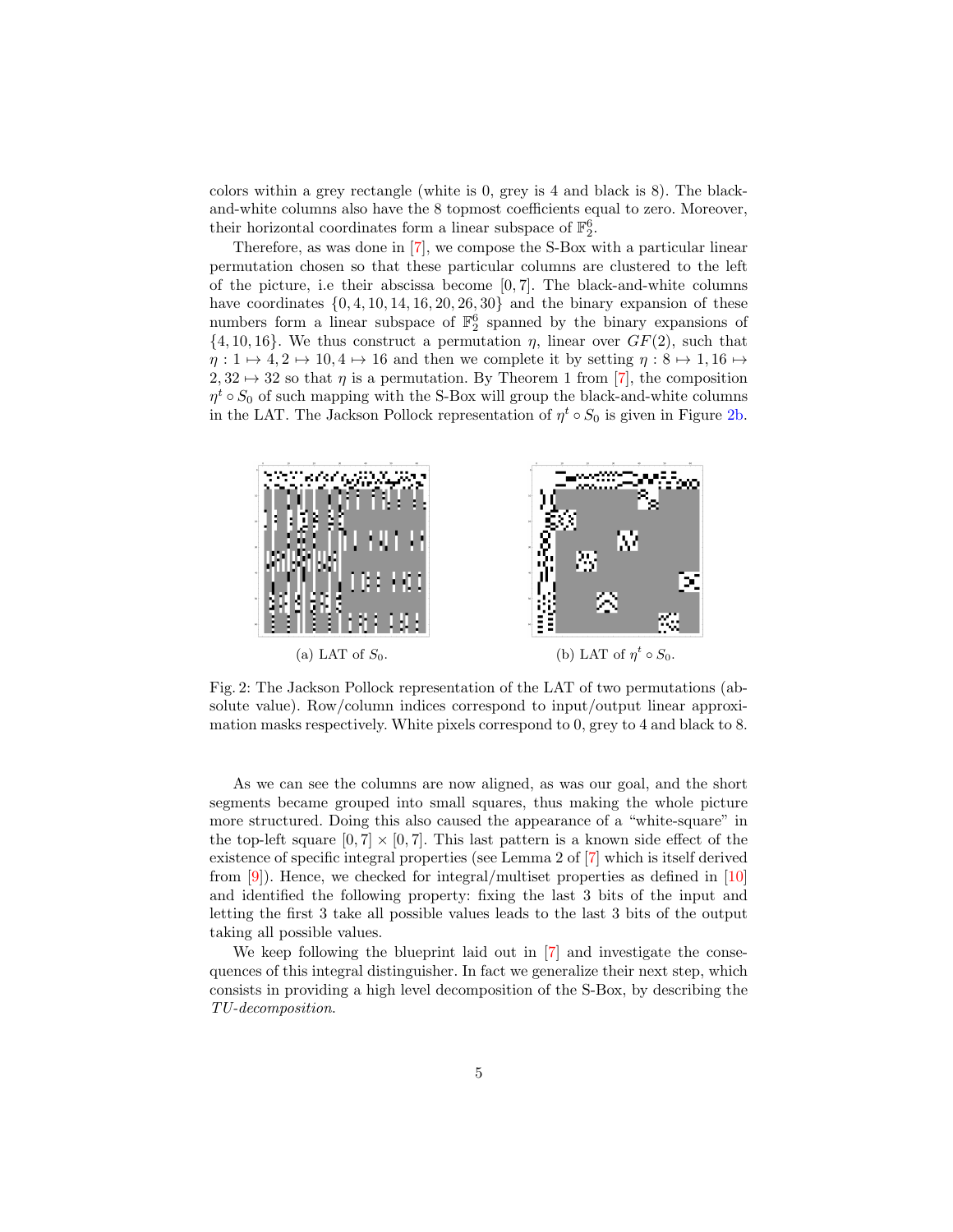**Lemma 1.** Let f be a function mapping  $\mathbb{F}_2^n \times \mathbb{F}_2^n$  to itself such that fixing the right input to any value and letting the left one take all  $2^n$  possible values leads to the left output taking all  $2^n$  possible values. Then  $f$  can be decomposed using a keyed n-bit permutation  $T$  and a keyed n-bit function  $U$  (see Figure  $3a$ ):

$$
f(x,y) = (T_y(x), U_{T_y(x)}(y)),
$$

Besides, if  $f$  is a permutation then  $U$  is a keyed permutation.

<span id="page-5-0"></span>

(a) Basic TU-decomposition.

(b) TU-decomposition composed with a swap.

Fig. 3: Principle of the TU-decomposition.

*Proof.* We simply define  $T_y(x)$  to be the left side of  $f(x, y)$ . Because of the multiset property,  $T_y$  is a permutation for all y. We then define U to be such that  $U_k(y)$  is the right side of  $f(T_y^{-1}(k), y)$ .

If f is a permutation then  $(x, y) \mapsto f(T_y^{-1}(x), y)$  is a permutation equal to  $(x, y) \mapsto (x, U_x(y))$ . In particular, it holds that  $U_x$  is a permutation for all x, making it a keyed permutation. ⊓⊔

We apply Lemma [1](#page-4-1) to  $\eta^t \circ S_0$  and deduce its TU-decomposition. We actually have the output halves swapped so we may draw the structure in a more symmetric fashion (see Figure  $3b$ ). The corresponding keyed permutations T and U are given in Table [2.](#page-5-1)

<span id="page-5-1"></span>

|       | $\Omega$       | 1              | 2 3               |       |                |                | 4 5 6 7      |     |               | $\theta$       | -1                        | 2 3             |                | 4 5 6                     |                |                  | - 7            |
|-------|----------------|----------------|-------------------|-------|----------------|----------------|--------------|-----|---------------|----------------|---------------------------|-----------------|----------------|---------------------------|----------------|------------------|----------------|
| $T_0$ | $\mathbf{0}$   | 6              | 4                 | 7 3   |                |                | 1 5 2        |     |               | -0             | 3                         | 6               | 4              | $\overline{2}$            | 7              | 1 5              |                |
| $T_1$ | 7              | 5              | $\overline{1}$    | 6     | 4              | $\overline{2}$ | $\mathbf{0}$ | - 3 | $U_1$         |                | $\overline{4}$            | $\theta$        | $\overline{2}$ | 3                         | 6              | -1               | - 5            |
| $T_2$ | 4              | 3              | 2 0               |       | 5 6            |                | -1           |     | $U_2$         | -1             |                           | 4 2             | -6             | 3 <sup>3</sup>            | $\overline{0}$ | 5 7              |                |
| $T_3$ | 3              |                | $5\quad 2\quad 1$ |       |                | $4\quad 6$     | 7            | - 0 | $U_3 \perp 7$ |                |                           | 2 5 1           |                | $\overline{\phantom{a}3}$ | $\overline{0}$ | $\overline{4}$   | -6             |
| $T_4$ | 1              | 2              | $\overline{0}$    | 6     |                | 4 3            | 7 5          |     | $U_4$         | $\overline{7}$ | $\overline{\phantom{a}3}$ | $\overline{4}$  | -1             | $\overline{0}$            | $\overline{2}$ | -6               | - 5            |
| $T_5$ | 6              | $5^{\circ}$    | $\overline{2}$    | 4     | - 7            | $\overline{0}$ | $\mathbf{1}$ | -3  | $U_{5}$       | -3             | $\overline{7}$            | $\mathbf{1}$    | 4              | 2                         | $\overline{0}$ | $5\phantom{.00}$ | - 6            |
| $T_6$ | $5^{\circ}$    | 2              | $6\,$             | 4     | $\overline{0}$ | 3              | -1           | -7  | $U_6$         | -1             | 3                         | $7\overline{7}$ | 4              | -6                        | $\overline{2}$ |                  | $\overline{0}$ |
| $T_7$ | $\overline{2}$ | $\overline{0}$ | $\overline{1}$    |       | 6 5 3          |                | 4            |     | $U_7$         | $\overline{4}$ | 6                         | - 3             | $\overline{0}$ | $-5$                      | $\overline{1}$ | 7 2              |                |
|       |                |                |                   | (a)T. |                |                |              |     |               |                |                           |                 | (b) $U$ .      |                           |                |                  |                |

Table 2: The keyed permutations T and U.  $T_k$  and  $U_k$  denote the permutations corresponding to the key  $k$ .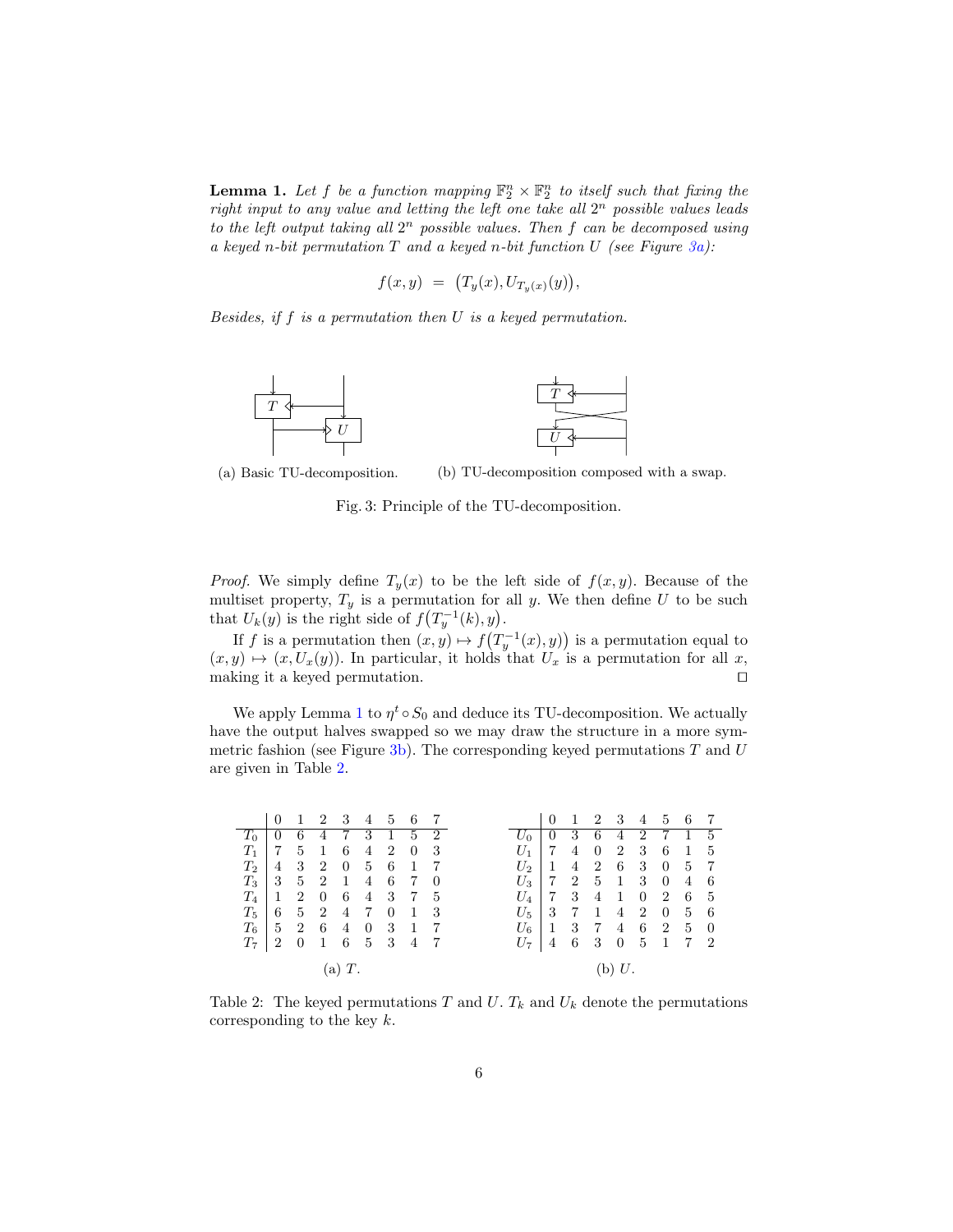The degree of  $T$  as a 6-bit permutation is equal to 3 and that of  $U$  is equal to 2. However the degree of  $T^{-1}$  is equal to 2 as well. One may think that  $T^{-1}$  and U are somehow related and we indeed found that  $T^{-1}$  and U are linearly equivalent using the algorithm by Biryukov *et al.* from [\[11\]](#page-31-2). The linear equivalence of  $T^{-1}$ and  $U$  is given by:

$$
U(x) = M'_U \circ T^{-1} \circ M_U(x),
$$

where  $T$  and  $U$  are considered as 6-bit permutations and the linear permutations  $M_U$  and  $M'_U$  are given as the following binary matrices:

$$
M_U = \left[\begin{matrix} 0 & 1 & 1 & 0 & 1 & 0 \\ 1 & 0 & 0 & 0 & 1 & 0 \\ 0 & 0 & 1 & 0 & 1 & 1 \\ 0 & 0 & 0 & 1 & 0 & 0 \\ 0 & 0 & 0 & 1 & 0 & 0 \\ 0 & 0 & 0 & 0 & 1 & 0 \\ 0 & 0 & 0 & 0 & 1 & 1 \end{matrix}\right], M'_U = \left[\begin{matrix} 1 & 1 & 0 & 0 & 0 & 0 \\ 0 & 1 & 0 & 0 & 1 & 0 \\ 1 & 0 & 1 & 1 & 1 & 1 \\ 0 & 0 & 1 & 1 & 0 & 1 \\ 0 & 0 & 0 & 0 & 1 & 0 \\ 0 & 0 & 0 & 0 & 1 & 1 \end{matrix}\right]
$$

.

#### <span id="page-6-0"></span>2.2 Decomposing T

As we applied a linear mapping on the output of the S-Box, we might have scrambled the initial structure of U. Hence, we choose the decomposition of  $T^{-1}$ as our main target. We start by composing it with a Feistel round to ensure that 0 is mapped to itself for all keys. Again, this simplification was performed while reverse-engineering the GOST S-Box. If we apply such an appropriate Feistel round before or after  $T^{-1}$ , the corresponding Feistel function is always a permutation. Moreover, in the case when the Feistel function is used between  $T$ and U, the Feistel function is linear<sup>[5](#page-6-1)</sup> so we choose this side. We define  $t(k)$  =  $T_k(0)$  and  $T'_k(x) = T_k(x) \oplus t(k)$  so that  $T'_k(0) = T'^{-1}_k(0) = 0$  for all k (see Figure [4a\)](#page-6-2). The linear permutation t is given by  $t(x) = (0, 7, 4, 3, 1, 6, 5, 2)$ .

<span id="page-6-2"></span>

(a) Detaching a linear Feistel round. (b) Splitting  $T'^{-1}$ and  $L$ . (c) Simplifying  $N$  into  $\mathcal I$ and linear functions.

Fig. 4: Simplifying the keyed permutation  $T'^{-1}$ .

<span id="page-6-1"></span><sup>&</sup>lt;sup>5</sup> If we had attacked U instead of  $T^{-1}$ , then detaching a Feistel function in this way leads only to a nonlinear Feistel function (regardless of the side), which supports our choice of  $T'^{-1}$  as an easier target.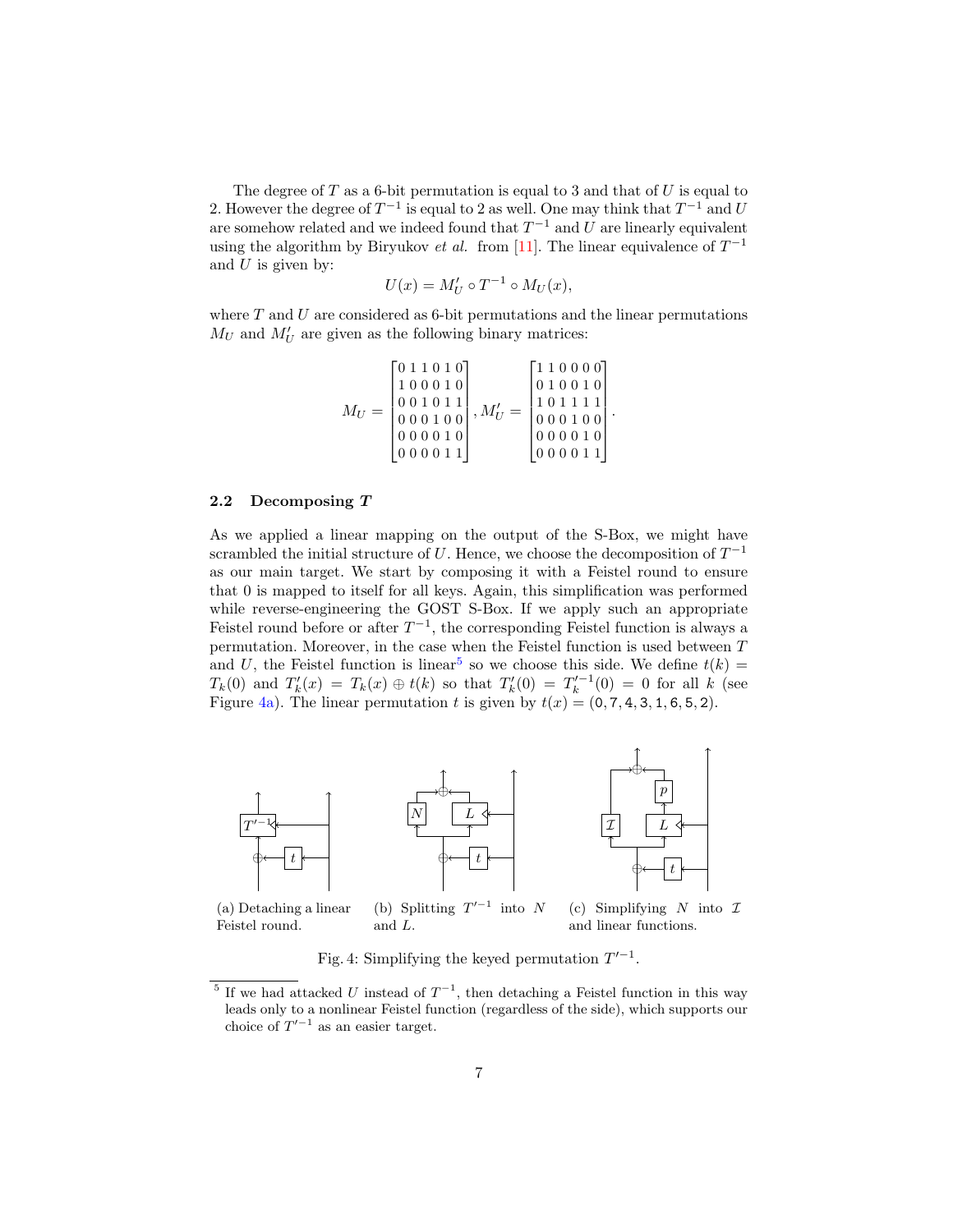We then check the existence of particular algebraic structure in  $T'$ . We choose the irreducible polynomial  $X^3 + X + 1$  to represent elements of  $\mathbb{F}_{2^3}$  as binary strings and, furthermore, we represent these binary strings as integers. In equations we represent such constants in italic. Note that this representation was motivated by convenience reasons for working in Sage [\[12\]](#page-31-3) and we are using it only in this section for describing the decomposition process.

Now we use Lagrange interpolation to represent each  $T'^{-1}_k$  as a polynomial over  $\mathbb{F}_{2^3}$ . The result is given in Table [3.](#page-7-0) Interestingly, the coefficients of the non-linear terms  $x^6, x^5, x^3$  are key-independent. We therefore decompose  $T'^{-1}$ as a sum of its non-linear part  $N$  and its key-dependent linear part  $L_k$  so that  $T_k'^{-1}(x) = N(x) + L_k(x)$ , where  $N(x) = 3x^6 + 2x^5 + 5x^3$  and  $L_k(x)$  is linear for any  $k$  (see Figure [4b\)](#page-6-2).

<span id="page-7-0"></span>

|                   |  | 0 1 2 3 4 5 6 7                 |  |  | Interpolation polynomial                |
|-------------------|--|---------------------------------|--|--|-----------------------------------------|
| $T_0^{\prime -1}$ |  | 0 5 7 4 2 6 1 3                 |  |  | $3x^6 + 2x^5 + 3x^4 + 5x^3 + 2x^2 + 0x$ |
| $T_1'^{-1}$       |  | $0$ 3 1 4 7 5 2 6               |  |  | $3x^6 + 2x^5 + 1x^4 + 5x^3 + 4x^2 + 2x$ |
| $T_2'^{-1}$       |  | $0$ 4 5 7 3 6 2                 |  |  | $3x^6 + 2x^5 + 0x^4 + 5x^3 + 0x^2 + 0x$ |
| $T_3^{\prime -1}$ |  | $0 \t2 \t3 \t7 \t6 \t5 \t1 \t4$ |  |  | $3x^6 + 2x^5 + 2x^4 + 5x^3 + 6x^2 + 2x$ |
| $T_4'^{-1}$       |  | $0 \t2 \t5 \t1 \t7 \t4 \t6 \t3$ |  |  | $3x^6 + 2x^5 + 3x^4 + 5x^3 + 0x^2 + 5x$ |
| $T_5^{\prime -1}$ |  | $0$ 4 3 1 2 7 5 6               |  |  | $3x^6 + 2x^5 + 1x^4 + 5x^3 + 6x^2 + 7x$ |
| $T_6^{\prime -1}$ |  | $0 \t3 \t7 \t2 \t6 \t4 \t5 \t1$ |  |  | $3x^6 + 2x^5 + 0x^4 + 5x^3 + 2x^2 + 5x$ |
| $T_7^{\prime -1}$ |  | $0 \t5 \t1 \t2 \t3 \t7 \t6 \t4$ |  |  | $3x^6 + 2x^5 + 2x^4 + 5x^3 + 4x^2 + 7x$ |

Table 3: The values and polynomial interpolation of each  $T_k'^{-1}$ .

We now simplify N by applying a linear function of our choice after  $T'^{-1}$  (see Figure [4c\)](#page-6-2). We allow ourselves to do this because this side corresponds to the input of the S-Box on which, as we said before, we may apply any affine layer as those would preserve the differential uniformity of the whole permutation. Choosing this side also prevents the need for a corresponding modification of  $U$ . We choose  $p(x) = \sqrt{x^4 + x^2 + x}$  because  $(p \circ N)(x) = x^6$  is the inverse function in  $\mathbb{F}_{2^3}$ , denoted  $\mathcal{I}$ .

We further remark that  $p \circ L_k$  is simpler than  $L_k$  too: there are nonzero coefficients only at  $x^2$  and  $x^4$  (see Table [4\)](#page-8-1). Note also that  $p \circ L_2 = 0$  so we add  $2$  to  $k$  to obtain these linear layers:

$$
(p \circ L_k)(x) = l_2(k+2)x^2 + l_4(k+2)x^4,
$$

where  $l_2(x) = 2x^4 + 4x^2 + x$  and  $l_4(x) = x^4 + 6x^2 + 2x$  are obtained from the Lagrange interpolations of  $p \circ L_k$  given in Table [4.](#page-8-1)

In our effort to simplify the structure, we search for a linear permutation  $q$ such that both  $l_2 \circ q$  and  $l_4 \circ q$  have a simpler form and find that  $q(x) = 3x^4 +$  $7x^2+3x$  is such that  $(l_2 \circ q)(x) = x^4$  and  $(l_4 \circ q)(x) = x^2$ . Therefore, we can write  $(p \circ L_k)(x) = k'^4x^2 + k'^2x^4$ , where  $k' = q^{-1}(k + 2)$ . We deduce a representation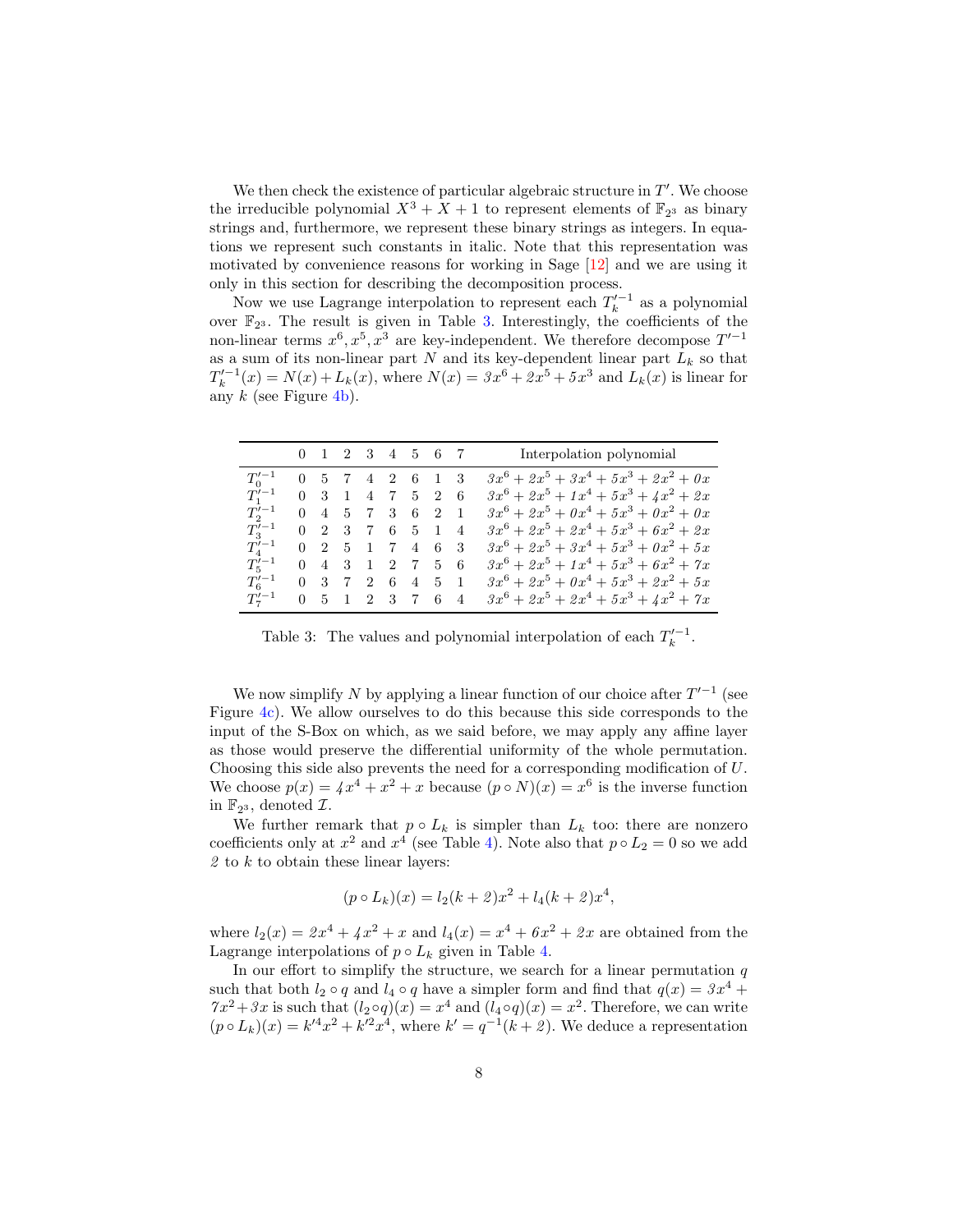<span id="page-8-1"></span>

| Function Polynomial |               |               | Function Polynomial |
|---------------------|---------------|---------------|---------------------|
| $p \circ L_0$       | $7x^4 + 3x^2$ | $p \circ L_4$ | $4x^4 + 6x^2$       |
| $p \circ L_1$       | $2x^4 + 4x^2$ | $p \circ L_5$ | $1x^4 + 1x^2$       |
| $p \circ L_2$       | $0x^4 + 0x^2$ | $p \circ L_6$ | $3x^4 + 5x^2$       |
| $p \circ L_3$       | $5x^4 + 7x^2$ | $p \circ L_7$ | $6x^4 + 2x^2$       |

Table 4: The interpolation polynomials of each  $p \circ L_k$ .

of the whole structure of  $p \circ T'^{-1}$  depending only on linear functions and the inverse function which we describe in Equation [\(1\)](#page-8-2) and Figure [5.](#page-8-3)

<span id="page-8-2"></span>
$$
(p \circ T_k'^{-1})(x) = x^6 + x^2k'^4 + x^4k'^2 = (x + k')^6 + k'^6, \text{ with } k' = q^{-1}(k+2). \tag{1}
$$

<span id="page-8-3"></span>

Fig. 5: Simplifying  $p \circ L$  and thus  $T'^{-1}$ . The dashed area corresponds to the equivalence given by Equation [1.](#page-8-2)

Then, we replace the application of  $x \mapsto q^{-1}(x+2)$  on the horizontal branch in Figure [5b](#page-8-3) by its application on the right vertical branch followed by its inverse (see Figure [6a;](#page-9-0) note that  $q^{-1}(2) = 5$ ). By then discarding the affine permutation applied on the top of the right branch (we omit the affine layers applied to the outside of the complete permutation), we obtain the equivalent structure shown in Figure [6b.](#page-9-0) Finally, we merge the two linear Feistel functions into  $z(x) =$  $t(q(x)) \oplus x$  to obtain our final decomposition of  $\mathcal{T}^{-1}$ :

$$
\mathcal{T}^{-1}(\ell||r) = \mathcal{I}(\ell + z(q^{-1}(r)) + 5) + \mathcal{I}(q^{-1}(r) + 5) || (q^{-1}(r) + 5),
$$

which is also is described in Figure [6c.](#page-9-0) Now that we have found a decomposition of T, we shall use it to express a whole permutation affine-equivalent to  $S_0$ .

### <span id="page-8-0"></span>2.3 Joining the decompositions of  $T$  and  $U$ .

Let us now join the decomposition of  $T$  and  $U$  together, that of  $U$  being obtained using that  $\mathcal{U}(x) = M'_U \circ \mathcal{T}^{-1} \circ M_U(x)$ . The affine transformations applied on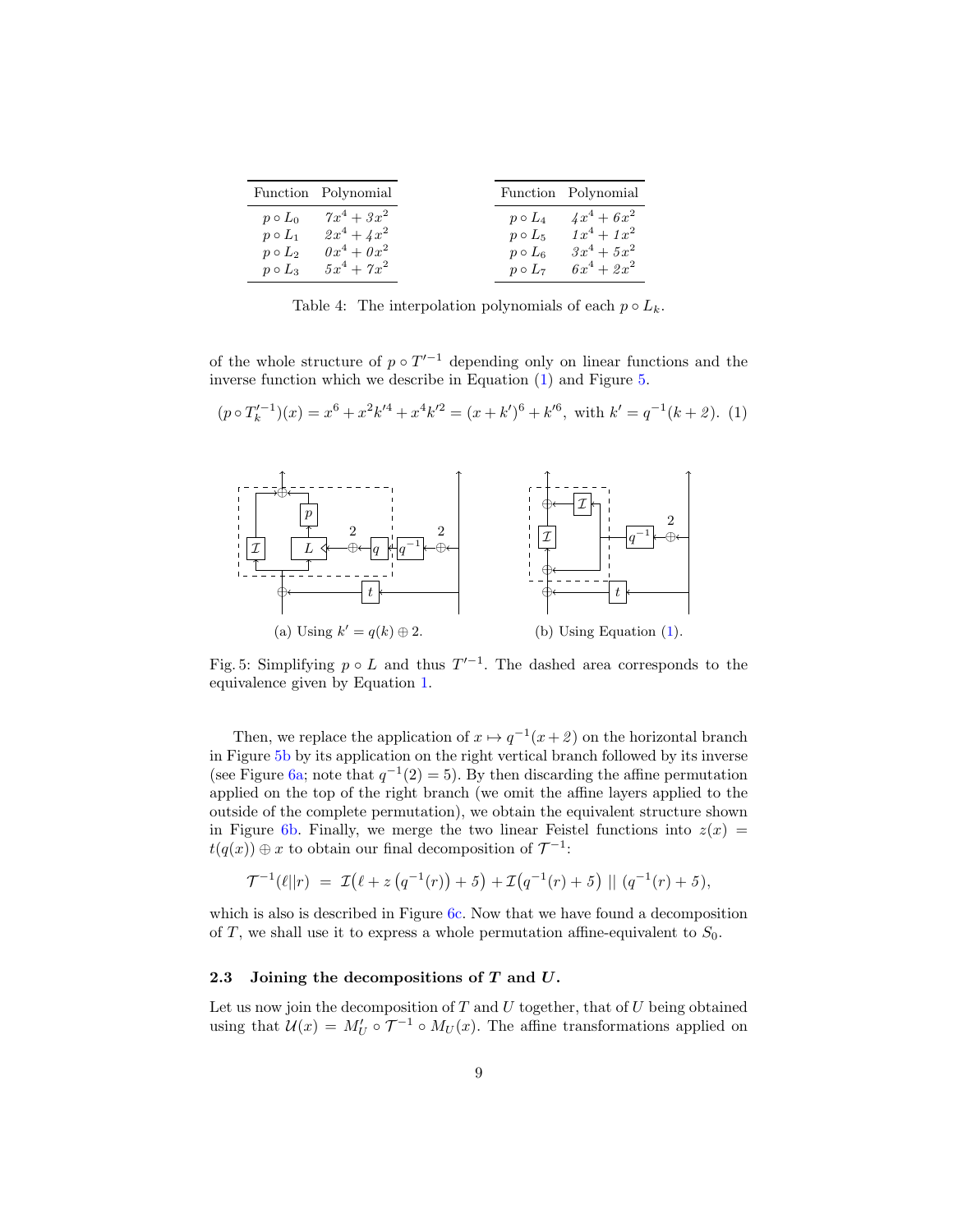<span id="page-9-0"></span>

Fig. 6: Finishing the decomposition of  $T^{-1}$ : moving  $q, q^{-1}$  and  $x \mapsto x+2$  around, removing the outer affine layer and merging the Feistel linear rounds.

the top of  $T'^{-1}$  make the relation between  $T^{-1}$  and U affine instead of linear on one side. This side corresponds to the output of the S-Box and we omit this transformation. The other linear mapping  $M_U$  connecting  $T^{-1}$  and U merges with the linear part of  $T^{-1}$  and its symmetric copy from U into the linear mapping  $M$  (see Figure [7a](#page-10-0) and [7b\)](#page-10-0). The linear permutation  $M$  is given by the following matrix over  $\mathbb{F}_2$ :

$$
M = \begin{bmatrix} 1 & 0 & 1 & 1 & 1 & 1 \\ 1 & 1 & 0 & 0 & 1 & 0 \\ 0 & 0 & 1 & 1 & 1 & 0 \\ 1 & 1 & 0 & 1 & 0 & 1 \\ 1 & 1 & 1 & 1 & 1 & 0 \\ 1 & 0 & 1 & 0 & 0 & 1 \end{bmatrix}
$$

.

In order to further improve our decomposition, we studied how each component of this structure could be modified so as to preserve the APN property of the permutation. We investigated both the replacement of the linear and nonlinear permutations used and describe our findings in Section [3.3.](#page-14-0) In particular, we found that we could modify the central affine layer in the following fashions while still keeping the APN property of the permutation (see Theorem [2\)](#page-14-1):

- changing the xor constants to any value, in particular 0;
- inserting two arbitrary 3-bit linear permutations  $a$  and  $b$  as shown in Figure [7c.](#page-10-0)

Thus, we remove the xors from the structure and exhaustively check all linear permutations  $a, b$  such that the resulting linear layer from Figure [7c](#page-10-0) has the simplest form. We found that for  $a(x) = 2x^4 + 2x^2 + 4x$  and  $b(x) = 2x^4 + 3x^2 + 2x$ the resulting matrix can be represented as the following matrix  $M'$  over  $\mathbb{F}_{2^3}$ :

$$
M' = \begin{bmatrix} 2 & 5 \\ 1 & 2 \end{bmatrix}
$$

.

Interestingly,  $M'$  is an involution which, because of the symmetry of our decomposition, makes the whole  $S$ -Box involutive too! The matrix  $M'$  can moreover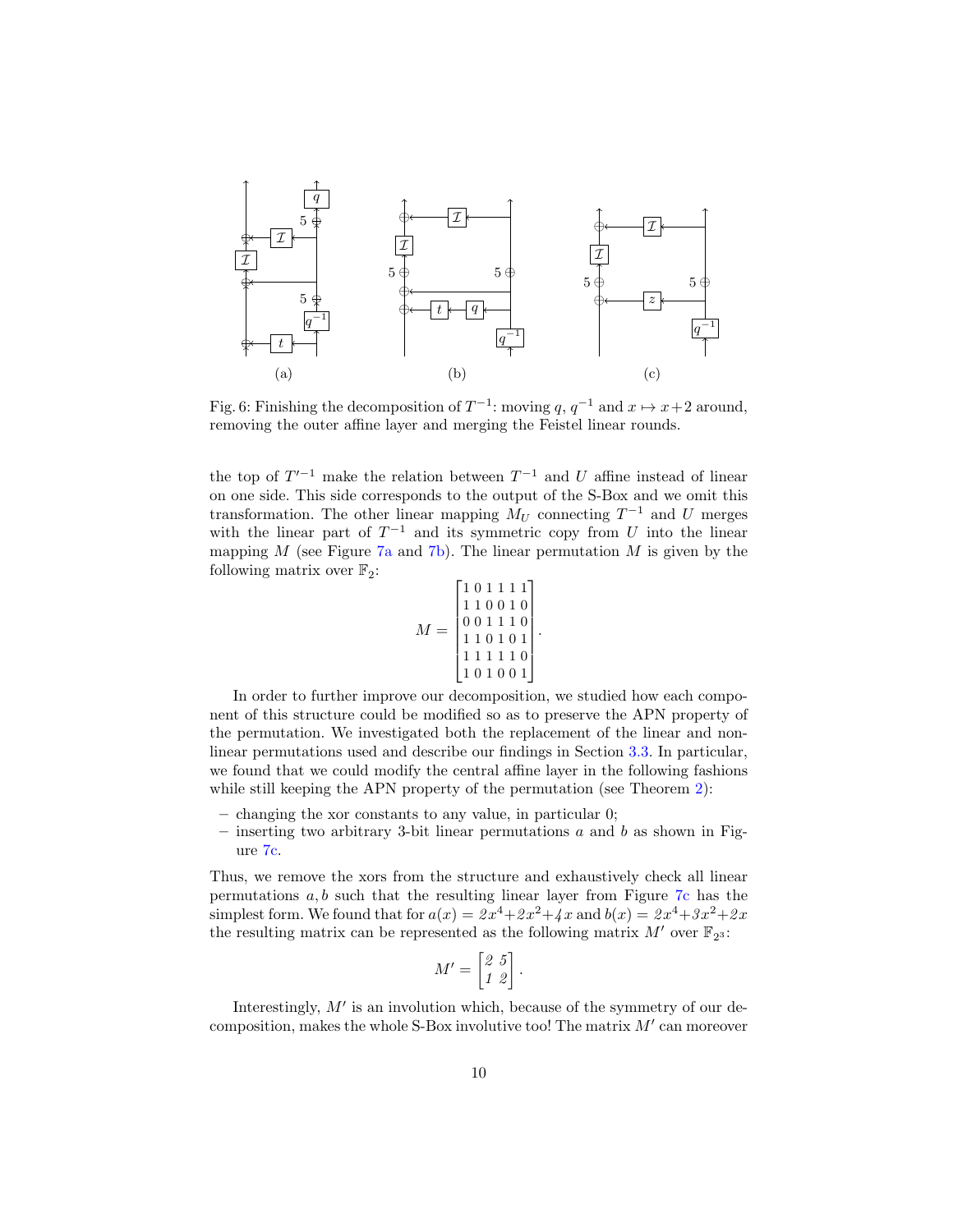<span id="page-10-0"></span>

(a) Joining the decompositions of  $T$  and  $U$ . (b) Merging linear layers. (c) Allowed transformations.

Fig. 7: Simplifying the middle affine layer. The linear mappings in the dotted area in Figure  $7a$  form the linear layer  $M$ .

be decomposed into a 2-round Feistel Network with finite field multiplications by 2 as Feistel functions. We deduce the final decomposition from this final observation and describe it in the following theorem.

Theorem 1. There exist linear bijections A and B such that the Dillon 6-bit permutation is equal to

$$
S_0(x) = B(S_{\mathcal{I}}(A(x) \oplus 9) \oplus 4,
$$

where the output of  $S_{\mathcal{I}}(\ell||r)$  is the concatenation of two bivariate polynomials of  $\mathbb{F}_2[X]/(X^3+X+1)$ , namely  $S^L_{\mathcal{I}}(\ell,r)$  and  $S^R_{\mathcal{I}}(\ell,r)$ . These are equal to

$$
\begin{cases} S^R_{\mathcal{I}}(\ell||r) = (r^6 + \ell)^6 + 2r, \\ S^L_{\mathcal{I}}(\ell||r) = (r + 2S^R_{\mathcal{I}}(\ell||r))^6 + S^R_{\mathcal{I}}(\ell||r)^6. \end{cases}
$$

A picture representing a circuit computing  $S_{\mathcal{I}}$  is given Figure [8.](#page-11-1)

For the sake of completeness, we give the matrices of the linear permutations  $A$ and  $B$ :  $\overline{a}$ 

$$
A = \begin{bmatrix} 1 & 1 & 0 & 1 & 0 & 1 \\ 1 & 1 & 1 & 1 & 0 & 0 \\ 1 & 0 & 0 & 0 & 0 & 0 \\ 0 & 0 & 0 & 1 & 0 & 1 \\ 0 & 0 & 0 & 1 & 0 & 0 \\ 0 & 0 & 0 & 1 & 1 & 0 \end{bmatrix}, \quad B = \begin{bmatrix} 0 & 1 & 1 & 0 & 1 \\ 0 & 0 & 0 & 0 & 0 & 1 \\ 0 & 0 & 1 & 1 & 1 & 0 \\ 0 & 0 & 0 & 1 & 1 & 1 \\ 0 & 0 & 1 & 0 & 1 & 0 \end{bmatrix}.
$$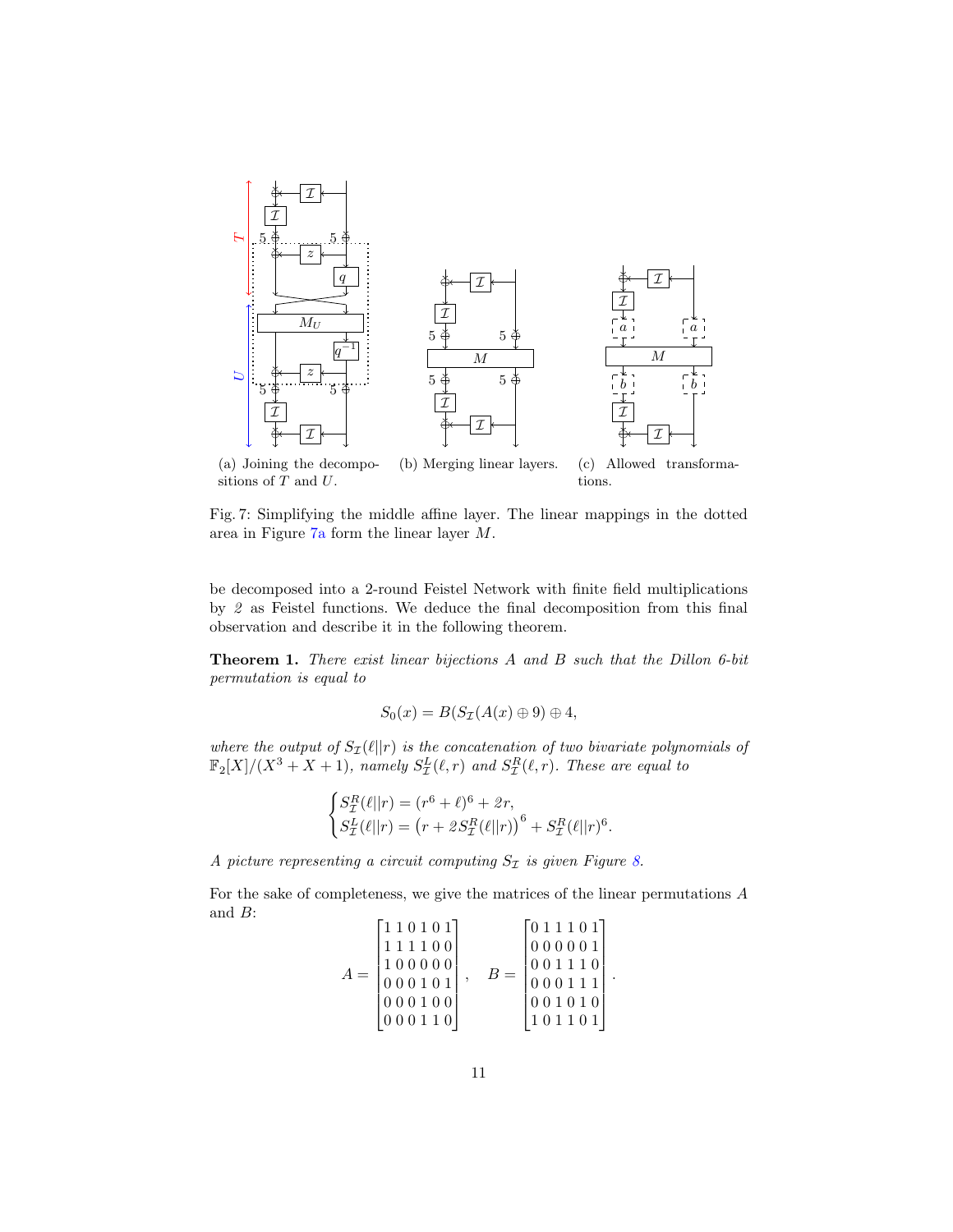

<span id="page-11-1"></span>Fig. 8: The APN involution  $S_{\mathcal{I}}$ , where  $\mathcal I$  denotes the inverse in the finite field  $\mathbb{F}_{2^3}$  with the irreducible polynomial  $X^3 + X + 1$ , i.e. the monomial  $x \mapsto x^6$ .

### <span id="page-11-0"></span>3 Analysing Our Decomposition

In this section, we study the structure of the 6-bit APN permutation we derived from the Dillon S-Box in Section [2.](#page-3-0) We start with a description of its cryptographic properties in Section [3.1.](#page-11-2) Then, we generalize this structure into the Butterfly structure (see Section [3.2\)](#page-12-0). We investigate how 3-bit affine permutations propagate through the different components of our decomposition in Section [3.3](#page-14-0) and then we use this information to deduce how much freedom we have when choosing the different components of the permutation (see Section [3.4\)](#page-18-0).

We discover some new relations between the APN permutation, the Kim function and the cube mapping over  $\mathbb{F}_{2^6}$  in Section [3.5.](#page-19-1) Furthermore, we describe some simple univariate representations of the structure in Section [3.6.](#page-21-0) We have also noticed that  $S_{\mathcal{I}}$  is CCZ-equivalent to the concatenation of two bent functions. However, because it could not produce any new 6-bit APN permutations, we discuss it in Appendix [A.1.](#page-31-4)

#### <span id="page-11-2"></span>3.1 Cryptographic Properties

The first consequence of our decomposition is the surprising observation that the 6-bit APN permutation is affine-equivalent to an involution. To the best of our knowledge, this was not known.

The permutation  $S_{\mathcal{I}}$  is obviously APN due to how it was obtained, so that the highest differential probability is equal to  $2/64 = 2^{-5}$ . The Jackson Pollock representation of the DDT of Swap ∘  $S_{\mathcal{I}}$  ∘ Swap, where Swap is a simple branch swap, is provided in Figure [9a.](#page-12-1) The LAT of  $S_{\mathcal{I}}$  contains<sup>[6](#page-11-3)</sup>, in absolute value, only 3 different coefficients: 945 occurrences of 0, 2688 occurrences of 4 and 336 occurrences of 8 (see Figure [9b\)](#page-12-1). Its maximum linear bias is thus  $8/32 = 2^{-2}$ . The left half of its output bits have algebraic degree 4 and those on the right half have algebraic degree 3.

<span id="page-11-3"></span> $6$  As  $S_{\mathcal{I}}$  is a permutation, we ignore the first line and the first column of its LAT.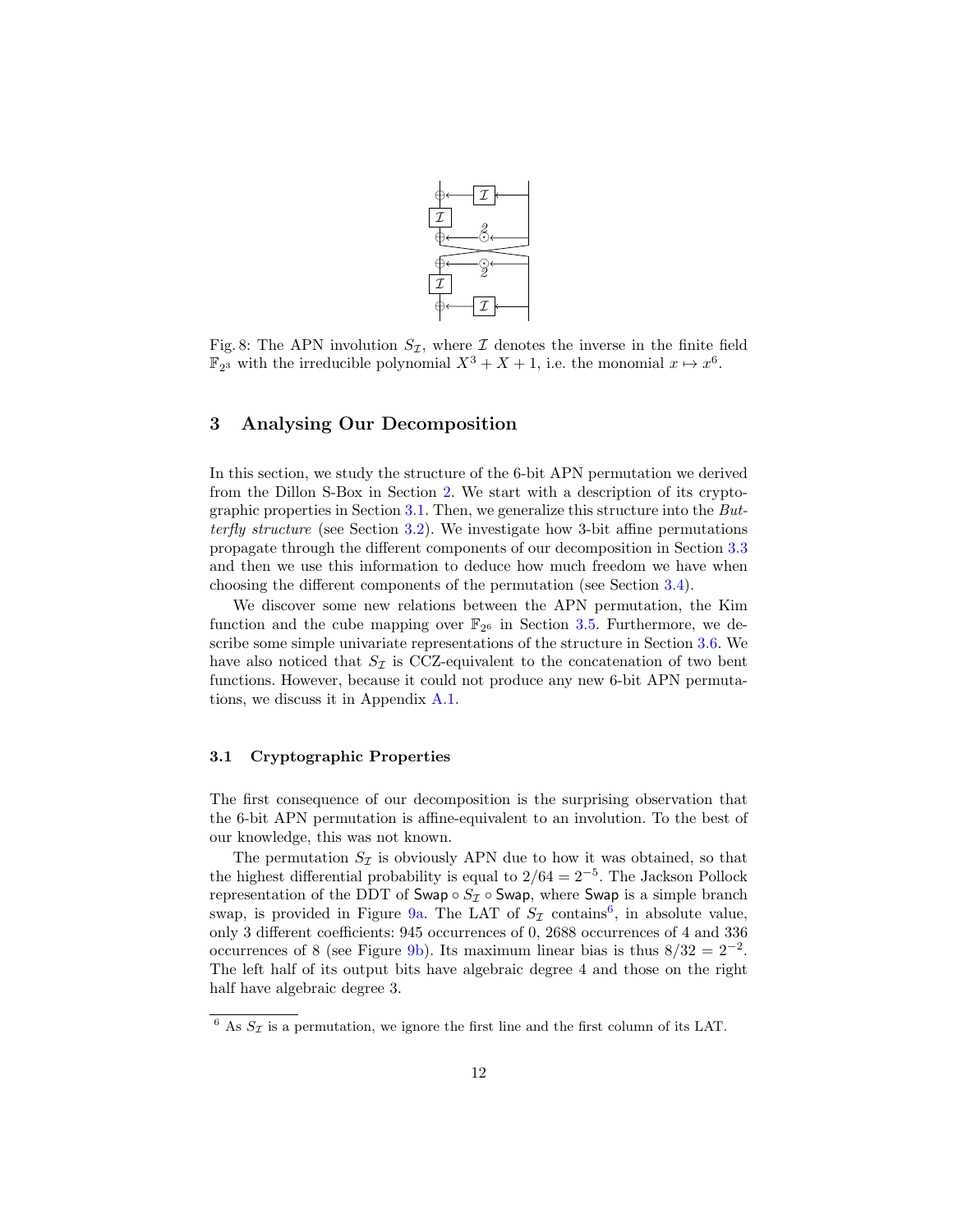<span id="page-12-1"></span>

(a) DDT of Swap  $\circ S_{\mathcal{I}} \circ$  Swap (white: 0, (a) DD1 of Swap  $\circ$  52  $\circ$  Swap (white: 0, 0) LAT of  $S_{\mathcal{I}}$  (white: 0, grey: 4, black: 8).<br>black: 2).

Fig. 9: The Jackson Pollock representation of the DDT and LAT of  $S_{\mathcal{I}}$ .

#### <span id="page-12-0"></span>3.2 The Butterfly Structure

As described above, the output of our 6-bit APN permutation  $S_{\mathcal{I}}$  is the concatenation of two bivariate polynomials of  $\mathbb{F}_{2^3}$ . We define the keyed permutation  $R_k$ of  $\mathbb{F}_{2^3}$  with a key in  $\mathbb{F}_{2^3}$  as

$$
R_k(x) = (x + 2k)^6 + k^6,
$$

where  $R_k$  is indeed a permutation affine equivalent to the inverse function  $x \mapsto$  $x^6$ . In fact, its inverse  $R_k^{-1}$  such that  $R_k^{-1}(R_k(x)) = x$  is equal to  $R_k^{-1} = (x +$  $(k^6)^6 + 2k$ . Using this keyed permutation and its inverse, it is easy to express  $S_{\mathcal{I}}$ (see also Figure  $10a$ ):

$$
S_{\mathcal{I}}(\ell||r) = R_{R_r^{-1}(\ell)}(r) || R_r^{-1}(\ell).
$$

Using this representation, we show that  $S_{\mathcal{I}}$  is CCZ-equivalent to a quadratic function with a very similar structure. First, we recall the definition of CCZequivalence (where CCZ stands for Carlet-Charpin-Zinoviev [\[13\]](#page-31-5)) as it is defined e.g. in [\[14\]](#page-31-6).

**Definition 1 (CCZ-equivalence).** Let f and g be two functions mapping  $\mathbb{F}_{2^n}$ to itself. They are said to be CCZ-equivalent if the sets  $\{(x, f(x)) \mid x \in \mathbb{F}_{2^n}\}\$ and  $\{(x, g(x)) \mid x \in \mathbb{F}_{2^n}\}\$ are affine equivalent. In other words, they are CCZequivalent if and only if there exists a linear permutation L of  $(\mathbb{F}_{2^n})^2$  such that

$$
\left\{(x,f(x)),\forall x\in\mathbb{F}_{2^n}\right\} = \left\{L\left(x,g(x)\right),\forall x\in\mathbb{F}_{2^n}\right\}.
$$

<span id="page-12-2"></span>For example, a permutation is CCZ-equivalent to its inverse. As is shown in Proposition 2 of [\[15\]](#page-31-7), CCZ-equivalence preserves both the differential uniformity and the Walsh spectrum (i.e. the distribution of the coefficients in the LAT).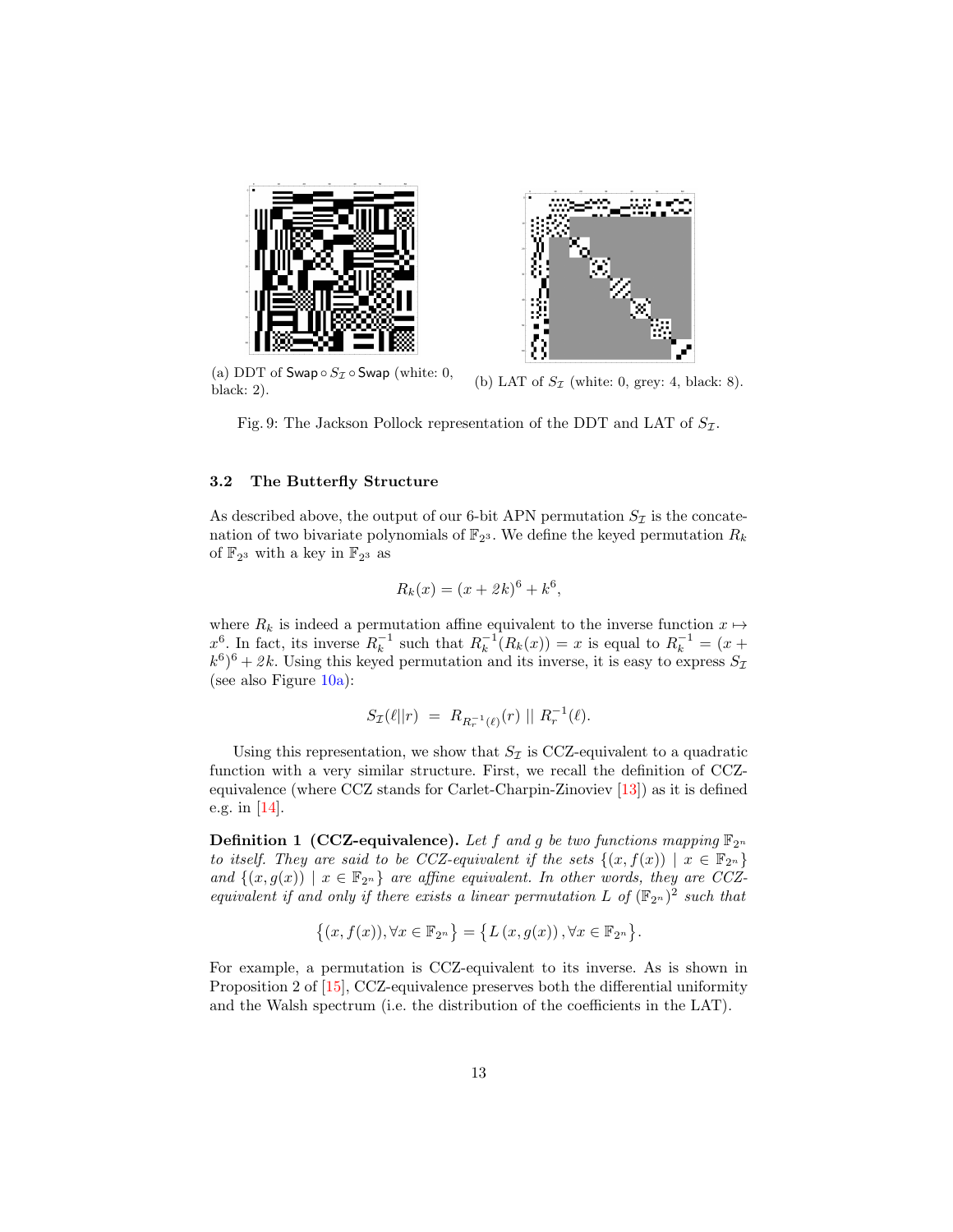**Lemma 2.** The permutation  $S_{\mathcal{I}}$  is CCZ-equivalent to the quadratic function  $Q_{\mathcal{I}}: \mathbb{F}_2^6 \to \mathbb{F}_2^6$  obtained by concatenating two bivariate polynomials of  $\mathbb{F}_{2^3}$ :

$$
Q_{\mathcal{I}}(\ell||r) = R_r(\ell)||R_{\ell}(r).
$$

<span id="page-13-0"></span>A representation of  $Q_{\mathcal{I}}$  is given Figure [10b.](#page-13-0)



Fig. 10: Two CCZ-equivalent APN functions of  $\mathbb{F}_2^6$ .

*Proof.* The functional graph of the function  $Q_{\mathcal{I}}$  is the following set:

$$
\{(x||y, R_y(x)||R_x(y)), \ \forall x||y \in \mathbb{F}_2^6\},\
$$

in which we can replace the variable x by  $z = R_y(x)$  so that  $x = R_y^{-1}(z)$  as  $R_k$ is invertible for all  $k$ . We obtain a new description of the same set:

$$
\{ \left(R_{y}^{-1}(z)||y,\ z||R_{R_{y}^{-1}(z)}(y)\right),\ \forall z||y\in\mathbb{F}_{2}^{6}\}.
$$

As the function  $\mu: (\mathbb{F}_2^6)^2 \to (\mathbb{F}_2^6)^2$  with  $\mu(x||y, a||b) = (a||y, b||x)$  is linear, this graph is linearly equivalent to the following one:

$$
\{ (z||y, R_{R_y^{-1}(z)}(y)) || R_y^{-1}(z), \ \forall z || y \in \mathbb{F}_2^6 \},
$$

which is the functional graph of  $S_{\mathcal{I}}$ : the two functions are CCZ-equivalent.  $\Box$ 

Definition 2 (Butterfly Structure). Let  $\alpha$  be in  $\mathbb{F}_{2^n}$ , e be an integer such that  $x \mapsto x^e$  is a permutation of  $\mathbb{F}_{2^n}$  and  $R_k[e, \alpha]$  be the keyed permutation

$$
R_k[e, \alpha](x) = (x + \alpha k)^e + k^e.
$$

We call Butterfly Structures the functions of  $(\mathbb{F}_{2^n})^2$  defined as follows:

– the Open Butterfly with branch size n, exponent  $e$  and coefficient  $\alpha$  is the permutation denoted  $H_e^{\alpha}$  defined by:

$$
\mathsf{H}_e^{\alpha}(x,y) = \left( R_{R_y[e,\alpha](x)}^{-1}(y), \ R_y[e,\alpha](x) \right),
$$

– the Closed Butterfly with branch size n, exponent e and coefficient  $\alpha$  is the function denoted  $\mathsf{V}_{e}^{\alpha}$  defined by:

$$
\mathsf{V}_e^{\alpha}(x,y) = \big(R_y[e,\alpha](x),\ R_x[e,\alpha](y)\big)
$$

.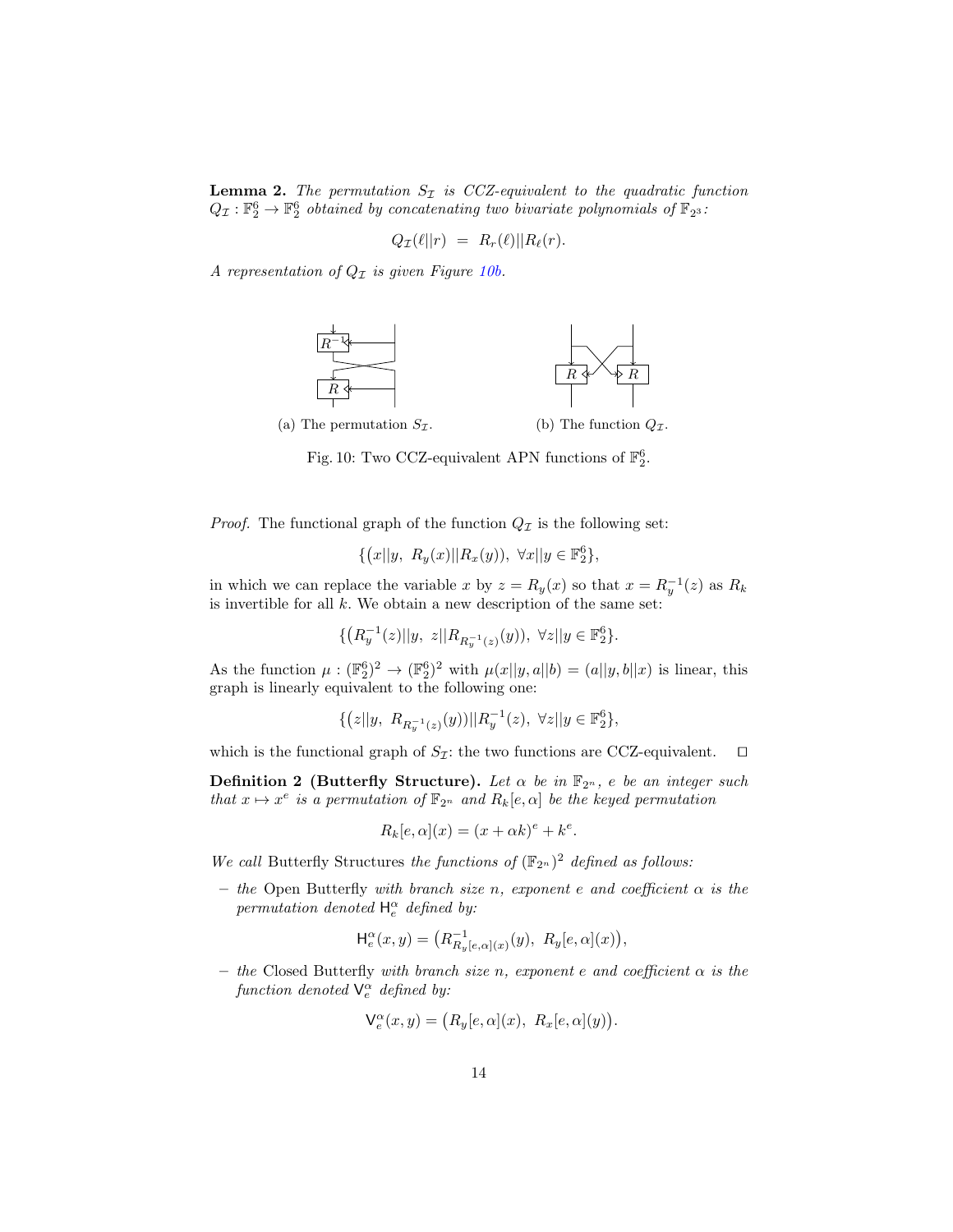<span id="page-14-2"></span>

(a) Open (bijective) butterfly  $H_e^{\alpha}$ . (b) Closed (non-bijective) butterfly  $V_e^{\alpha}$ .

Fig. 11: The two types of butterfly structure with coefficient  $\alpha$  and exponent  $e$ .

## Furthermore, the permutation  $H_e^{\alpha}$  and the function  $V_e^{\alpha}$  are CCZ-equivalent.

Pictures representing such functions are given in Figure [11.](#page-14-2) Our decomposition of the 6-bit APN permutation and its CCZ-equivalent function have butterfly structures:  $S_{\mathcal{I}} = \mathsf{H}_{6}^{2}$  and  $Q_{\mathcal{I}} = \mathsf{V}_{6}^{2}$ . In fact, the proof of the CCZ-equivalence of open and closed butterfly is identical to that of Lemma [2.](#page-12-2) The properties of such structures for  $n > 3$  are studied in Section [4.1,](#page-23-0) in particular in Theorem [4.](#page-23-1) In this section, we focus on the case  $n = 3$ .

#### <span id="page-14-0"></span>3.3 Propagation of Affine Mappings through the Components

As we have seen, affine-equivalence and CCZ-equivalence are key concepts in our analysis of  $S_{\mathcal{I}}$ . In this context, it is natural to extend our analysis not only to outer affine layers applied before and after the permutation but also to the inner affine permutation itself: what modifications can we make to this function while preserving the APN property of the structure? In this section, we study the "propagation" of affine layers in the sense defined below. Our study will show some interesting properties of the structure and why changing some components can lead to an affine equivalent structure.

Definition 3 (Propagation of Affine Layers). We say that an affine transformation A propagates through a component  $C$  if there exists an affine transformation  $A'$  such that  $C \circ A = A' \circ C$ .

Note that this definition is another way of looking at self-equivalence: indeed,  $C \circ A = A' \circ C$  is equivalent to  $C = A'^{-1} \circ C \circ A$ .

<span id="page-14-1"></span>**Theorem 2.** Consider the two permutations of  $\mathbb{F}_2^6$  with structures shown in Figure [12,](#page-15-0) where  $A, B: \mathbb{F}_2^3 \to \mathbb{F}_2^3$  are some linear bijections,

$$
M = \begin{bmatrix} p & q \\ r & s \end{bmatrix}
$$

is an invertible matrix operating on column-vectors, p, q, r, s are  $3 \times 3$  submatrices over  $\mathbb{F}_2$  and  $a, b, c, d$  are constants of  $\mathbb{F}_2$ s. Assume also that q is invertible. Then both structures are affine-equivalent for any choice of  $M$  (with  $q$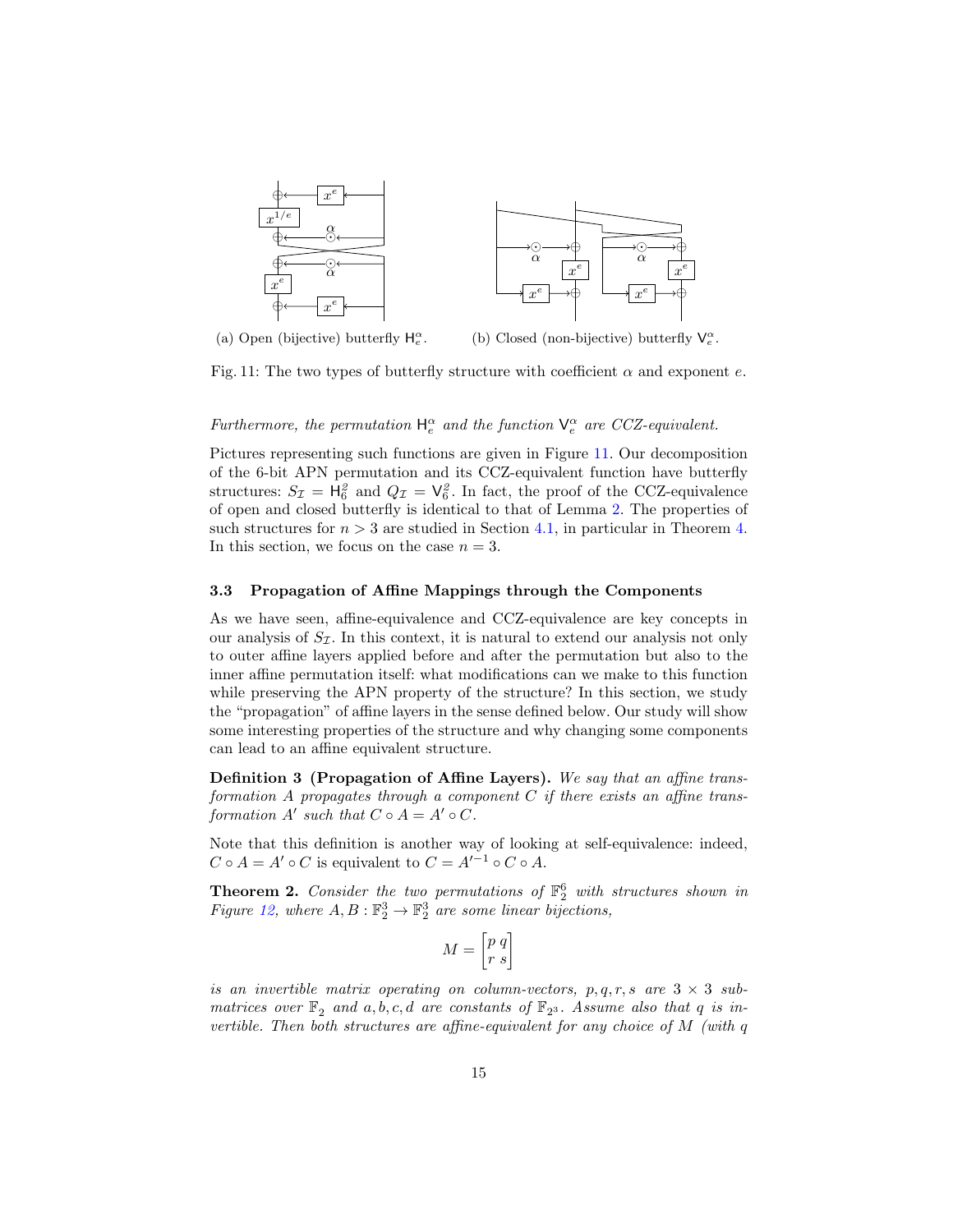<span id="page-15-0"></span>invertible) and constants. As a consequence, all such structures are in the same affine-equivalence class.



Fig. 12: Affine equivalent structures.

*Proof.* We start by proving that adding constants  $a, b, c, d$  as described in Fig-ure [12](#page-15-0) leads to affine-equivalent permutations. For now, we assume that  $A$  and  $B$  are the identity. First, we modify the constants without modifying the function to move them to the right branches only. To do this, we move  $a$  through the linear layer  $M$  and modify  $b$  in such a way that  $c$  cancels out. The difference required,  $x = b' \oplus b$ , is a solution to the equation  $p(a) \oplus q(x) = c$ , so that  $x = q^{-1}(p(a) \oplus c)$  and x always exists since q is invertible. Thus, for

$$
b' = b \oplus x = b \oplus q^{-1}(p(a) \oplus c),
$$
  
\n
$$
d' = d \oplus r(a) \oplus s(x) = d \oplus r(a) \oplus s(q^{-1}(p(a) \oplus c)),
$$

constructions with the structure described in Figure [13a](#page-15-1) and [13b](#page-15-1) are functionally equivalent.

<span id="page-15-1"></span>

Fig. 13: How the xors around the central linear layer are affine equivalent to outer linear layers.

The xors remaining on the right branches propagate through the Feistel function  $I$  and are equivalent to particular outer affine transformations. Note that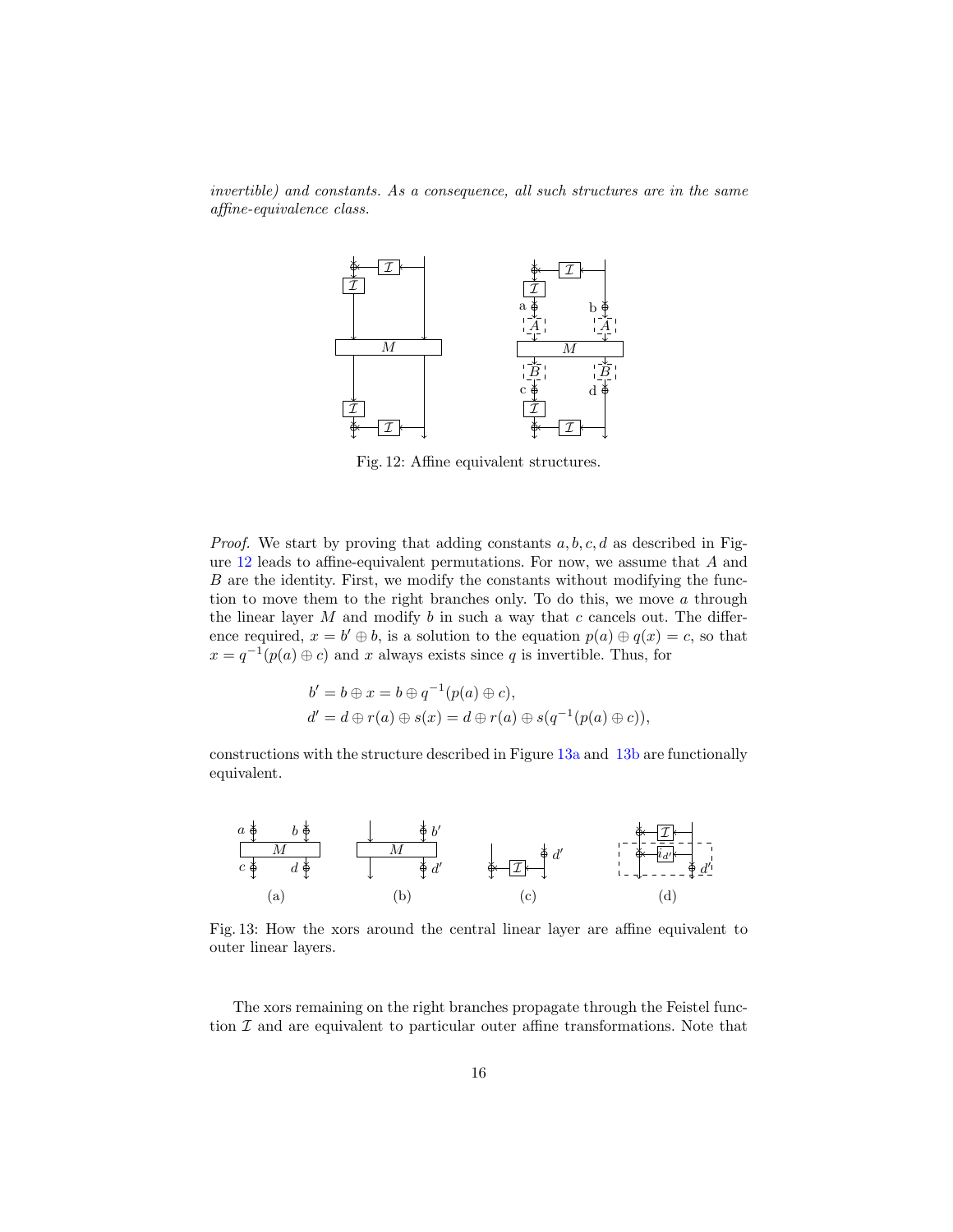in  $\mathbb{F}_{2^3}$  we have<sup>[7](#page-16-0)</sup>

$$
\mathcal{I}(x+d') = (x+d')^6 = x^6 + d'^2x^4 + d'^4x^2 + d'^6 = \mathcal{I}(x) + i_{d'}(x),
$$

where  $i_{d'}(x) = d'^2x^4 + d'^4x^2 + d'^6$  is an affine function and can be seen as an additional Feistel round. The propagation of the xor with  $d'$  is illustrated on Figure [13c](#page-15-1) and [13d:](#page-15-1) the functions described on both figures are functionally equivalent. The case with  $b'$  is symmetrical.

We have now showed that the xors  $a, b, c, d$  can be removed and the resulting S-Box stays in the same affine equivalence class. Since the equivalence relation is symmetric, we can also modify the constants to arbitrary values. We now move on to studying the impact of branch-wise affine permutations.

It is sufficient to show how the two applications of  $B$  propagate through the bottom field inverses, the case of  $A$  being symmetric. We start by analyzing propagation through a single inverse function (see Figure [14\)](#page-16-1).

In the case when the input transformation is linear (when  $c = 0$ ), it is easy to see that if the equivalent output transformation is affine, then it is actually linear, since  $B(0) = \mathcal{I}(0) = 0$ . By exhaustively checking all linear 3-bit permutations B we found that the only functions which propagate in such way are 21 functions of the form  $x \mapsto \lambda x^{2^{e}}$ , where  $e \in \{0,1,2\}, \lambda \in \mathbb{F}_{2^3}, \lambda \neq 0$ . This propagation is quite obvious since  $(\lambda x^{2^e})^6 = \lambda^6 (x^6)^{2^e}.$ 

The more interesting case is when the input transformation is affine. By exhaustive search we found that *any* linear bijection  $B$  propagates through the field inverse in  $\mathbb{F}_{2^3}$ , but only *together* with a particular *B*-dependent xor constant. That is, for any linear bijection  $B$  there exists a constant  $c$  such that  $\mathcal{I}(B(x)+c) = B'(\mathcal{I}(x)) + c'$  for some linear bijection B' and constant c', i.e. the affine function  $B(x) + c$  propagates through the inverse function in the affine way (see Figure [14b\)](#page-16-1).

<span id="page-16-1"></span>

Fig. 14: Propagation of linear/affine permutation through the field inverse.

Note that after applying the linear bijections  $A$  and  $B$  the top right submatrix of M becomes  $B \times q \times A$  and is still invertible, therefore the part of theorem about constant addition, which we already proved, is still applicable. Hence for

<span id="page-16-0"></span> $^7$  For larger fields the inverse function does not satisfy the property and therefore such propagation is impossible. An anonymous reviewer pointed out that this works in  $\mathbb{F}_{23}$  because the inverse function there has boolean algebraic degree 2 and therefore its derivative is linear.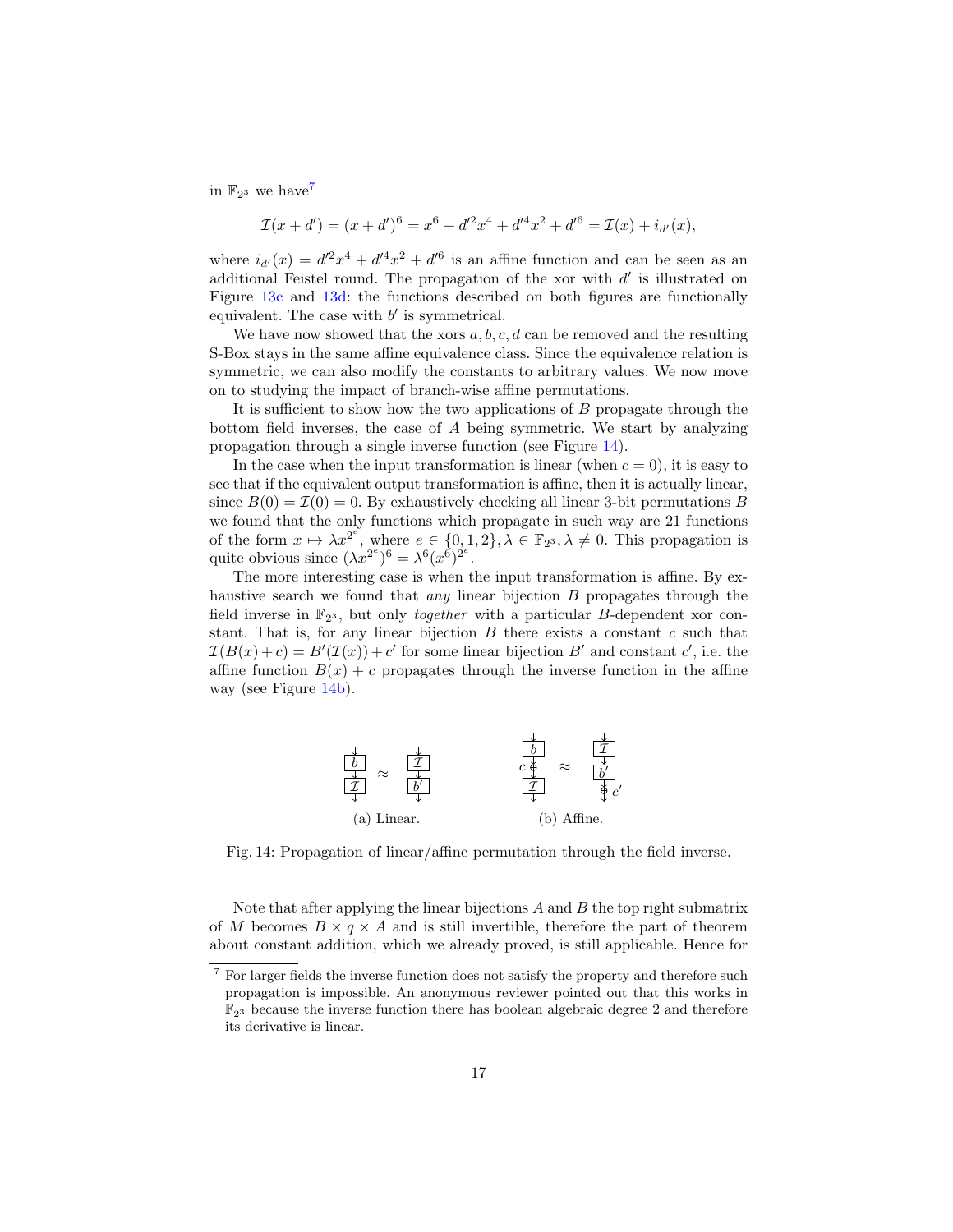any linear mappings  $A, B$  we can add the xor constants required for propagation of  $A, B$ . Let  $x, y$  be the values on the left and right branches respectively after applying the linear layer  $M$ . Then the left half of the output is equal to

$$
x' = \mathcal{I}(B(x) + c) + \mathcal{I}(B(y) + c) = B'(\mathcal{I}(x)) + c' + B'(\mathcal{I}(y)) + c' = B'(\mathcal{I}(x) + \mathcal{I}(y)),
$$

and the right half is simply  $y' = B(x) + c$ . The procedure is shown in Figure [15.](#page-17-0) ⊓⊔

<span id="page-17-0"></span>

Fig. 15: Propagation of affine mappings through the inverses. The dashed area contains the outer affine parts.

Theorem [2](#page-14-1) shows an interesting property of the field inverse in  $\mathbb{F}_{2^3}$ : all linear bijections propagate through it together with some xor constant. We have checked all nonlinear exponent functions in  $\mathbb{F}_{2^n}$  for  $n = 4, 5, 6, 7$  and none of them has this property. By using self-equivalence algorithm from [\[11\]](#page-31-2) we found that in these fields the only affine transformations which propagate through such nonlinear monomial functions are the linear mappings of the form  $x \mapsto \lambda x^{2^e}$ , where  $e \in [0, n-1], \lambda \in \mathbb{F}_{2^n}, \lambda \neq 0$ .

In our decomposition the central linear layer is a 2-round Feistel Network where the round function  $\sigma$  is multiplication by 2 in the finite field defined by a particular polynomial (see Figure [16a\)](#page-18-1). By applying linear transformations around as in Theorem [2](#page-14-1) we obtain an affine equivalent S-Box. We can move the linear functions  $a$  through the linear Feistel network, such that the round functions are modified and the linear functions  $a$  merge with the linear functions  $b$  as shown in Figures [16b](#page-18-1) and [16c.](#page-18-1) Since by Theorem [2](#page-14-1) the outer linear function  $b \circ a$  can be omitted, we conclude that  $\sigma$  may be replaced by  $a^{-1} \circ \sigma \circ a$  for arbitrary linear permutation a. By exhaustively checking  $a^{-1} \circ \sigma \circ a$  for all a we found that there are 24 unique variants of  $\sigma$ . In particular, in the field defined by the irreducible polynomial  $X^3 + X + 1$  the allowed multiplications by a constant  $\alpha$  are when  $\alpha \in \{2, 4, 6\}$ , where the latter two are obtained from  $\sigma(x) = 2x$  by setting  $a(x) = x^2$  and  $a(x) = x^4$ . In the field defined by the other irreducible polynomial  $X^3 + X^2 + 1$  such constants become  $\alpha \in \{3, 5, 6\}$ . We note that all these elements can be unambiguously defined by the conditions  $Tr(\alpha) = 0, \alpha \neq 0$ in both fields.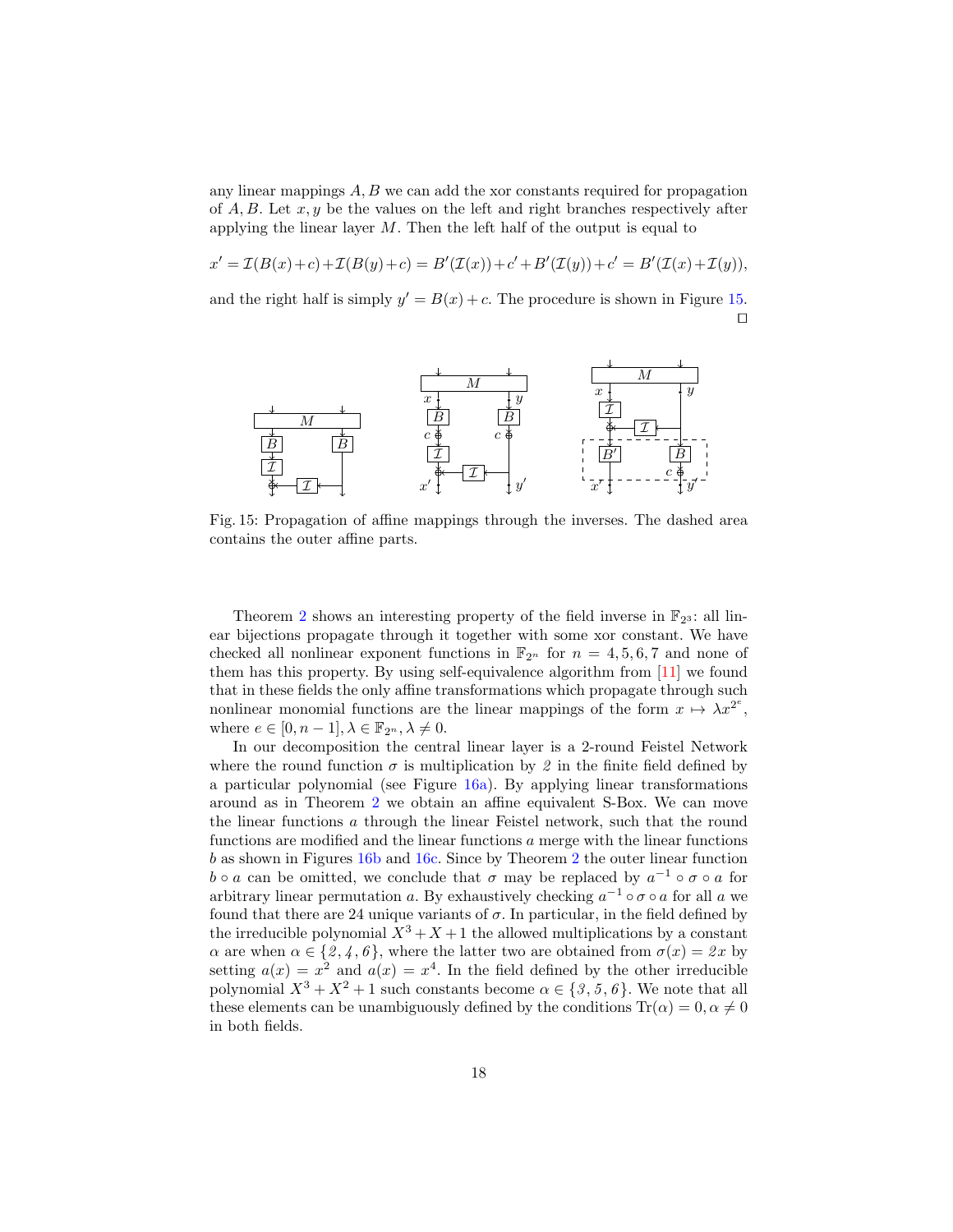<span id="page-18-1"></span>

Fig. 16: Propagation of the linear function  $a$  through the middle linear layer.

### <span id="page-18-0"></span>3.4 Replacing Components

It is natural to ask how unique are the components of the decomposition; can we get a different APN permutation by changing the central linear layer or the inverse functions?

We made an exhaustive<sup>[8](#page-18-2)</sup> search for an invertible matrix such that when it is used as the middle linear layer in our decomposition, the resulting S-Box is an APN permutation. All the APN permutations we found are CCZ-equivalent to the original S-Box. However not all of them are affine-equivalent to it. By studying the new matrices we found that all of them can be obtained by using transformations from Theorem [2](#page-14-1) together with swaps applied before and/or after the linear layer. All four different combinations of swaps result in four S-Boxes from distinct affine-equivalence classes (see Figure [17\)](#page-19-2). However they form two pairs of EA-equivalent S-Boxes: Figure [17a](#page-19-2) and [17c,](#page-19-2) Figure [17b](#page-19-2) and [17d.](#page-19-2) The proof for EA-equivalence is given in Appendix  $A.2$ . Note that the function shown in Figure [17c](#page-19-2) is the inverse of the function from Figure [17b](#page-19-2) and both functions from Figures [17a](#page-19-2) and [17d](#page-19-2) are involutions. Whether all four functions are EAequivalent remains an open question.

We also made an exhaustive search of all 3-bit permutations and tried to use them instead of the field inverses. A non-involutive function has to be inverted in one of the places, as in the butterfly construction we introduced in Section [3.2.](#page-12-0) It turns out that the set of all 3-bit permutations for which the respective S-Box is an APN permutation is exactly the set of all 3-bit APN permutations. It is not surprising because all 3-bit APN permutations are in the same affine equivalence class. By using Theorem [2](#page-14-1) and by applying some outer affine transformations we can easily replace the field inverses with arbitrary affine-equivalent functions and therefore with arbitrary 3-bit APN permutation. It follows that the two APN permutations at the top and the two APN permutations at the bottom may be different and the resulting S-Box will still be an APN permutation. We

<span id="page-18-2"></span><sup>&</sup>lt;sup>8</sup> Actually we optimized the search by utilizing the equivalence classes given by Theorem [2.](#page-14-1)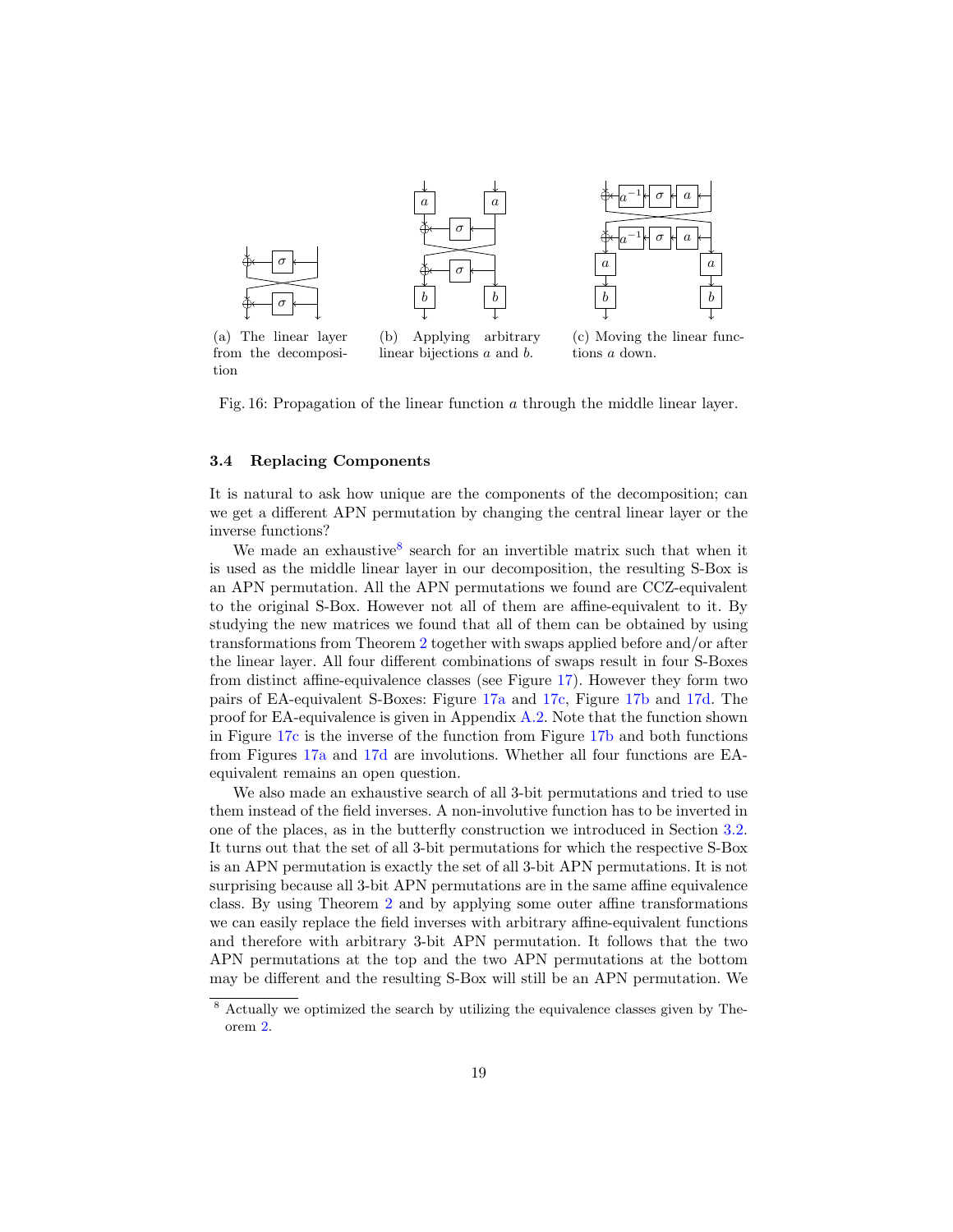<span id="page-19-2"></span>

Fig. 17: Four APN permutations from different affine-equivalence classes, obtained by adding swaps before and/or after the central linear layer.

also note that one of the 3-bit APN permutations is such that its DDT and LAT are identical up to the signs in the LAT. It is the S-Box used in the block cipher 3-way [\[16\]](#page-31-8).

As a summary of our observations we give the following theorem:

<span id="page-19-0"></span>Theorem 3 (A Family of 6-bit APN Permutations). The 6-bit permutation described by Dillon et al. in  $\vert 5 \vert$  is affine equivalent to the involution built using the structure described in Figure [1,](#page-1-0) where  $\odot$  denotes multiplication in the finite field  $GF(2^3)$ ,  $\alpha \neq 0$  is such that  $Tr(\alpha) = 0$  and A denotes any 3-bit APN permutation.

#### <span id="page-19-1"></span>3.5 Relations with the Kim and the Cube functions

It is suggested in [\[11\]](#page-31-2) to count the number of pairs of affine permutations  $A, B$ such that  $S_I = B \circ S_I \circ A$  as a measure of the symmetries inside  $S_I$ . An algorithm performing this task is also provided. Using it, we have found that there are only 7 such pairs (including the pair of identity mappings). This property is preserved by affine transformations and the number could therefore be obtained without our decomposition. However, for the S-Box  $S_{\mathcal{I}}$ , these 7 pairs of transformations have a simple description:

<span id="page-19-3"></span>
$$
S_{\mathcal{I}}(\lambda x, \lambda^{-1} y) = (\lambda, \lambda^{-1}) \otimes S_{\mathcal{I}}(x, y) \text{ for all } \lambda \in \mathbb{F}_{2^3}^*,
$$
 (2)

where " $\otimes$ " is such that  $(a, b) \otimes (c, d) = (ac, bd)$ . In other words, multiplying the inputs by  $\lambda$  and  $\lambda^{-1}$  is equivalent to multiplying the outputs by the same values. As we have shown in Section [3.3,](#page-14-0) there are more symmetries inside the structure.

An anonymous reviewer pointed out that the observed property is quite similar to that of "Kim mapping", a non-bijective quadratic APN function from which Dillon *et al.* [\[5\]](#page-30-4) obtained the APN permutation by applying transformations preserving CCZ-equivalence. The Kim function is defined over  $\mathbb{F}_{2^6}$  as  $k(x) = x^3 + x^{10} + ux^{24}$ , where u is some primitive element of  $\mathbb{F}_{2^6}$ . It is pointed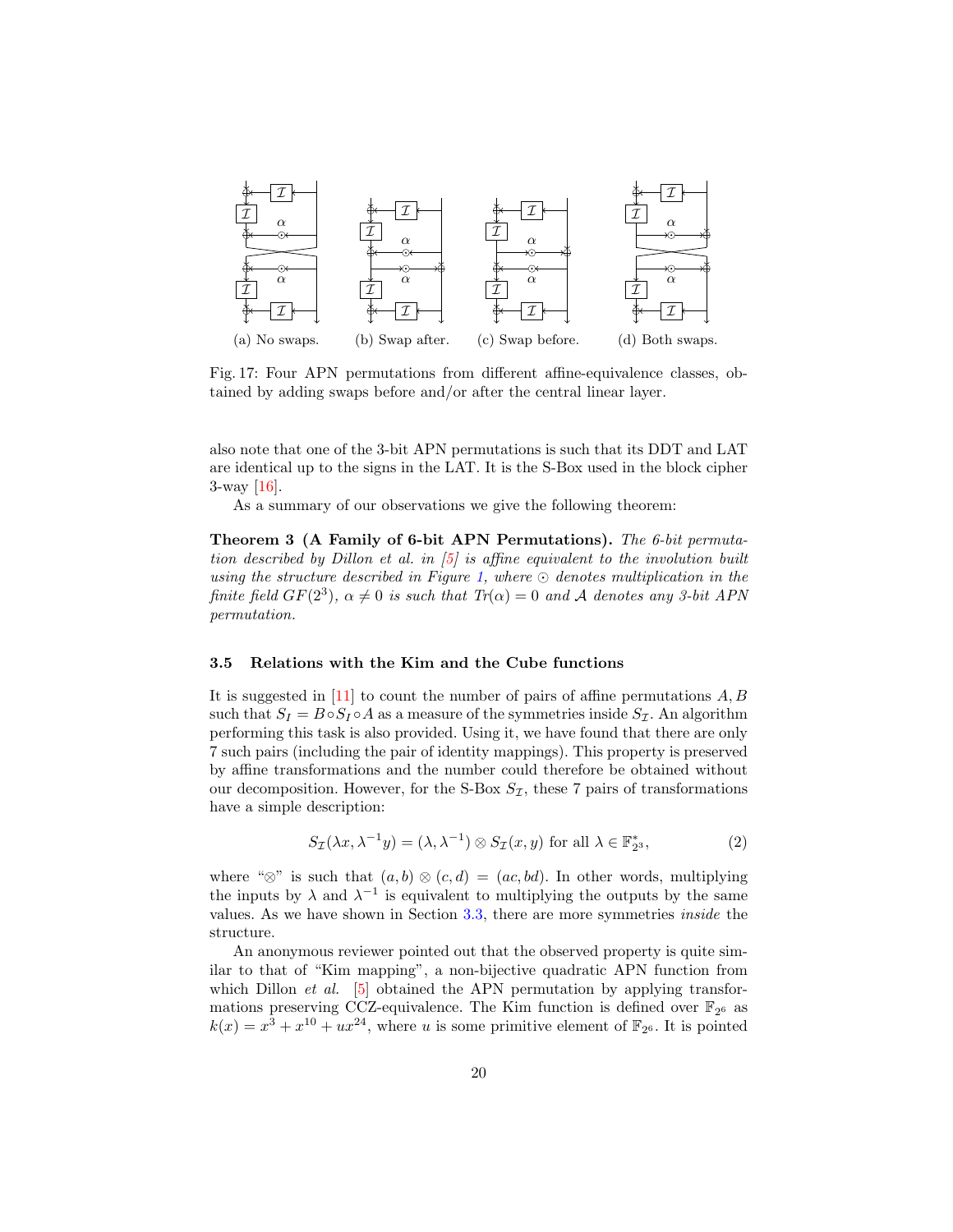in [\[5\]](#page-30-4) that the following holds:

<span id="page-20-0"></span>
$$
k(\lambda x) = \lambda^3 k(x) \text{ for all } \lambda \in \mathbb{F}_{2^3}.
$$
 (3)

We found experimentally that the Kim mapping is actually affine-equivalent to all Closed Butterflies  $\mathsf{V}_{e}^{\alpha}$  with  $n=3, e \in \{3, 5, 6\}, Tr(\alpha) = 0$  and  $\alpha \neq 0$ . In particular, it is affine-equivalent to the function  $Q_{\mathcal{I}} = \mathsf{V}_{6}^{\mathcal{Z}}$  described before.

The property that  $k(\lambda x) = \lambda^3 k(x)$  for all  $\lambda \in \mathbb{F}_{2^3}$  can be nicely translated to  $\mathsf{V}_{e}^{\alpha}$  structure (when  $\alpha \neq 0$ ). Indeed, it is easy to see that the following holds:

$$
\mathsf{V}_{e}^{\alpha}(\lambda x, \lambda y) = (\lambda^{e}, \lambda^{e}) \otimes \mathsf{V}_{e}^{\alpha}(x, y) \text{ for all } \lambda \in \mathbb{F}_{2^{3}}.
$$
 (4)

In particular, setting  $e = 3$  and  $\alpha$  such that  $V_e^{\alpha}$  is affine-equivalent to the Kim mapping leads to a branch-wise variant of the property from Equation [3.](#page-20-0)

Similarly, the Open Butterflies  $\mathsf{H}_e^\alpha$  exhibit the following property:

$$
\mathsf{H}_{e}^{\alpha}(\lambda^{e} x, \lambda y) = (\lambda^{e}, \lambda) \otimes \mathsf{H}_{e}^{\alpha}(x, y) \text{ for all } \lambda \in \mathbb{F}_{2^{3}}.
$$
 (5)

Relations with the cube function. While  $V_e^{\alpha}$  is an interesting decomposition of the Kim function (when  $Tr(\alpha) = 0, \alpha \neq 0$ ), we also found a very similar decomposition for the cube function over  $\mathbb{F}_{2^6}$ , which is also a quadratic APN function. Recall that the closed butterfly  $\mathsf{V}_{3}^{\alpha}$  maps  $(x, y)$  to  $R_{kim}(x, y)||R_{kim}(y, x)$ , where

$$
R_{kim}(x, y) = (x + \alpha y)^3 + y^3
$$

We have found that changing  $R_{kim}$  to

<span id="page-20-1"></span>
$$
R_{cube}(x,y) = (x + \alpha y)^3 + x^3 + \alpha y^3 \tag{6}
$$

.

leads to a function affine-equivalent to the cube function over  $\mathbb{F}_{2^6}$ . We describe the way we found this decomposition in Appendix [A.4.](#page-35-0)

Let

$$
P_{kim}(x,y) = R_{kim}(x,y)||R_{kim}(y,x),
$$
\n
$$
(7)
$$

$$
P_{cube}(x,y) = R_{cube}(x,y)||R_{cube}(y,x),
$$
\n(8)

$$
P_3(x, y) = x^3 ||y^3.
$$
\n(9)

As was shown before,  $P_{kim}$  and  $P_{cube}$  are affine-equivalent respectively to the kim and the cube mappings over  $\mathbb{F}_{2^6}$ . Using Equation [6,](#page-20-1) it is easy to show that  $P_{kim} \circ P_3$  and  $P_{cube} \circ P_3$  are EA-equivalent. This fact is interesting since the kim and the cube functions themselves are not even CCZ-equivalent. To prove the EA-equivalence, consider the function graphs  $\Gamma_{P_{\text{kim}}}$  and  $\Gamma_{P_{\text{cube}}}$ :

$$
\Gamma_{P_{kim}} = \{ (x^{1/3}||y^{1/3}, R_{kim}(x, y)||R_{kim}(y, x)) \mid x, y \in \mathbb{F}_{2^3} \},
$$
  

$$
\Gamma_{P_{cube}} = \{ (x^{1/3}||y^{1/3}, R_{cube}(x, y)||R_{cube}(y, x)) \mid x, y \in \mathbb{F}_{2^3} \}.
$$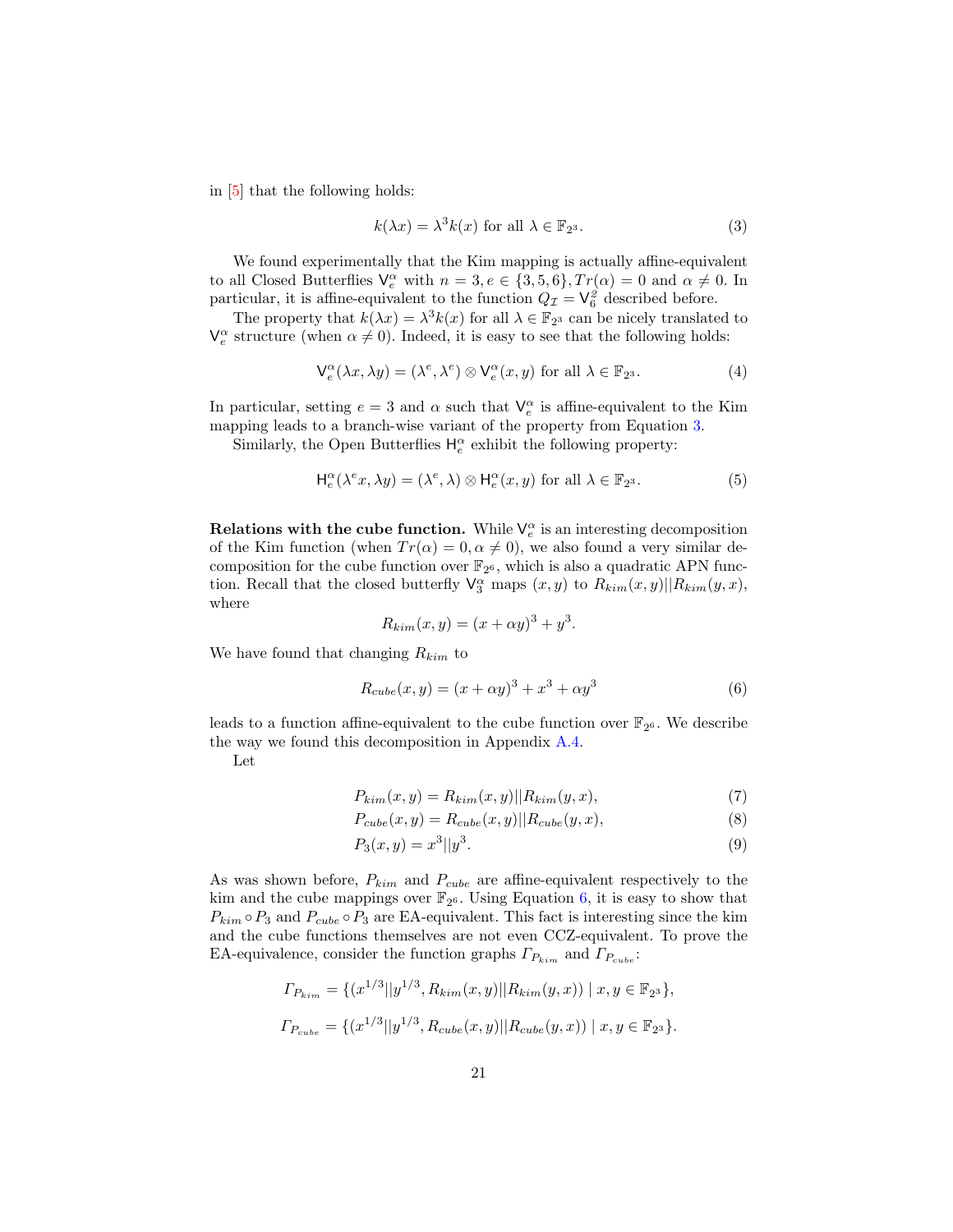Note that  $R_{cube}(x, y) = R_{kim}(x, y) + (x^3 + (\alpha + 1)y^3)$  and  $x^3 + (\alpha + 1)y^3$  is a linear function of the input since the monomials  $x \mapsto x^{1/3}$  and  $x \mapsto x^3$  of  $\mathbb{F}_{2^3}$ are linear-equivalent. This concludes the proof.

It is worth noting that the functions  $P_{kim} \circ P_3$  and  $P_{cube} \circ P_3$  are also CCZequivalent to the monomial  $x \mapsto x^{15}$  of  $\mathbb{F}_{2^6}$ . Moreover, the latter is actually affine-equivalent to  $P_3 \circ P_{cube}$  (and not to  $P_{cube} \circ P_3$ ).

We also note that, in a particular field basis, the univariate polynomial  $q(x)$ of  $P_3$  is equal to  $q(x) = x^{24} + x^{10} + x^3$  (note the difference with  $kim(x)$  $ux^{24}+x^{10}+x^3$ ). The previously described facts can be rephrased in the univariate form. In particular, the mappings  $x \mapsto \text{kim}(x^{24} + x^{10} + x^3), x \mapsto (x^{24} + x^{10} + x^3)^3$ and  $x \mapsto x^{15}$  are CCZ-equivalent.

#### <span id="page-21-0"></span>3.6 Univariate Polynomial Representations

In this section we describe several univariate polynomial representations of APN permutations from the affine-equivalence classes described in Section [3.4.](#page-18-0) We obtained them by interpolating the structures from previous sections in various bases relying on the field decomposition  $\mathbb{F}_{2^6} \simeq (\mathbb{F}_{2^3})^2$ . All polynomials described in this section are specified over  $\mathbb{F}_{2^6}$  and w is a primitive element such that  $w = X \text{ in } \mathbb{F}_2[X]/(X^6 + X^4 + X^3 + X + 1).$ 

In [\[5\]](#page-30-4), Dillon *et al.* represented the APN permutation as a univariate polynomial over  $\mathbb{F}_{2^6}$  with 52 nonzero coefficients. Using our decomposition, we managed to find an APN permutation whose univariate polynomial has only 25 terms. The following polynomial is an APN permutation:

$$
\begin{aligned} g(x) &= x^{58} + x^{51} + x^{44} + x^{37} + w^{27}x^{36} + w^{38}x^{32} + x^{30} \\ &+ w^{53}x^{28} + w^{7}x^{25} + w^{51}x^{24} + x^{23} + w^{53}x^{21} + w^{7}x^{18} + w^{24}x^{17} \\ &+ w^{7}x^{16} + w^{46}x^{14} + w^{7}x^{11} + w^{4}x^{10} + x^{9} + w^{22}x^{8} + w^{46}x^{7} \\ &+ w^{3}x^{4} + w^{50}x^{3} + w^{56}x^{2} + w^{52}x. \end{aligned}
$$

Note that the exponents of  $x$  with coefficient 1 form almost full arithmetic progression with step 7 .

Originally, the APN permutation was obtained as a composition  $g = f_2 \circ f_1^{-1}$ , where  $f_1(x)$  and  $f_2(x)$  contain 18 monomials each (as given in [\[5\]](#page-30-4)). We have found a variant with much simpler polynomials. The function  $g$  is still an APN permutation if  $f_1$  and  $f_2$  as defined in [\[5\]](#page-30-4) are replaced by the following two functions:

$$
f_1(x) = w^{11}x^{34} + w^{53}x^{20} + x^8 + x,
$$
  
\n
$$
f_2(x) = w^{28}x^{48} + w^{61}x^{34} + w^{12}x^{20} + w^{16}x^8 + x^6 + w^2x.
$$

Additionally, we found a few other simple representations relying on a composition of simple polynomials. Let  $g(x) = i \circ m \circ i^{-1}(x)$ , then g is an APN permutation when

$$
i(x) = w^{21}x^{34} + x^{20} + x^8 + x, \quad m(x) = w^{52}x^8 + w^{36}x
$$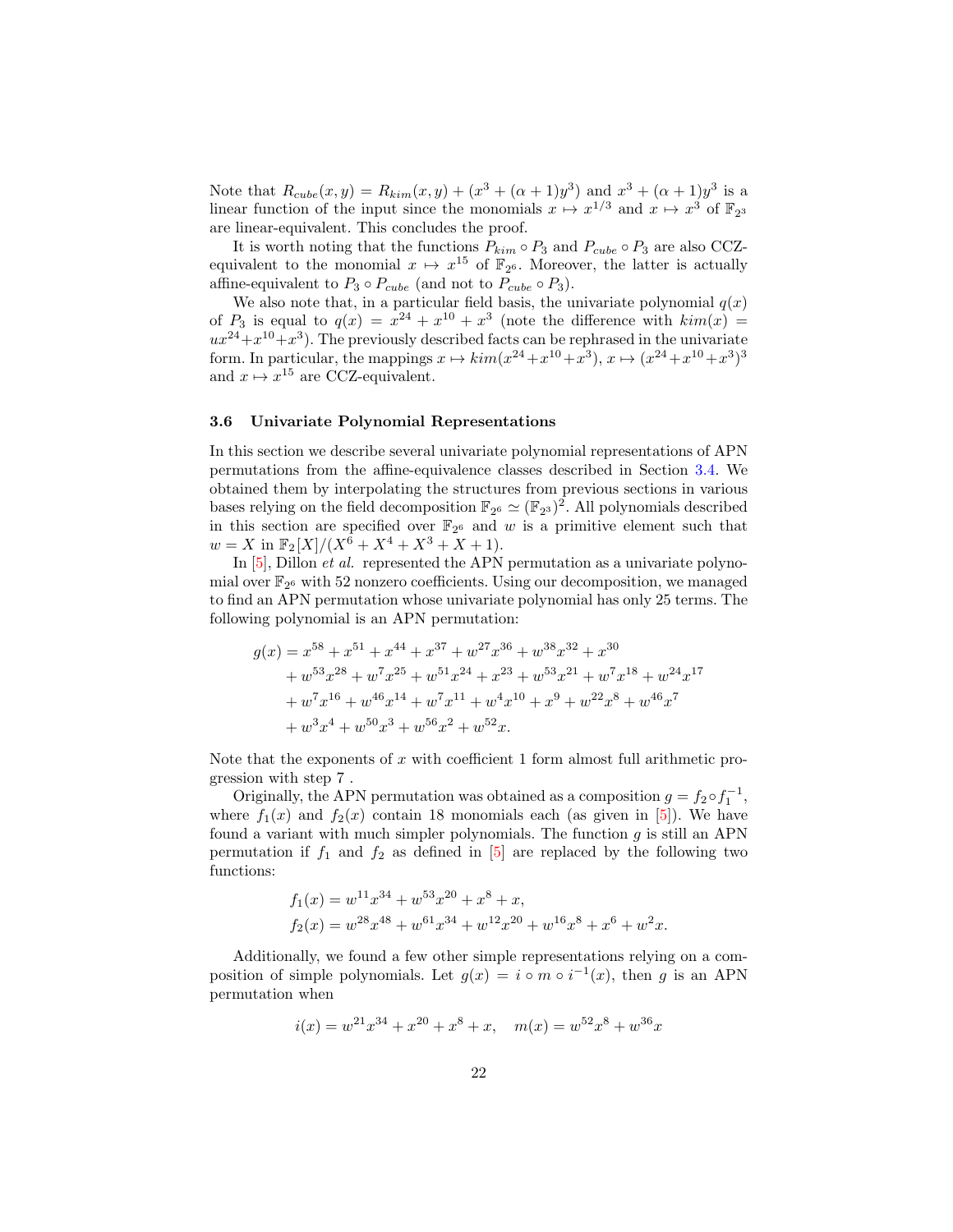or when

$$
i(x) = w^{37}x^{48} + x^{34} + w^{49}x^{20} + w^{21}x^8 + w^{30}x^6 + x, \quad m(x) = x^8.
$$

In these representations,  $i$  corresponds to the sum of the two inverse functions  $\mathcal I$  so that i and  $i^{-1}$  are the non-linear parts of the open butterfly. The function  $m$  corresponds to the central linear layer (including possible branch swaps).

Finally, we observe interesting phenomena when modifying some structure from Figure [17](#page-19-2) by appending field inverse in  $\mathbb{F}_{2^3}$  on the right branches, both at the top and at the bottom at the same time. This modification is motivated by the branch asymmetry in Equation [2.](#page-19-3) First, all representatives of the four distinct affine-equivalence classes fall in the same linear-equivalence class after the composition with the field inverses. Second, the resulting permutation has an interesting univariate polynomial representation  $q(x)$  for a particular field basis. After simplification, it is equal to:

$$
q(x) = x^{50} + x^{43} + x^{29} + x^{15} + w^{58}x^8 + wx.
$$

Third, it turns out to be CCZ-equivalent to the monomial  $x \mapsto x^{15}$  of  $\mathbb{F}_{2^6}$ . However, they are not affine-equivalent as  $x^{15}$  is not a permutation over  $\mathbb{F}_{2^6}$ . We find noteworthy that  $x^3$  composed with  $x^5$  is CCZ-equivalent to a permutation which is somewhat related to the APN permutation. Note that these observations are also linked with the relations between the cube and the kim mappings described in the previous section.

### <span id="page-22-0"></span>4 Differentially 4-Uniform Permutations of Larger Blocks

An up to date overview of known APN functions can be found in [\[14\]](#page-31-6). As APN functions operating on an even number of bits are still to be found for even block sizes larger than 6, differentially 4-uniform permutations have received a lot of attention from researchers. An obvious example is the inverse function  $x \mapsto x^{2^n-2}$  of  $\mathbb{F}_{2^n}$  studied in the seminal work of Nyberg [\[4\]](#page-30-3).

However, security against differential cryptanalysis is not sufficient and linear attack need to be taken into account too. The search can thus be focused on differentially 4-uniform permutations of 2n bits with non-linearity  $2^{2n-1} - 2^n$ which is, as far as we know, the best that can be achieved. Whether there exists functions improving this bound is an open problem (Open Problem 2 in [\[17\]](#page-31-9)). The same paper also states Open Problem 1: we must find other highly non-linear differentially 4-uniform functions operating on fields of even degree. Several papers have then presented constructions for such permutations, for example using binomials [\[18\]](#page-31-10) or an APN permutation on  $\mathbb{F}_{2^{n+1}}$  for even n [\[19\]](#page-31-11).

In this section, we study the butterfly structure. In Section [4.1,](#page-23-0) we study butterflies with  $\alpha \neq 0, 1$  and, in Section [4.2,](#page-26-0) the case  $\alpha = 1$  in which the open butterfly is functionally equivalent to a 3-round Feistel Network. We show that these structures are always differentially 4-uniform for block sizes  $2n$  ( $n$  odd) and have algebraic degree  $n + 1$  (when  $\alpha \neq 1$ ) and  $n$  (when  $\alpha = 1$ ) in the bijective case, 2 otherwise. While we could not prove it in the general case, we conjecture that they both have non-linearity  $2^{2n-1} - 2^n$ .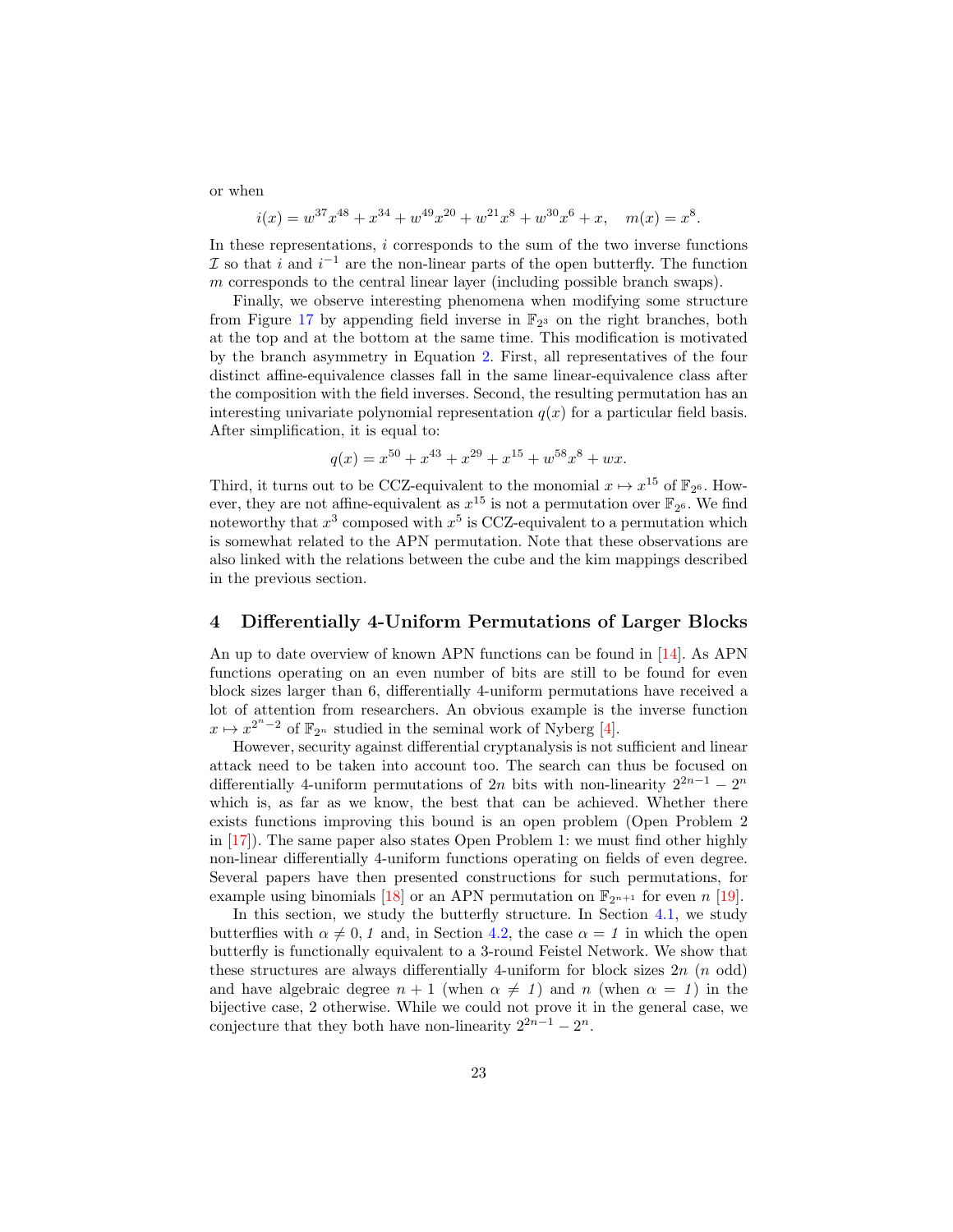#### <span id="page-23-0"></span>4.1 Butterfly with Non-Trivial  $\alpha$

<span id="page-23-1"></span>Theorem 4 (Properties of the Butterfly Structure). Let  $V_e^{\alpha}$  and  $H_e^{\alpha}$  respectively be the closed and open 2n-bit butterflies with exponent  $e = 3 \times 2^t$  for some t, coefficient  $\alpha$  not in  $\{0,1\}$  and n odd. Then:

- the differential uniformity of both  $H_e^{\alpha}$  and  $V_e^{\alpha}$  is at most 4,
- $\mathsf{V}_{e}^{\alpha}$  is quadratic, and
- $-$  half of the coordinates of  $H_e^{\alpha}$  have algebraic degree n, the other half have algebraic degree  $n + 1$ .

Proof. In this proof, we rely a lot on the *univariate degree* of a polynomial of  $\mathbb{F}_2^n$ . It is different from the algebraic degree: the cube function has *univariate* degree 3 and algebraic degree 2.

Differential Properties. As  $V_e^{\alpha}$  and  $H_e^{\alpha}$  are CCZ-equivalent, they have the same differential uniformity. It is thus sufficient to prove that the one of  $V_e^{\alpha}$ is at most 4. First, note that the functions  $V_e^{\alpha}$  with exponent  $3 \times 2^t$  is affine equivalent to  $\mathsf{V}_{3}^{\alpha}$  which uses the exponent 3 as  $\mathsf{V}_{3}^{\alpha}$  can be obtained simply by applying the linear permutation  $x \mapsto x^{2^{n-t}}$  on each half of the output of  $\mathsf{V}_e^{\alpha}$ . Thus, it is sufficient to study the case where the exponent is equal to 3.

Let  $T_{\alpha}$  be the linear permutation of  $\mathbb{F}_2^n \times \mathbb{F}_2^n$  defined by the matrix

$$
T_{\alpha} = \begin{bmatrix} 1 & \alpha \\ \alpha & 1 \end{bmatrix}.
$$

As affine equivalence preserves differential uniformity, we will prove that the differential uniformity of  $P = T_\alpha \circ V_3^\alpha$  is at most equal to 4 and deduce that  $V_3^\alpha$ has the same property. The left side of the output of  $P$  is equal to

$$
P_L(x, y) = R(x, y) + \alpha R(y, x)
$$
  
=  $(x + \alpha y)^3 + y^3 + \alpha ((y + \alpha x)^3 + x^3)$   
=  $x^3(1 + \alpha + \alpha^4) + y^3(1 + \alpha + \alpha^3) + x^2y(\alpha + \alpha^3)$ 

and the right side to

$$
P_R(x, y) = R(y, x) + \alpha R(x, y)
$$
  
=  $y^3(1 + \alpha + \alpha^4) + x^3(1 + \alpha + \alpha^3) + xy^2(\alpha + \alpha^3)$ .

To simplify expressions, we use the notation  $\beta = \alpha^3 + \alpha$ . Note that for the values of  $\alpha$  we are interested in, namely  $\alpha \neq 0, 1$ , it holds that  $\beta \neq 0$ .

By definition of differential uniformity, the differential uniformity of  $P$  is at most 4 if and only if the following system has at most 4 solutions for any  $a, b, c, d$ (unless  $a = b = 0$ ):

$$
\begin{cases} P_L(x,y) + P_L(x+a, y+b) = c \\ P_R(x,y) + P_R(x+a, y+b) = d, \end{cases}
$$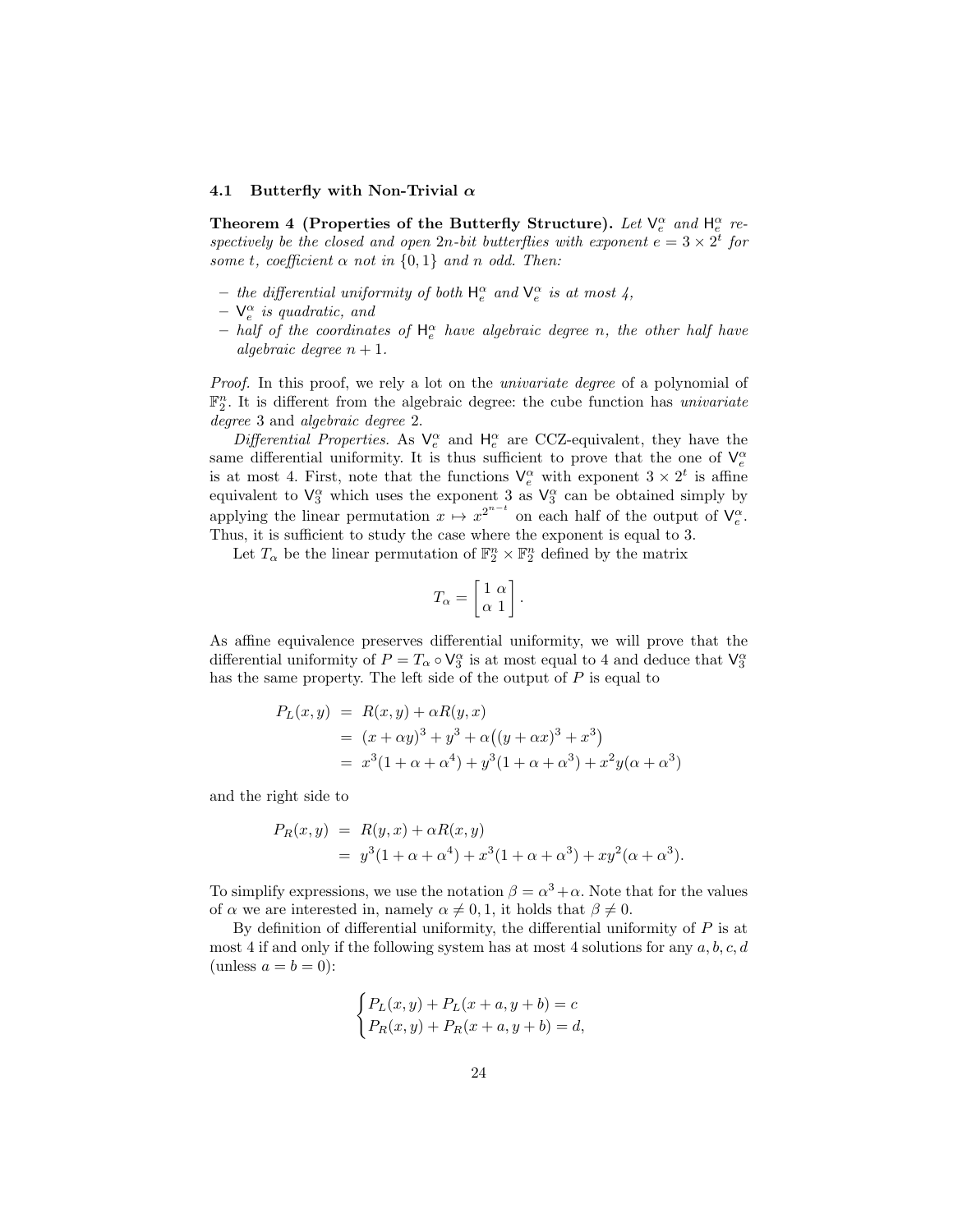which is equivalent to

$$
\begin{cases} (ax^2 + a^2x)(1 + \alpha + \alpha^4) + (by^2 + b^2y)(1 + \beta) + (bx^2 + a^2y)\beta = c + P_L(a, b) \\ (by^2 + b^2y)(1 + \alpha + \alpha^4) + (ax^2 + a^2x)(1 + \beta) + (b^2x + ay^2)\beta = d + P_R(a, b). \end{cases}
$$

If  $a = 0$  then the second line of the system yields the sum of a univariate degree 2 polynomial in y with  $b^2\beta x$ . As  $b \neq 0$  (recall that  $a = b = 0$  is impossible), we deduce that  $x$  is equal to a univariate degree 2 polynomial in  $y$  and replace it by this expression in the first equation. We obtain an equation with univariate degree 4 only in  $y$  with at most 4 solutions, for each of which we deduce a unique value x. Hence, the system has at most 4 solutions. The case  $b = 0$  is treated similarly.

We now suppose  $a \neq 0$  and  $b \neq 0$ . We replace the left side of the first line  $\ell_1$ by a linear combination of the left sides of the two equations:  $\ell_1 := ab^2 \ell_1 + a^2 b \ell_2$ . This quantity is a degree one bivariate polynomial with variables  $X = ax^2 + a^2x$ and  $Y = by^2 + b^2y$  so that we can write  $\ell_1 = \gamma_0 X + \gamma_1 Y = \epsilon$ , where  $\epsilon$  is obtained by computing the same linear combination on the right side of the equations. If  $\gamma_0 = 0$  then  $\ell_1$  actually is a degree 2 equation in y. For each of its at most 2 solutions, we obtain a degree 2 equation in  $x$  in  $\ell_2$  with at most 2 solutions. Hence, the total number of solutions is at most equal to 4. The case  $\gamma_1 = 0$  is identical.

We now suppose  $\gamma_0 \neq 0$  and  $\gamma_1 \neq 0$ . Using that  $\gamma_0 X + \gamma_1 Y = \epsilon$ , we deduce that  $(ax^2 + a^2x) = (\epsilon + (by^2 + b^2y)\gamma_1)/\gamma_0$ . We can therefore replace  $(ax^2 + a^2x)$ by this quantity in the second equation which becomes the sum of a degree 2 equation in  $y$  with a degree 1 term in  $x$ . As before, we deduce an expression of x as a degree 2 polynomial in  $y$  and replace it by this polynomial in the other equation. Hence, the initial system has as many solutions as an equation with univariate degree 4, i.e. at most 4.

Therefore,  $P(x, y) + P(x + a, y + b) = (c, d)$  has at most 4 solutions, meaning that the differential uniformity of  $P$  is at most 4.

Algebraic Degrees. As the left and right side of  $\mathsf{V}_e^{\alpha}(x, y)$  are equal to, respectively,  $(x + \alpha y)^3 + y^3$  and  $(y + \alpha x)^3 + x^3$ , it is obvious that it is quadratic (recall that the algebraic degree of the univariate polynomial  $x \mapsto x^e$  of  $\mathbb{F}_2^n$  is the Hamming weight of the binary expansion of  $e$ ).

Consider now the open butterfly  $\mathsf{H}_{e}^{\alpha}$ . For the sake of simplicity, we treat the case  $e = 3$ ; other cases yield identical proofs. The right side of the output of such an open butterfly is equal to  $(x + \alpha y^3)^{1/3} + \alpha y$ , where  $x||y$  is the input. We deduce from Theorem 1 of [\[20\]](#page-31-12) (or equivalently from Proposition 5 of [\[4\]](#page-30-3)) that the inverse of 3 modulo  $2<sup>n</sup> - 1$  for odd *n* is

$$
1/3 \equiv \sum_{i=0}^{(n-1)/2} 2^{2i} \mod 2^n - 1,
$$

which implies in particular why the algebraic degree of  $x \mapsto x^{1/3}$  is equal to  $(n +$ 1)/2. We deduce from this expression that  $(x + \alpha y^3)^{1/3}$  is equal to  $\prod_{i=0}^{(n-1)/2} (x +$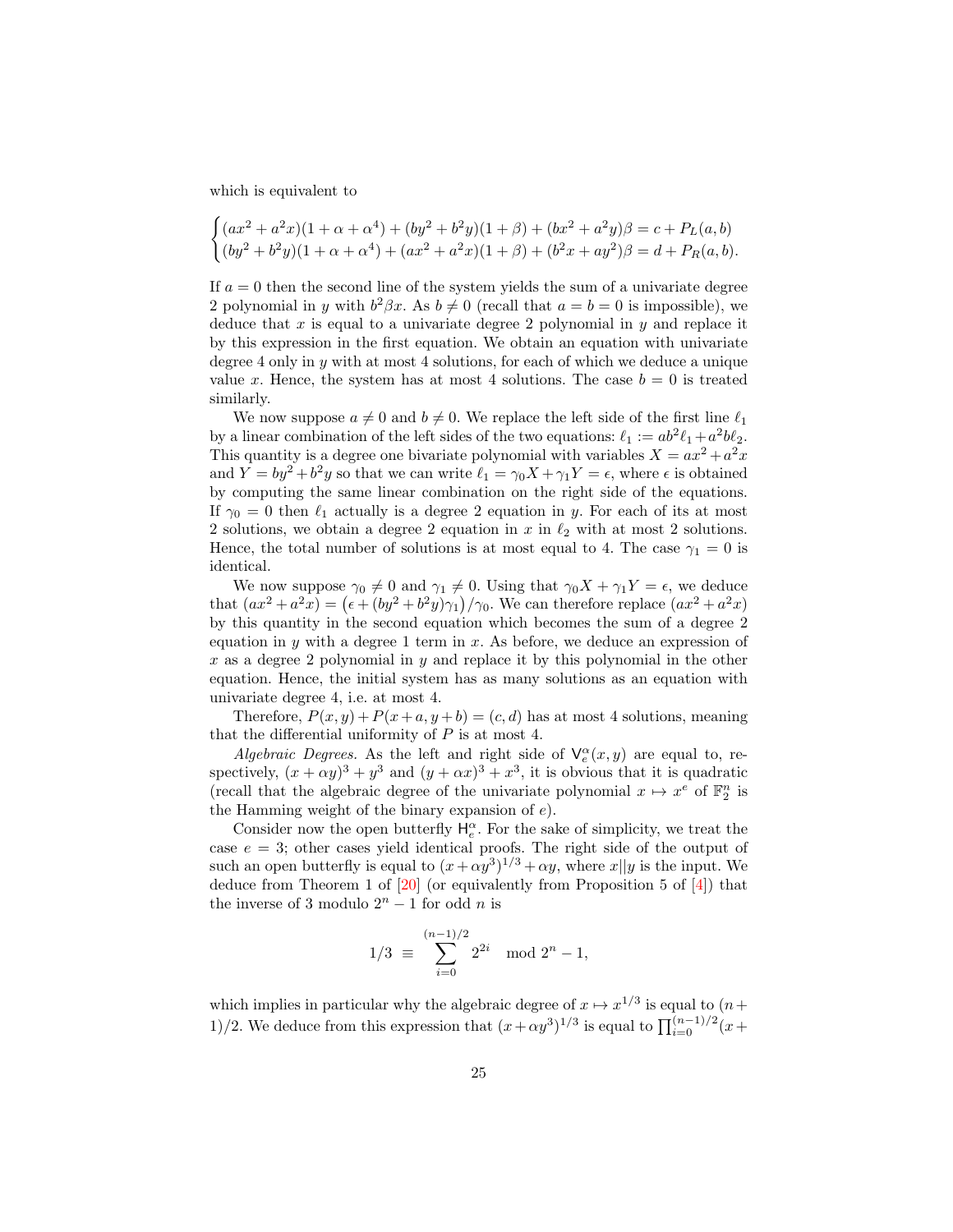$(\alpha y^3)^{2^{2k}}$ . This sum can be developed as follows:

$$
(x + \alpha y^3)^{1/3} = \sum_{J \subseteq [0, (n-1)/2]} \underbrace{\prod_{j \in J} \alpha^{2^{2j}} y^{32^{2j}}}_{\deg \langle 2|J|} \underbrace{\prod_{j \in J} x^{2^{2j}}}_{\deg = (n+1)/2 - |J|},
$$

where  $\overline{J}$  is the complement of  $J$  in [0,  $(n-1)/2$ ], i.e.  $J \cap \overline{J} = \emptyset$  and  $J \cup \overline{J} =$  $[0,(n-1)/2]$ . The algebraic degree of each term in this sum is at most equal to  $|J| + (n + 1)/2$ . If  $\overline{J} = \emptyset$  then x is absent from the term so that the maximum algebraic degree is *n*. If  $\overline{J} = \{j\}$  for some *j*, then the term is equal to  $(xy^{-1})^{2^{2j}}$ (we omit the constant factor) which has algebraic degree  $1 + (n - 1) = n$ . If  $|J| < (n-1)/2$ , then the whole degree is smaller than n. Thus, the right side of the output has an algebraic degree equal to  $n$ .

The left side is equal to

$$
(y + \alpha((x + \alpha y^3)^{1/3} + \alpha y))^3 + ((x + \alpha y^3)^{1/3} + \alpha y)^3.
$$

The terms of highest algebraic degree in this equation are of the shape  $y^2(x +$  $\alpha y^3$ <sup>1/3</sup> and  $y(x + \alpha y^3)^{2 \times 1/3}$ . Because of what we established above, we have:

$$
y^{2}(x+\alpha y^{3})^{1/3} = \sum_{J \subseteq [0,(n-1)/2]} y^{2} \times \prod_{j \in J} \alpha^{2^{2j}} y^{3 \times 2^{2j}} \prod_{j \in J} x^{2^{2j}}
$$

$$
\underbrace{\prod_{j \in J} x^{2^{2j}}}_{\deg \langle 2|J|+1} \prod_{\deg = (n+1)/2 - |J|} x^{2^{2j}}
$$

,

so that the algebraic degree of this term is at most equal to  $|J| + (n+1)/2 + 1 \leq$  $n + 1$ . If  $J = [0, (n - 1)/2] \setminus \{j\}$  for some j, then the algebraic degree of the expression is  $(1 + (n - 1)/2) + (n + 1)/2 = n + 1$ , meaning that this bound is reached. The terms  $y(x + \alpha y^3)^{2/3}$  are treated similarly. Hence, the left side of the output has algebraic degree  $n + 1$ . □

This proof lead us to some interesting observations.

*Remark 1*. The proof relies on the study of  $T_\alpha \circ V_e^\alpha$  which, for  $n = 3$ , has as its output the concatenation of  $b(x, y)$  and  $b(y, x)$  for a bent function b with a Maiorana-MacFarland structure. We provide further analysis for this observation in Section [A.1.](#page-31-4) We also note that the idea of building APN or differentially 4 uniform functions by concatenating two functions, at least one of which is bent, was discussed by Carlet in [\[21\]](#page-31-13).

<span id="page-25-0"></span>We have also studied the butterfly structure experimentally. While we could not find a pair  $(e, \alpha)$  for which a butterfly is APN for  $n > 3$ , we did notice a variation in the distribution of 0, 2 and 4 in their DDT. It is therefore possible that APN butterflies exist but not for  $n = 5, 7$ . Moreover, butterflies are never differentially 4-uniform for  $n = 4, 8, 10$ . However, the case  $n = 6$  yields the following proposition.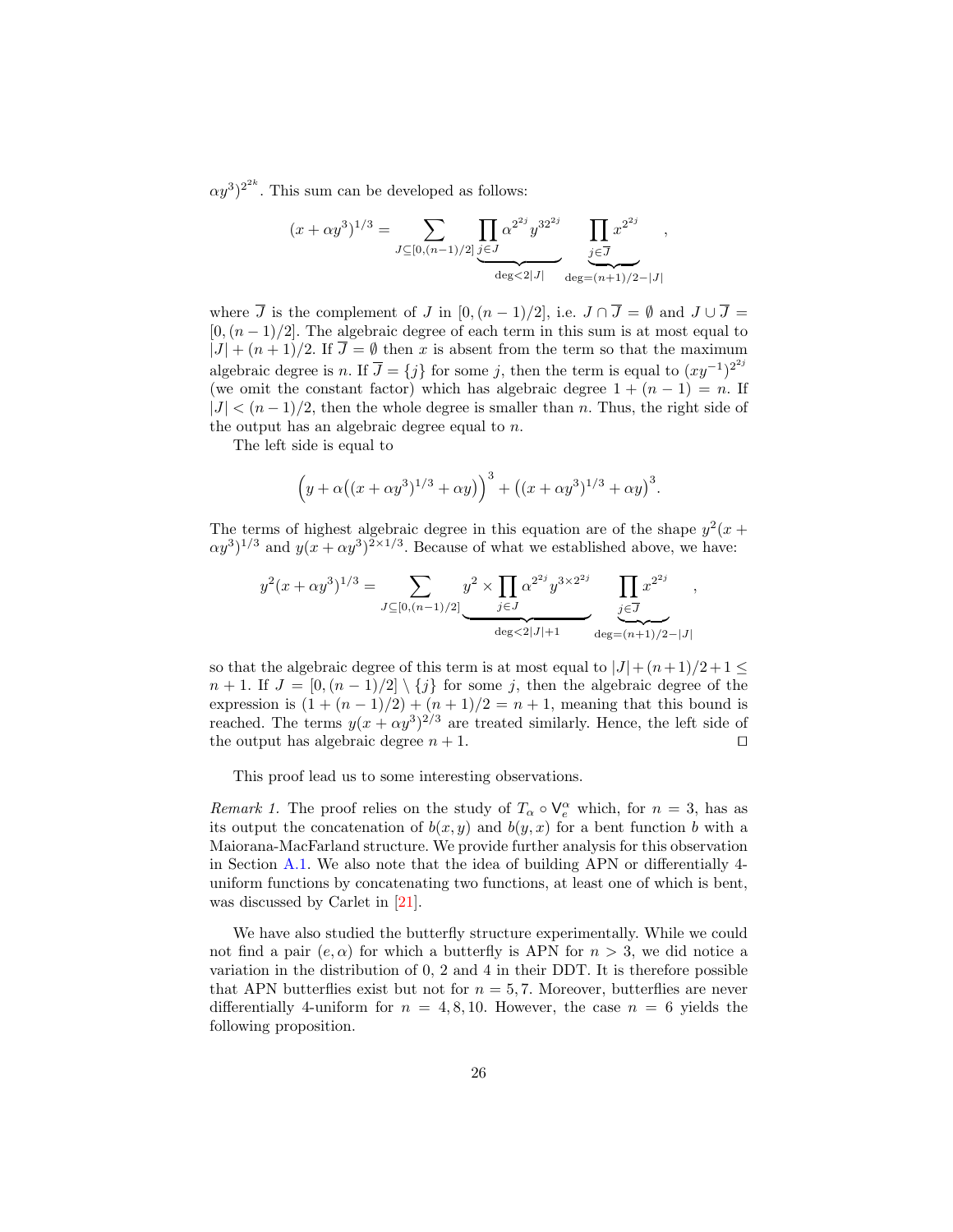**Proposition 1.** If  $n = 6$ , then there exists  $\alpha$  such that  $H_5^{\alpha}$  is a 12-bit permutation that is differentially 4-uniform. In fact, all of the coefficients in its DDT are in  $\{0, 4\}$ . Its non-linearity is  $1920 = 2^{2n-1} - 2^{n+1}$ .

A natural generalization would be to have the same result for  $e = 5$  whenever  $x \mapsto x^5$  is a permutation. However, we found experimentally that this result does not hold for  $n = 10$ , although  $x \mapsto x^5$  is a permutation of  $\mathbb{F}_{2^{10}}$ . We note also that, unlike in Theorem [4,](#page-23-1) Proposition [1](#page-25-0) does not hold for all values of  $\alpha$ but only for few of those.

We also found experimentally that the maximum LAT coefficient of a butterfly structure operating on 2*n* bits is equal to  $2^n$  for  $n = 3, 5, 7$ . This implies that the non-linearity of the butterfly structure is "optimal" in the sense that no known permutations of a field of size  $2n$  have a non-linearity higher than  $2^{2n-1} - 2^n$ . It is however not known if this bound holds for all permutations (see Open Problem 2 in [\[17\]](#page-31-9)).

**Proposition 2.** The non-linearity of a butterfly structure operating on  $2n$  bits is equal to  $2^{2n-1} - 2^n$  for  $n = 3, 5, 7$ .

We conjecture that this proposition is true for every odd  $n$ .

### <span id="page-26-0"></span>4.2 Feistel Network  $(\alpha = 1)$

If we set  $\alpha = 1$  in an open butterfly structure, the resulting permutation is functionally equivalent to a 3-round Feistel Network with round functions  $x \mapsto$  $x^e, x \mapsto x^{1/e}$  and  $x \mapsto x^e$ , as described in Figure [18.](#page-26-1) We denote such a Feistel Network  $\mathsf{F}^e$ . We note that the closed butterfly  $\mathsf{V}_e^1$  has a structure reminiscent of a Lai-Massey round (see Figure [18c\)](#page-26-1).

<span id="page-26-1"></span>

Fig. 18: The equivalence between  $H_e^1$  and  $F_e^e$ .

In [\[22\]](#page-31-14), Li and Wang proved that the 2n-bit Feistel Networks  $F^e$  with  $e =$  $2^{k}+1$  and odd *n* such that  $gcd(n, k) = 1$  have very good cryptographic properties:

- 1. the differential spectrum of  $\mathsf{F}^e$  is equal to  $\{0,4\};$
- 2. the non-linearity of  $\mathsf{F}^e$  is the best known and is equal to  $2^{2n-1} 2^n$ ;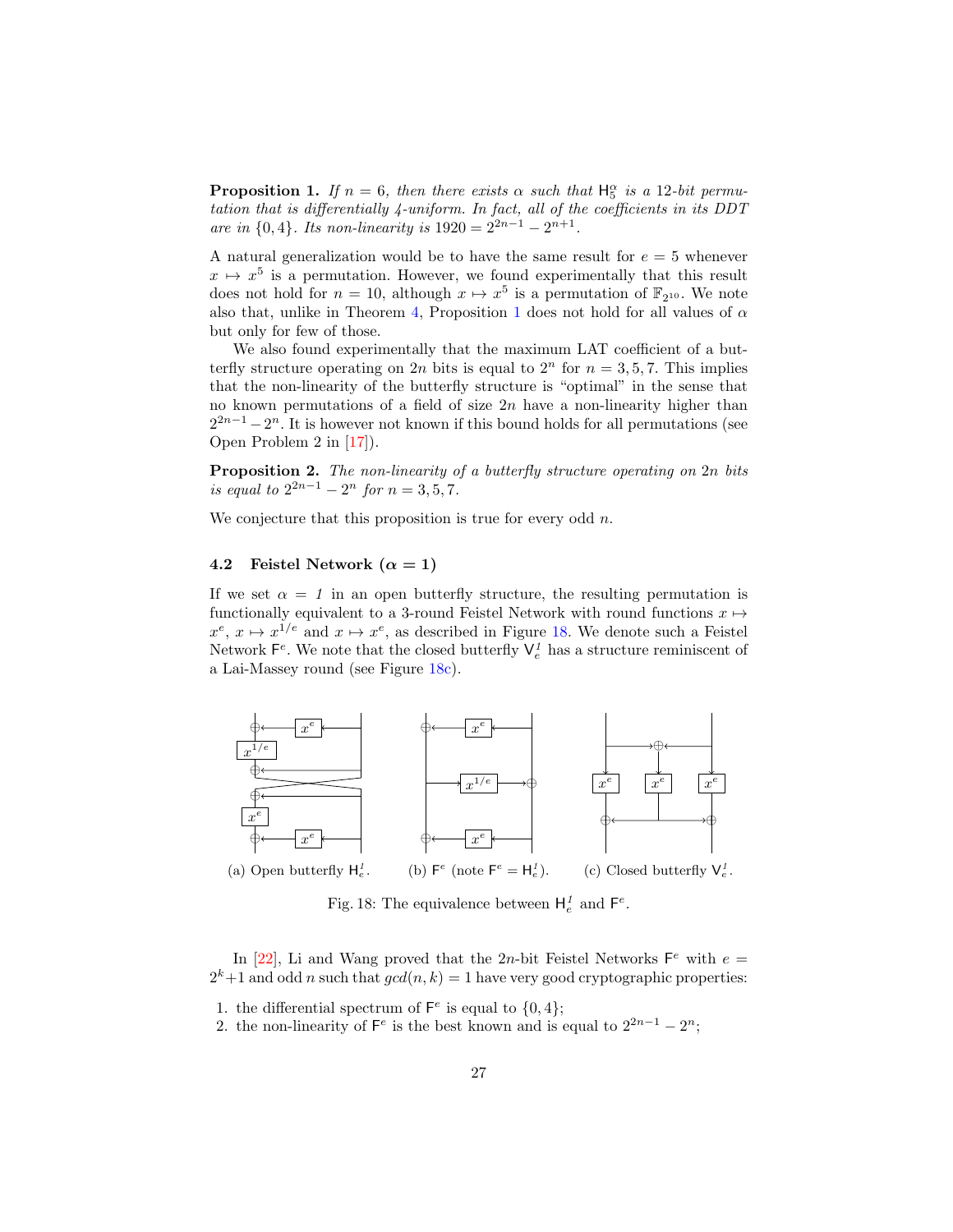3. the algebraic degree of  $\mathsf{F}^e$  is equal to n.

Note that the butterfly structures from Theorem [4](#page-23-1) have degree  $n+1$  on half of the coordinates. We have proved that  $F^3$  has degree n on all coordinates. Due to restrictions on the page count, the proof is in the supplementary material (see Appendix [A.3\)](#page-34-0).

Remark 2. The proof for the algebraic degree of the left side of  $F<sup>3</sup>$  relies on particular cancellation occurring in the sum  $y^2(x+y^3)^{1/3} + y(x+y^3)^{2/3}$ . Such cancellations do not occur when  $\alpha \neq 1$  as the terms in the corresponding sum are preceded by different coefficients which are both functions of  $\alpha$ . This explains why the algebraic degree of  $F^3$  and the open butterfly structure with  $\alpha \neq 1$  are different.

We also note that the monomial  $x \mapsto x^5$  in  $\mathbb{F}_{2^{2n}}$  shares the same differential and linear properties. In  $[22]$  it is mentioned that for  $n=3$  the Feistel Network  $F^3$  is CCZ-equivalent to the monomial  $x \mapsto x^5$ . We observe that the closed butterfly  $\mathsf{V}_{5}^{1}$ , which is CCZ-equivalent to  $\mathsf{F}^{5}$ , is actually linear-equivalent to the monomial  $x \mapsto x^5$  over  $\mathbb{F}_{2^{2n}}$  for all odd  $n \geq 3$ . We state the generalized result in the following theorem.

**Theorem 5.** Let  $n \geq 3$  be an odd integer and  $e = 2^{2k} + 1$  for some positive integer k. Then the closed  $2n$ -bit butterfly  $\mathsf{V}_{e}^{1}$  is linear-equivalent to the monomial  $x \mapsto x^e \text{ of } \mathbb{F}_{2^{2n}}.$ 

**Corollary 1.** Let  $n \geq 3$  be an odd integer and  $e = 2^{2k} + 1$  for some positive integer k, such that the monomial  $x \mapsto x^e$  defines a permutation of  $\mathbb{F}_{2^{2n}}$ . Then the  $2n$ -bit Feistel Network  $F^e$  is CCZ-equivalent to this permutation.

*Proof.* We represent an element x of  $\mathbb{F}_{2^{2n}}$  as a linear polynomial  $x = au + b$  over  $\mathbb{F}_{2^n}$  with multiplication modulo the irreducible polynomial  $u^2 + u + 1$ . Note that  $u^2 = u + 1, u^4 = u, \ldots, u^{2^{2k}} = u, u^{2^{2k}+1} = u + 1$ . Then, by linearity of  $x \mapsto x^{e-1}$ :

$$
x^{e} = (au + b)^{e} = a^{e}u^{e} + a^{e-1}u^{e-1}b + aub^{e-1} + b^{e}
$$
  
=  $(a^{e} + a^{e-1}b + ab^{e-1})u + a^{e} + b^{e}$   
=  $(b^{e} + (a + b)^{e})u + a^{e} + b^{e}$ .

Note that  $(au + b) \mapsto ((a + b)u + a)$  is a linear mapping. Therefore  $(au + b) \mapsto$  $(au + b)^e$  is linear-equivalent to

$$
(a^e + (a+b)^e)u + b^e + (a+b)^e.
$$

This expression is exactly the same as in the closed butterfly:

$$
V_e^1(a||b) = (a^e + (a+b)^e||b^e + (a+b)^e)).
$$

Finally,  $\mathsf{V}_{e}^{1}$  is CCZ-equivalent to  $\mathsf{H}_{e}^{1} = \mathsf{F}^{e}$  whenever  $x \mapsto x^{e}$  defines a permutation. ⊓⊔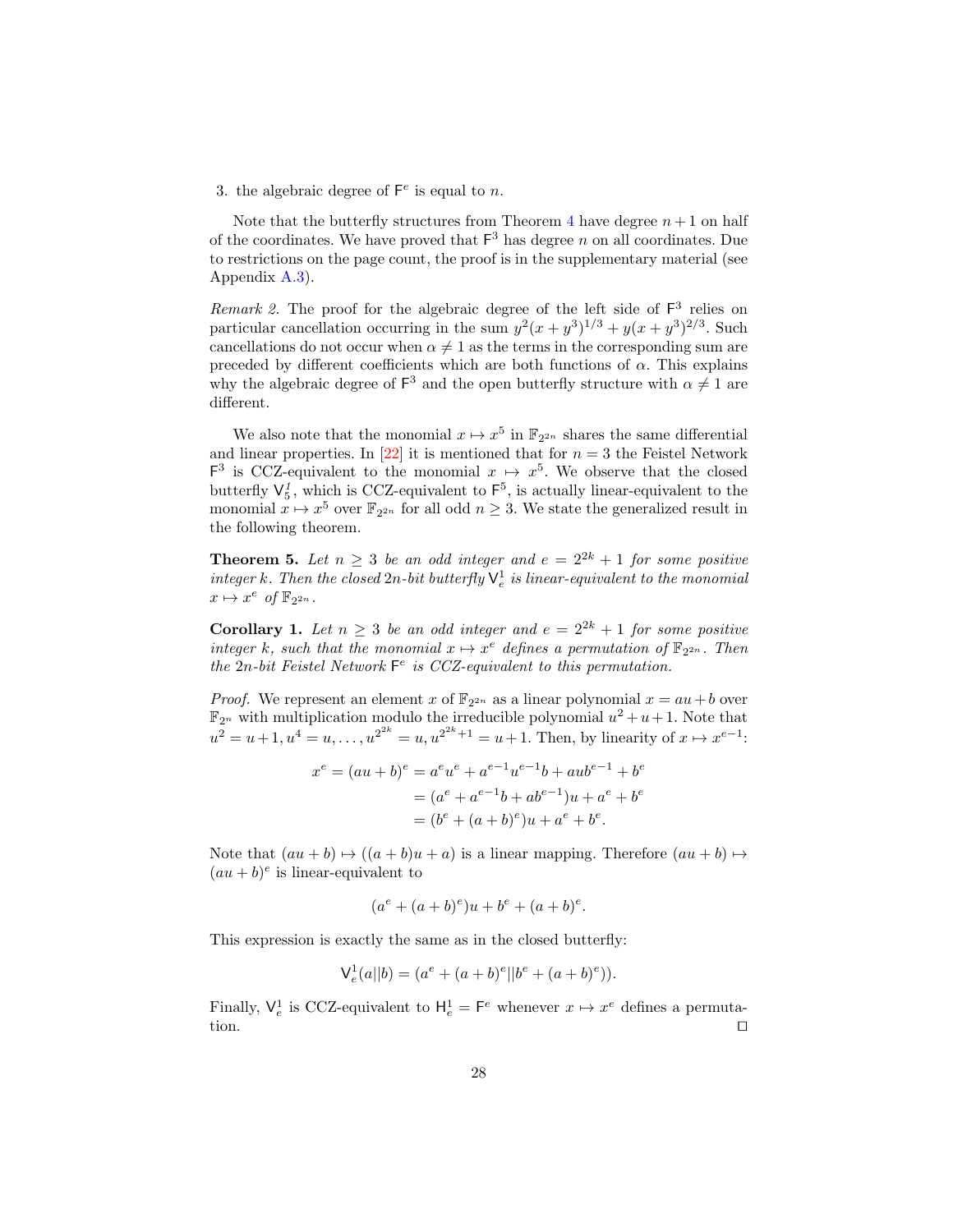### <span id="page-28-0"></span>5 Implementing 6-bit APN Permutations

We can use the open butterfly structure to efficiently implement 6-bit APN permutations in both a bit-sliced fashion for use in software and in hardware. In this section, we explore this idea and provide an S-Box  $A_0$  which is affine equivalent to  $H_3^2$  and for which there exists such efficient implementation.

#### 5.1 Efficient Bit-Sliced Implementations

Starting from the algebraic normal forms of the operations used to compute  $H_3^2$ , it is easy to write a first naive bitsliced implementation (see Appendix [A.5\)](#page-37-0)

This implementation can be optimized by using Boolean algebra and removing the linear component of  $x \mapsto x^3$  in the first and last steps. Doing this is equivalent to applying an affine permutation before and after the  $H_3^2$  to obtain a new permutation  $A_0$ . This operation preserves the differential and linear property of the permutation while also keeping the property that  $A_0^{-1} = \mathsf{Swap}_6 \circ A_0 \circ \mathsf{Swap}_6,$ where  $\mathsf{Swap}_6$  simply swaps the two 3-bit branches. The bitsliced implementation of this simplified S-Box is given in Algorithm [1](#page-28-1) and its look-up table in Table [5.](#page-28-2)

<span id="page-28-2"></span>

|                                                                                               |  |  |  |  |  |  |  | 1. 9 .0 .1 .2 .3 .4 .5 .6 .7 .8 .9 .a .b .c .d .e .f |
|-----------------------------------------------------------------------------------------------|--|--|--|--|--|--|--|------------------------------------------------------|
| 0. 0 1d 6 3f 3c 3b 31 12 22 35 17 2c 16 33 30 39                                              |  |  |  |  |  |  |  |                                                      |
| 1. 2d a 38 2b 1 4 2f 1e 3 34 2e 25 27 1a 29 28                                                |  |  |  |  |  |  |  |                                                      |
| $2.   2a \t 7 \t 14 \t 3d \t 36 \t 19 \t b \t 20 \t 3e \t d \t 37 \t 8 \t 1b \t 2 \t 9 \t 1c$ |  |  |  |  |  |  |  |                                                      |
| 3. 10 1f 21 3a 26 13 24 5 c f 11 e 23 32 15 18                                                |  |  |  |  |  |  |  |                                                      |

Table 5: The look-up table of  $A_0$  in hexadecimal, e.g.  $A_0$ (0x32) = 0x21.

Algorithm 1 An optimised bitsliced implementation of an S-Box affineequivalent to the open butterfly with  $\alpha = 2$ ,  $e = 3$ .

<span id="page-28-1"></span>

| function $A_0(X_0, , X_5)$                               | 12. $u = X_3$                                |
|----------------------------------------------------------|----------------------------------------------|
| 1. $t = (X_5 \wedge X_3)$                                | 13. $t = X_4$                                |
| 2. $X_0 \oplus = t \oplus (X_5 \wedge X_4)$              | 14. $X_3 \oplus t = t$                       |
| $3. X_1 \oplus t$                                        | 15. $X_3 = X_3 \wedge X_5 \oplus t$          |
| 4. $X_2 \oplus = (X_4 \vee X_3)$                         | 16. $X_4 \oplus = ((\neg X_5) \wedge u)$     |
| 5. $t = (X_1 \vee X_0)$                                  | 17. $X_5 \oplus = (t \vee u)$                |
| 6. $X_0 \oplus = (X_2 \wedge X_1) \oplus X_4$            | 18. $t = (X_2 \wedge X_0)$                   |
| 7. $X_1 \oplus = (X_2 \wedge X_0) \oplus X_5 \oplus X_3$ | 19. $X_3 \oplus = t \oplus (X_2 \wedge X_1)$ |
| 8. $X_2 \oplus = t \oplus X_3$                           | 20. $X_4 \oplus t = t$                       |
| 9. $X_3 \oplus = X_1$                                    | 21 . $X_5 \oplus = (X_1 \vee X_0)$           |
| 10. $X_4 \oplus = X_2 \oplus X_0$                        | end function                                 |
| 11. $X_5 \oplus = X_0$                                   |                                              |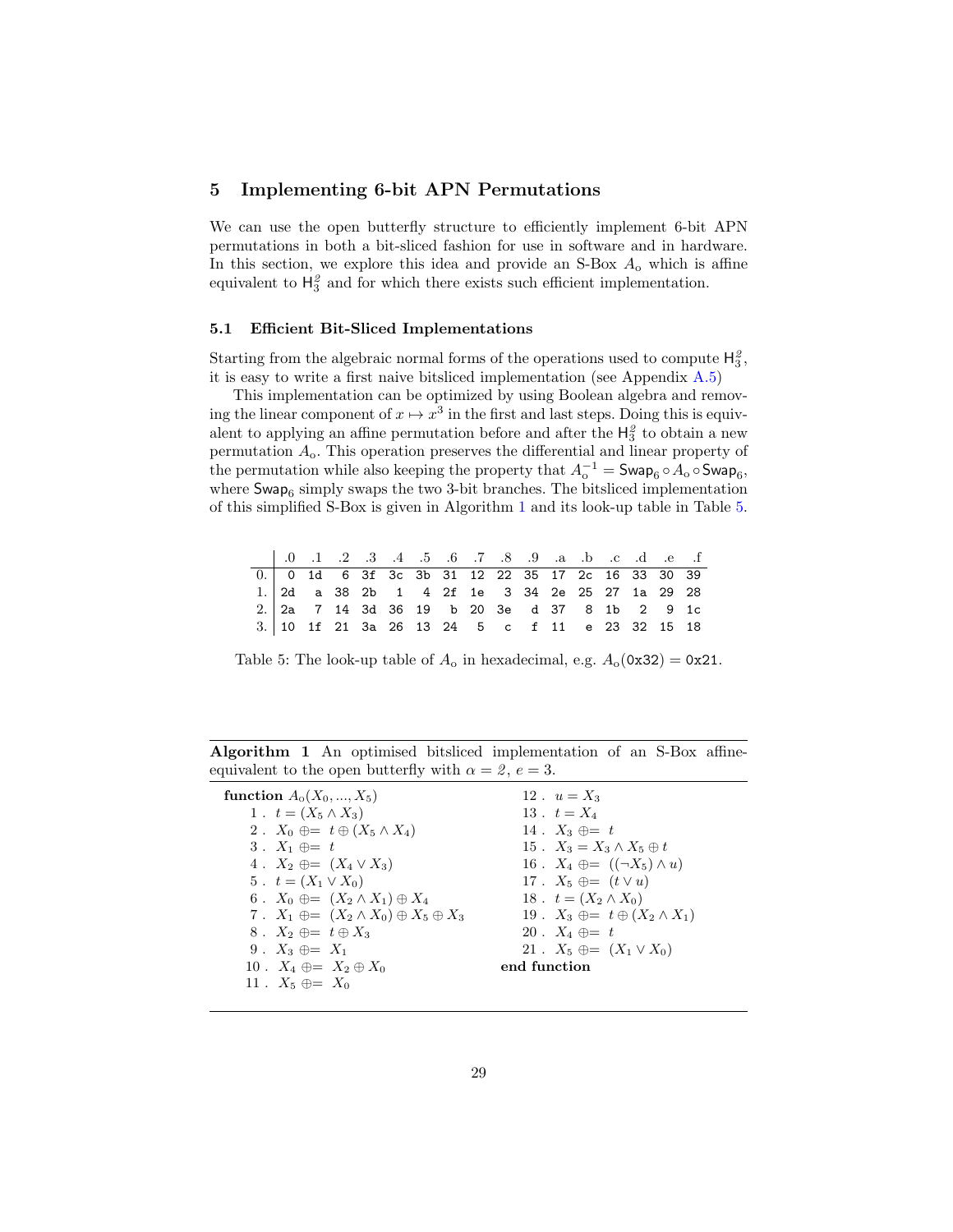#### 5.2 Hardware Implementation

Our decompositions also eases the hardware implementation of these S-Boxes. To illustrate this, we simulated the circuit computing these functions in three different ways. First, we simply gave the look-up table to the software<sup>[9](#page-29-0)</sup> and let it find the best implementation it could (no decomposition case). Then, we fed it our decomposition of the different structures (decomposed case).

The optimization performed by the software is done for two competing criteria. The first is the area which simply corresponds to the physical space needed to implement the circuit using the logical gates available. The second is the propagation time, i.e. the delay necessary for the electronic signal to go through the circuit implementing the S-Box and to stabilize itself to the output value.<sup>[10](#page-29-1)</sup>

For each function, we repeated the experience several times using different periods for the clock cycles: when the period is maximum, priority is given to optimizing the area and, as the period decreases, the priority shifts toward the propagation time. The results are given in Table [6.](#page-29-2)

<span id="page-29-2"></span>

|             |                   |          |                  | <b>Base</b>  |          | Decomposed     |              |  |  |  |  |
|-------------|-------------------|----------|------------------|--------------|----------|----------------|--------------|--|--|--|--|
|             | S-Box Period (ns) | $\alpha$ | $\boldsymbol{d}$ | $a \times d$ | $\alpha$ | $\overline{d}$ | $a \times d$ |  |  |  |  |
|             | 100               | 799      | 56.42            | 45079.58     | 414      | 39.31          | 16 274.34    |  |  |  |  |
| $H_3^2$     | 20                | 827      | 19.75            | 16333.25     | 404      | 18.7           | 7554.8       |  |  |  |  |
|             | 10                | 928      | 9.81             | 9103.68      | 431      | 9.76           | 4206.56      |  |  |  |  |
|             | 5                 | 1062     | 4.81             | 5108.22      | 569      | 4.81           | 2736.89      |  |  |  |  |
|             | 100               | 774      | 53.13            | 41 122.62    | 384      | 42.01          | 16 131.84    |  |  |  |  |
| $A_{\rm o}$ | 20                | 812      | 19.3             | 15671.6      | 384      | 15.43          | 5925.12      |  |  |  |  |
|             | 10                | 869      | 9.63             | 8368.47      | 382      | 9.77           | 3732.14      |  |  |  |  |
|             | 6                 | 1041     | 5.8              | 6037.8       | 464      | 5.8            | 2691.2       |  |  |  |  |

Table 6: Results on the hardware implementation of our S-Boxes. The area a is in  $(\mu m)^2$ , the delay d is in ns and  $a \times d$  is their product.

As we can see, the knowledge of the decompositions always allows a more efficient implementation: regardless of what the main optimisation criteria is, both the area and the delay are decreased.

### 6 Conclusion

We have identified a decomposition of the 6-bit APN permutation published by Dillon et al. [\[5\]](#page-30-4) and found it to be affine equivalent to an involution. We

<span id="page-29-0"></span><sup>&</sup>lt;sup>9</sup> We used the digital cell library SAED90n-1P9M in the "normal  $V_t$ , high temperature, nominal voltage" corner.

<span id="page-29-1"></span><sup>&</sup>lt;sup>10</sup> We also considered implementing the cube function using finite field arithmetic but could not easily improve our results.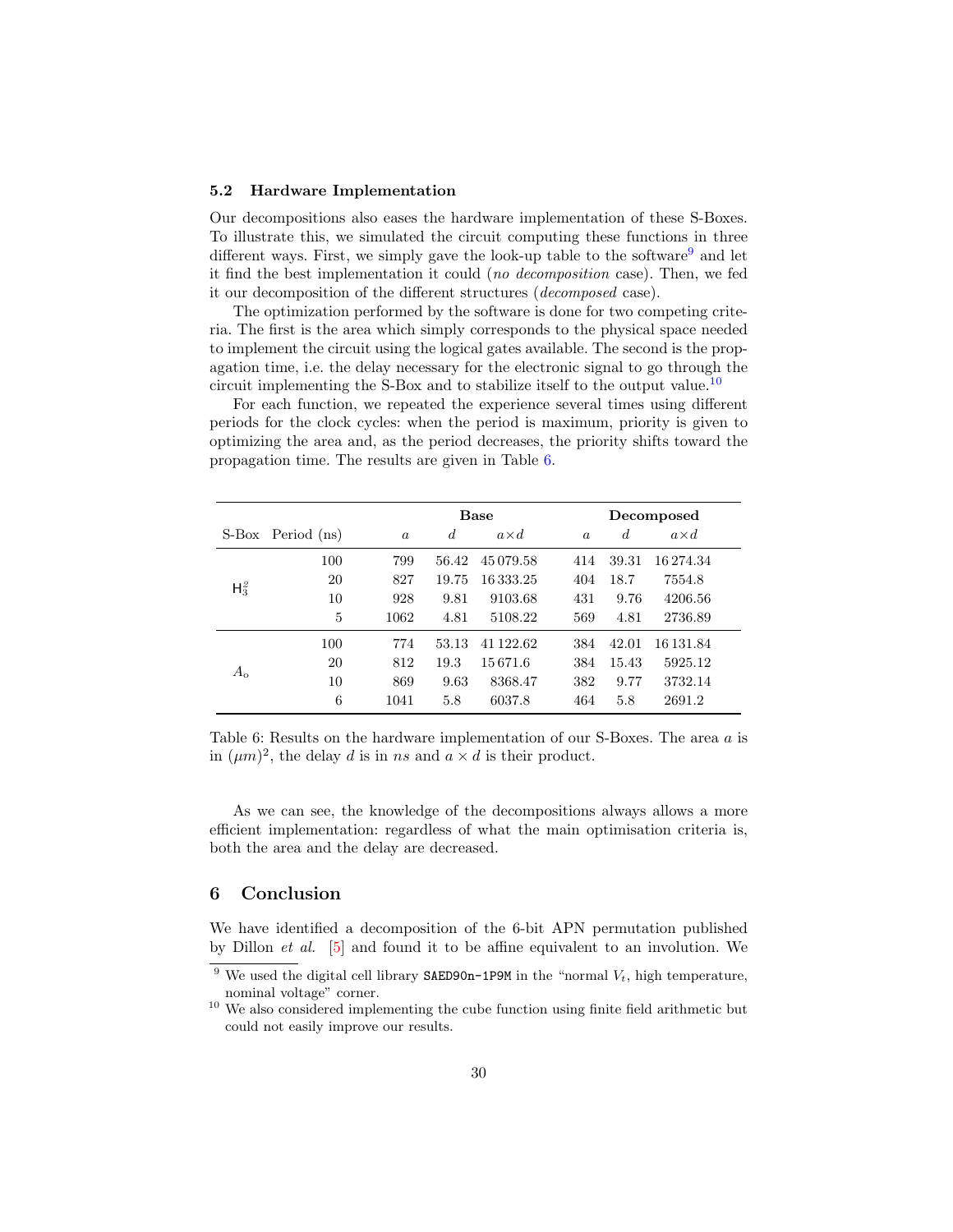generalized the structure found to larger block sizes, although we could only prove its being differentially 4-uniform in those cases. We also deduced efficient implementation of 6-bit APN permutations in both a bit-sliced fashion and in hardware.

Our work also raised the following open questions.

#### Open Problems (On the properties of Butterfly Structures).

- 1. Is there a tuple  $n, e, \alpha$  where  $n > 3$  and  $e$  are integers, and  $\alpha$  is a finite field element such that  $H_e^{\alpha}$  operating on  $(\mathbb{F}_{2^n})^2$  is APN?
- 2. Is it true that the non-linearity of a butterfly structure on  $2n$  bits with  $\alpha \neq 0, 1$  and *n* odd is always  $2^{2n-1} - 2^n$ ?

### 7 Acknowledgements

We thank the anonymous reviewers for their helpful comments. We also thank Yann Le Corre for studying the hardware implementation of the permutation as well as Yongqiang Li for pointing out reference  $[22]$ . The work of Léo Perrin is supported by the CORE ACRYPT project (ID C12-15-4009992) funded by the Fonds National de la Recherche (Luxembourg). The work of Aleksei Udovenko is supported by the Fonds National de la Recherche, Luxembourg (project reference 9037104).

### References

- <span id="page-30-0"></span>1. Biham, E., Shamir, A.: Differential cryptanalysis of DES-like cryptosystems. Journal of CRYPTOLOGY 4(1) (1991) 3–72
- <span id="page-30-1"></span>2. Matsui, M.: Linear cryptanalysis method for DES cipher. In: Advances in Cryptology – EUROCRYPT'93, Springer (1994) 386–397
- <span id="page-30-2"></span>3. Daemen, J., Rijmen, V.: The design of Rijndael: AES-the advanced encryption standard. Springer (2002)
- <span id="page-30-3"></span>4. Nyberg, K.: Differentially uniform mappings for cryptography. In: Advances in cryptology — Eurocrypt'93, Springer (1994) 55–64
- <span id="page-30-4"></span>5. Browning, K., Dillon, J., McQuistan, M., Wolfe, A.: An APN permutation in dimension six. Finite Fields: theory and applications 518 (2010) 33–42
- <span id="page-30-5"></span>6. Bilgin, B., Bogdanov, A., Knežević, M., Mendel, F., Wang, Q.: Fides: Lightweight Authenticated Cipher with Side-Channel Resistance for Constrained Hardware. In: Cryptographic Hardware and Embedded Systems - CHES 2013: 15th International Workshop, Santa Barbara, CA, USA, August 20-23, 2013. Proceedings. Springer Berlin Heidelberg, Berlin, Heidelberg (2013) 142–158
- <span id="page-30-6"></span>7. Biryukov, A., Perrin, L., Udovenko, A.: Reverse-Engineering the S-Box of Streebog, Kuznyechik and STRIBOBr1. In: Advances in Cryptology-Eurocrypt 2016, Springer (2016) 372–402
- <span id="page-30-7"></span>8. Biryukov, A., Perrin, L.: On Reverse-Engineering S-Boxes with Hidden Design Criteria or Structure. In Gennaro, R., Robshaw, M., eds.: Advances in Cryptology – CRYPTO 2015. Volume 9215 of Lecture Notes in Computer Science. Springer Berlin Heidelberg (2015) 116–140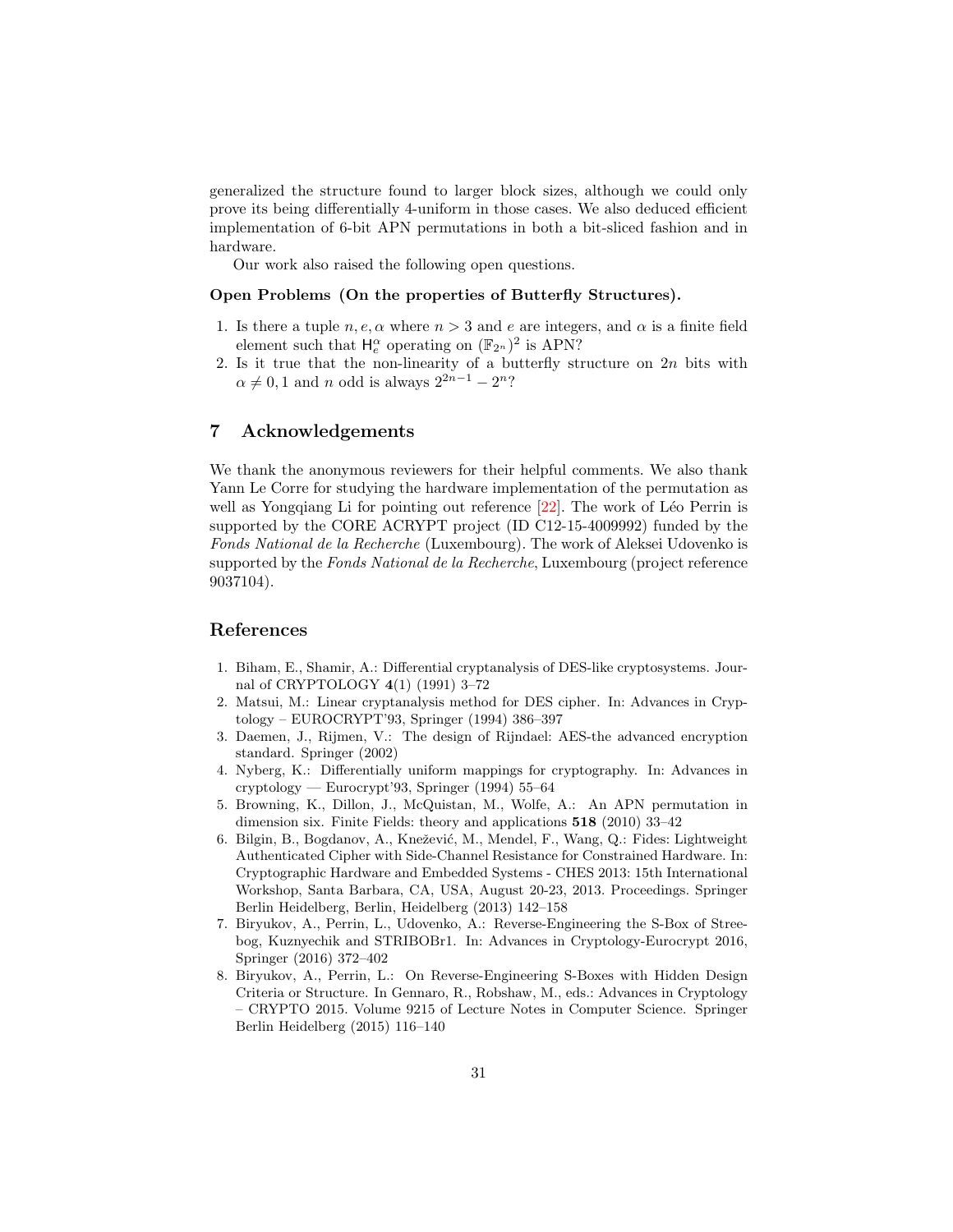- <span id="page-31-0"></span>9. Bogdanov, A., Leander, G., Nyberg, K., Wang, M.: Integral and multidimensional linear distinguishers with correlation zero. In Wang, X., Sako, K., eds.: Advances in Cryptology – ASIACRYPT 2012. Volume 7658 of Lecture Notes in Computer Science. Springer Berlin Heidelberg (2012) 244–261
- <span id="page-31-1"></span>10. Biryukov, A., Shamir, A.: Structural cryptanalysis of SASAS. In Pfitzmann, B., ed.: Advances in Cryptology – EUROCRYPT 2001. Volume 2045 of Lecture Notes in Computer Science. Springer Berlin Heidelberg (2001) 395–405
- <span id="page-31-2"></span>11. Biryukov, A., De Cannière, C., Braeken, A., Preneel, B.: A Toolbox for Cryptanalysis: Linear and Affine Equivalence Algorithms. In Biham, E., ed.: Advances in Cryptology — EUROCRYPT 2003. Volume 2656 of Lecture Notes in Computer Science. Springer Berlin Heidelberg (2003) 33–50
- <span id="page-31-3"></span>12. Developers, T.S.: SageMath, the Sage Mathematics Software System (Version 7.1). (2016) http://www.sagemath.org.
- <span id="page-31-5"></span>13. Carlet, C., Charpin, P., Zinoviev, V.: Codes, bent functions and permutations suitable for DES-like cryptosystems. Designs, Codes and Cryptography 15(2) (1998) 125–156
- <span id="page-31-6"></span>14. Blondeau, C., Nyberg, K.: Perfect nonlinear functions and cryptography. Finite Fields and Their Applications 32 (2015) 120 – 147 Special Issue : Second Decade of {FFA}.
- <span id="page-31-7"></span>15. Budaghyan, L., Carlet, C., Pott, A.: New classes of almost bent and almost perfect nonlinear polynomials. IEEE Transactions on Information Theory 52(3) (2006) 1141–1152
- <span id="page-31-8"></span>16. Daemen, J., Govaerts, R., Vandewalle, J.: A new approach to block cipher design. In: Fast Software Encryption: Cambridge Security Workshop Cambridge, U. K., December 9–11,1993 Proceedings. Springer Berlin Heidelberg, Berlin, Heidelberg (1994) 18–32
- <span id="page-31-9"></span>17. Bracken, C., Leander, G.: A highly nonlinear differentially 4 uniform power mapping that permutes fields of even degree. Finite Fields and Their Applications 16(4) (2010) 231–242
- <span id="page-31-10"></span>18. Bracken, C., Tan, C.H., Tan, Y.: Binomial differentially 4 uniform permutations with high nonlinearity. Finite Fields and Their Applications  $18(3)$  (2012) 537–546
- <span id="page-31-11"></span>19. Li, Y., Wang, M.: Constructing differentially 4-uniform permutations over  $GF(2^{2m})$ from quadratic APN permutations over  $GF(2^{2m+1})$ . Designs, Codes and Cryptography 72(2) (2014) 249–264
- <span id="page-31-12"></span>20. Kyureghyan, G.M., Suder, V.: On inverses of APN exponents. In: Information Theory Proceedings (ISIT), 2012 IEEE International Symposium on, IEEE (2012) 1207–1211
- <span id="page-31-13"></span>21. Carlet, C.: Relating three nonlinearity parameters of vectorial functions and building APN functions from bent functions. Designs, Codes and Cryptography 59(1) (2011) 89–109
- <span id="page-31-14"></span>22. Li, Y., Wang, M.: Constructing S-boxes for Lightweight Cryptography with Feistel Structure. In: CHES, Springer (2014) 127–146

### A Supplementary Material

#### <span id="page-31-4"></span>A.1 Bent Sub-Components

In this section we show that the keyed permutation  $R_k[3, \alpha](x) = (x+\alpha k)^3 + k^3$  of  $\mathbb{F}_{2^3}$  from Section [3.2](#page-12-0) can be expressed using a single bent function. For simplicity,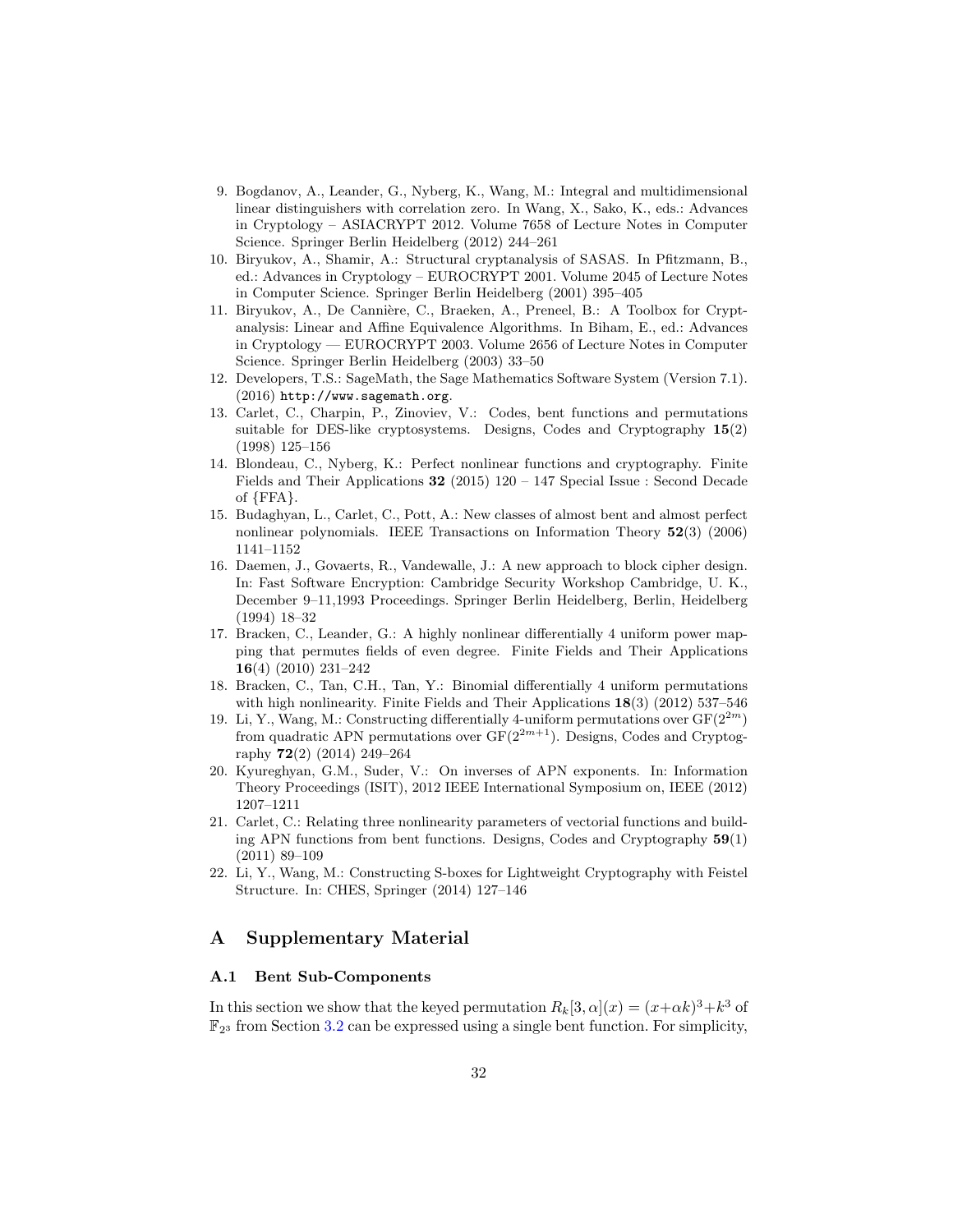we will denote  $R(x, k) = R_k[3, \alpha](x)$  and consider that  $\text{Tr}(\alpha) = 0$  and  $\alpha \neq 0$  to ensure that  $\mathsf{V}_3^{\alpha}$  is APN. Let *b* be the function from  $\mathbb{F}_{2^3} \times \mathbb{F}_{2^3} \to \mathbb{F}_{2^3}$  defined by:

$$
b(x, y) = x^3 + \alpha x^2 y.
$$

Then  $R(x, y) = x^3 + \alpha x^2 y + \alpha^2 xy^2 + (\alpha^3 + 1) y^3$  can be simplified using b:

<span id="page-32-0"></span>
$$
R(x,y) = (x^3 + \alpha x^2 y) + \alpha(\alpha x y^2 + y^3) = b(x,y) + \alpha b(y,x), \quad (10)
$$

because  $\alpha^3 + 1 = \alpha$ , which follows from  $\text{Tr}(\alpha) = \alpha(\alpha^3 + \alpha + 1) = 0$  and  $\alpha \neq 0$ . Note that  $b(x, y)$  is a bent function following the Maiorana-McFarland construction. Using Equation [\(10\)](#page-32-0), we deduce that  $\mathsf{V}_3^{\alpha}$  is affine-equivalent to the function  $B: (x||y) \mapsto b(x, y)||b(y, x)$  (see Figure [19c\)](#page-32-1). More precisely,  $\mathsf{V}_3^{\alpha} = t_{\alpha} \circ B$  where  $t_{\alpha}$  corresponds to the matrix  $T_{\alpha}$  over  $\mathbb{F}_{2^3}$ :

$$
T_{\alpha} = \begin{bmatrix} 1 & \alpha \\ \alpha & 1 \end{bmatrix}.
$$

<span id="page-32-1"></span>

Fig. 19: The relation between the APN function  $\mathsf{V}^\alpha_3$  and the bent function b.

We have established that  $S_{\mathcal{I}}$  is CCZ-equivalent to  $\mathsf{V}_{3}^{\alpha}$  and, by transitivity, CCZ-equivalent to the concatenation of  $(x, y) \mapsto b(x, y)$  and  $(x, y) \mapsto b(y, x)$ for a bent function  $b$ . Could  $b$  be replaced by another bent function while still retaining the APN property? We consider Maiorana-McFarland bent functions which are built as follows:

<span id="page-32-2"></span>
$$
b'(x, y) = h(x) + \pi(x) \cdot l(y), \tag{11}
$$

where h is a function,  $\pi$  is a permutation and l is a linear permutation. For which such b' the function  $P: (x, y) \mapsto b'(x, y) || b'(y, x)$  is APN? We will partition such  $b'$  into AE-equivalence classes and check for one representative in each class. The rest of this sub-section describes how this partition works as well as our results.

By definition,  $P$  is APN if and only if the following system has at most  $2$ solutions for any  $a, b, c, d$  in  $\mathbb{F}_2$  (unless  $a = b = 0$ ):

$$
\begin{cases} P(x,y) + P(x+a, y+b) = c, \\ P(y,x) + P(y+b, x+a) = d, \end{cases}
$$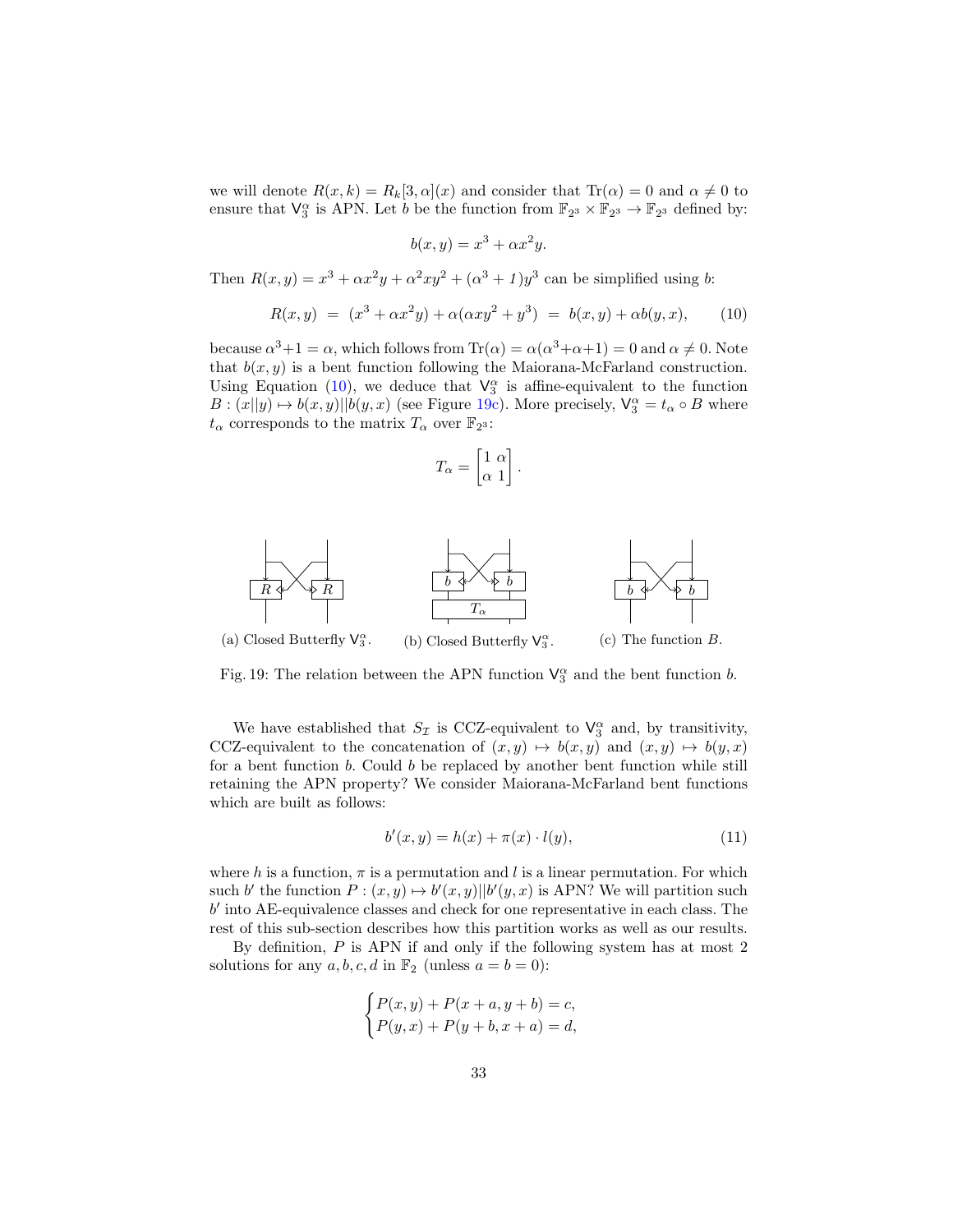which is equivalent to

<span id="page-33-1"></span>
$$
\begin{cases} h(x) + h(x+a) + \pi(x) \cdot l(y) + \pi(x+a) \cdot l(y+b) = c, \\ h(y) + h(y+b) + \pi(y) \cdot l(x) + \pi(y+b) \cdot l(x+a) = d. \end{cases}
$$
 (12)

In the case where  $b = 0$  and  $a \neq 0$ , the second equation implies  $y = \pi^{-1} (d/l(a))$ . Therefore, there is exactly one possible value for  $y$  in this case. Note that when d goes over all possible values,  $y$  and  $l(y)$  take all possible values too. Then the first line of Equation  $(12)$  can be written as:

<span id="page-33-2"></span>
$$
h(x) + t \times \pi(x) + h(x + a) + t \times \pi(x + a) = c,
$$
\n(13)

where  $t = l(y)$  is a y-dependent constant. We need this equation to have at most two solutions in x for all constants  $c, t$  and nonzero  $a$ . This is equivalent to saying that  $r_t(x) = h(x) + t \cdot \pi(x)$  is APN for all t. Setting  $t = 0$  leads to the constraint that h is APN. Note that if h is APN and  $\pi(x)$  is affine then  $r_t(x)$  is APN for all  $t$  as  $r_t$  is then EA-equivalent to  $h$ .

We use this observation to optimize a search for such functions  $b' : \mathbb{F}_{2^6} \to \mathbb{F}_{2^3}$ . We also use the fact that EA-equivalence preserves the property of being APN. This allows us to reduce the number of candidates for  $h$ : for any  $h_0$  there exists an affine mapping A such that  $h_1(x) = h_0(x) + A(x)$  is such that  $h_1(0) = 0$ and  $h_1(2^i) = 0$  for i in [0, 2]. We found out that, up to this equivalence, there are only 168 APN functions in  $\mathbb{F}_{2^3}$ . Using exhaustive search we found that, for all pairs  $(h, \pi)$  satisfying Equation [\(13\)](#page-33-2),  $\pi$  is always affine. Note that setting  $\pi'(x) = \pi(x) + \pi(0)$  is equivalent to adding  $\pi(0) \cdot l(y)$  to the function b'. Such addition preserves the EA-equivalence and therefore we can consider only linear  $\pi$ . There are 168 linear mappings over  $\mathbb{F}_{2^3}$ : by checking all 168<sup>3</sup> candidates for  $(h, \pi, l)$  we found all bent functions b' of the form given in Equation [\(11\)](#page-32-2) such that the function  $P(x, y) = b'(x, y)||b'(y, x)$  is APN. All such functions P are non-bijective and CCZ-equivalent to the known 6-bit APN permutation.

#### <span id="page-33-0"></span>A.2 Proof of EA-equivalence of S-Boxes with swaps.

Here we will prove EA-equivalence of functions from Figure [20a](#page-34-1) and [20b,](#page-34-1) and EA-equivalence of functions from Figure [20c](#page-34-1) and [20d.](#page-34-1)

Proof. First we will prove that functions from Figure [20a](#page-34-1) and [20b](#page-34-1) are EAequivalent. Consider the intermediate values  $x, a, b$  as shown on the figures. The second function can be obtained from the first by swapping  $a$  and  $b$  before applying the last two field inverses. The sum of the field inverses does not change when the inputs are swapped, therefore we need to prove that changing  $b$  to  $a$ on the right half of the output results in EA-equivalence. To do this, we show that  $a$  is a linear function of the right input half  $x$  and the right output half  $b$ . Indeed,  $a = x + \alpha \cdot b$ .

Now we prove EA-equivalence of functions from Figure [20c](#page-34-1) and [20d.](#page-34-1) Consider the intermediate values  $x, t, c, d$  as shown on the figures. The second function can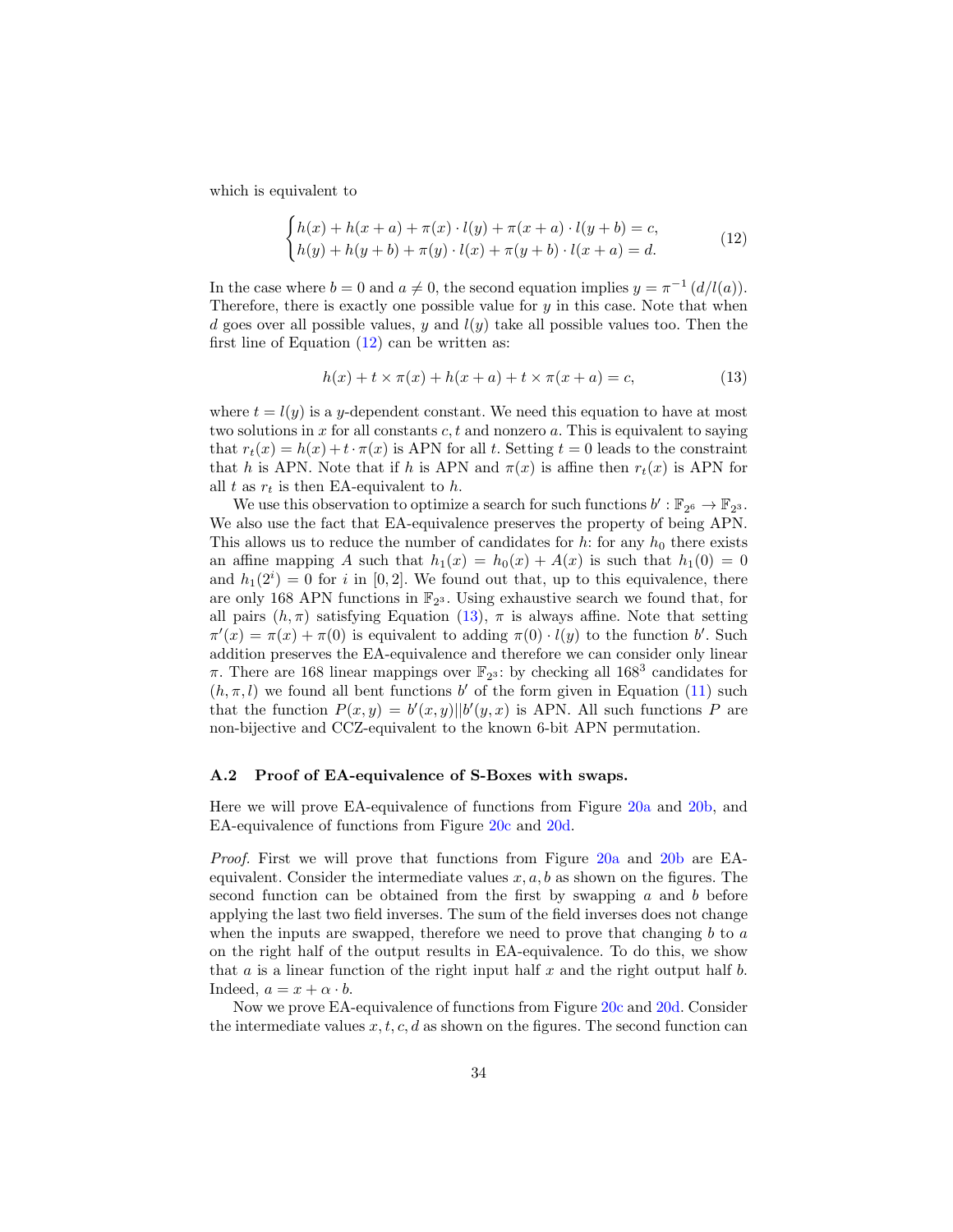be obtained from the first by swapping  $c$  and  $d$  before applying the last two field inverses. Similarly, we need to show that  $c$  is a linear function of  $x$  and  $d$ . Note that  $\alpha \cdot t = x + d$  and  $c = t + \alpha \cdot d$ . Therefore,  $c = \alpha^{-1} \cdot (x + d) + \alpha \cdot d$ .  $\Box$ 

<span id="page-34-1"></span>

Fig. 20: Four APN permutations from different affine-equivalence classes, obtained by adding swaps before and/or after the central linear layer.

### <span id="page-34-0"></span>A.3 Proof of the Properties of the Feistel Network

Here we prove that the Feistel Network  $F^3$  has degree n on all coordinates.

*Proof.* The right side of the output of the Feistel Network is equal to  $(x+y^3)^{1/3}$ + y, where  $x||y$  is the input. Using the representation of the Feistel Network as an open butterfly with  $\alpha = 1$ , we can simply reuse the proof used to establish the algebraic degree of that structure. However, the situation is different on the left side: while it had algebraic degree  $n+1$  in the open butterfly construction with  $\alpha \neq 0, 1$ , it has algebraic degree *n* when  $\alpha = 1$ . To prove this, we will show that all terms of algebraic degree  $n + 1$  in the expression of the left side essentially cancel each other out.

The value on the left side has the algebraic degree of  $((x+y^3)^{1/3}+y)^3$ , which is equal to  $x + y^2(x + y^3)^{1/3} + y(x + y^3)^{2/3}$ . Our aim is thus to show that the sum of all the terms of degree  $n+1$  in the following expression has an algebraic degree at most equal to  $n$ :

$$
L(x, y) = y^2(x + y^3)^{1/3} + y(x + y^3)^{2/3}.
$$

We re-use the expression of  $(x+y^3)^{1/3}$  we derived in the proof of Theorem [4](#page-23-1) using Theorem 1 of [\[20\]](#page-31-12), namely:

$$
(x+y^3)^{1/3} = \sum_{J \subseteq [0,(n-1)/2]} \prod_{j \in J} y^{32^{2j}} \prod_{j \in \overline{J}} x^{2^{2j}},
$$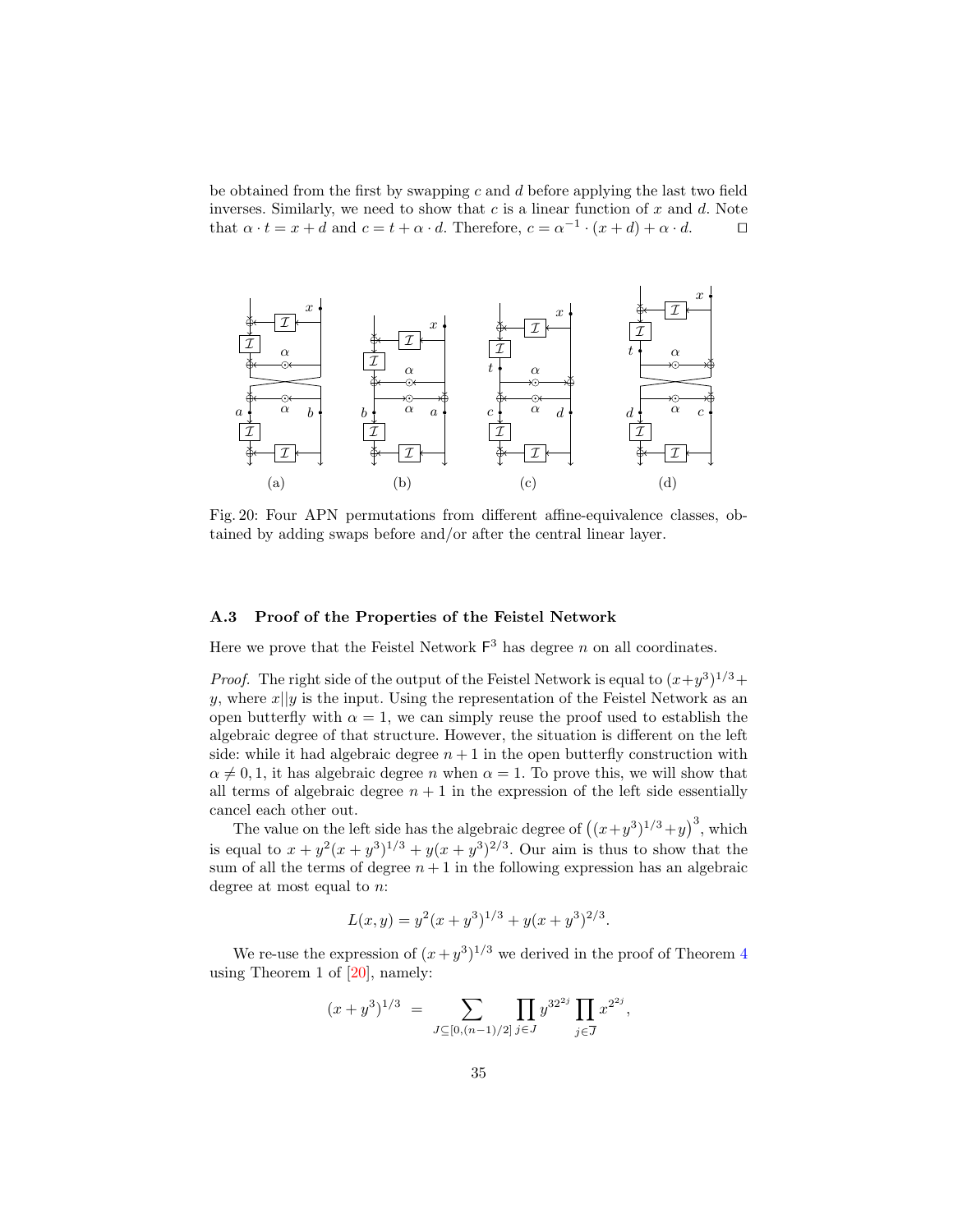and recall further that the only terms of degree  $n$  in this sum correspond to the cases where  $J = [0, (n-1)/2] \setminus \{k\}$  for some k. The expression of such terms of maximum algebraic degree, which we denote  $m_k(x, y)$ , is as follows:

$$
m_k(x,y) = x^{2^{2k}} \prod_{j=0,j\neq k}^{(n-1)/2} y^{3 \times 2^{2k}} = \frac{x^{2^{2k}}}{y^{3 \times 2^{2k}}} \prod_{j=0}^{(n-1)/2} y^{3 \times 2^{2k}} = y \left(\frac{x}{y^3}\right)^{2^{2k}}
$$

.

We deduce that  $L(x, y)$  has algebraic degree  $n + 1$  if and only if the following sum has algebraic degree  $n + 1$ :

$$
L_H(x,y) = \sum_{k=0}^{n-1} y^2 m_k + y m_k^2 = y^3 \left( \sum_{k=0}^{n-1} \frac{m_k}{y} + \left( \frac{m_k}{y} \right)^2 \right).
$$

Observe now that  $(m_k/y)^4 = m_{k+1}/y$ . Let us express  $L_H(x, y)^2$  using this information:

$$
L_H(x,y)^2 = y^6 \left( \sum_{k=0}^{n-1} \left( \frac{m_k}{y} \right)^2 + \left( \frac{m_k}{y} \right)^4 \right) = y^6 \left( \sum_{k=0}^{n-1} \left( \frac{m_k}{y} \right)^2 + \left( \frac{m_k}{y} \right) \right).
$$

This expression is equal to  $y^3 L_H(x, y)$ , meaning that  $L_H(x, y)^2 = y^3 L_H(x, y)$ . Hence, either  $L_H(x, y) = 0$  or  $L_H(x, y) = y^3$ . Either way, its algebraic degree is strictly smaller than  $n + 1$ , so that the left side of the output of the Feistel Network studied has algebraic degree  $n$ . □

#### <span id="page-35-0"></span>A.4 Decomposing the Cube function

After we found the decompositions of the Kim mapping and the Dillon permutation as closed and open butterflies respectively, we were interested in whether another APN functions can be "opened" in a similar manner. Note that in [\[5\]](#page-30-4) all known 6-bit APN functions were checked for having similar double simplex codes and the result was negative. However it is still interesting to see whether there is at least some structural similarity.

Recall that  $\mathsf{V}_3^{\alpha}(x, y) = R_{kim}(x, y) || R_{kim}(y, x)$  where

$$
R_{kim}(x, y) = (x + \alpha y)^3 + y^3
$$

and  $\mathsf{V}_{3}^{\alpha}$  is affine-equivalent to the Kim function when  $Tr(\alpha) = 0, \alpha \neq 0$ . Note that  $\tilde{R}_{kim}(\cdot, y)$  is a permutation of  $\mathbb{F}_{2^3}$  for all fixed y (we call such permutation a keyed permutation). If we are looking for a similar structure in some APN function  $f$ , it is natural to assume that it may be hidden by some affine layers. One necessary condition for the existence of such a structure is the presence of balanced components. More precisely, there must be at least 3 disjoint sets of balanced components such that in each set the corresponding masks form a linear subspace of dimension 3. Two of these subspaces would correspond to output bits of the expected keyed permutations. The third one would correspond to the sum of these permutations as it is also balanced.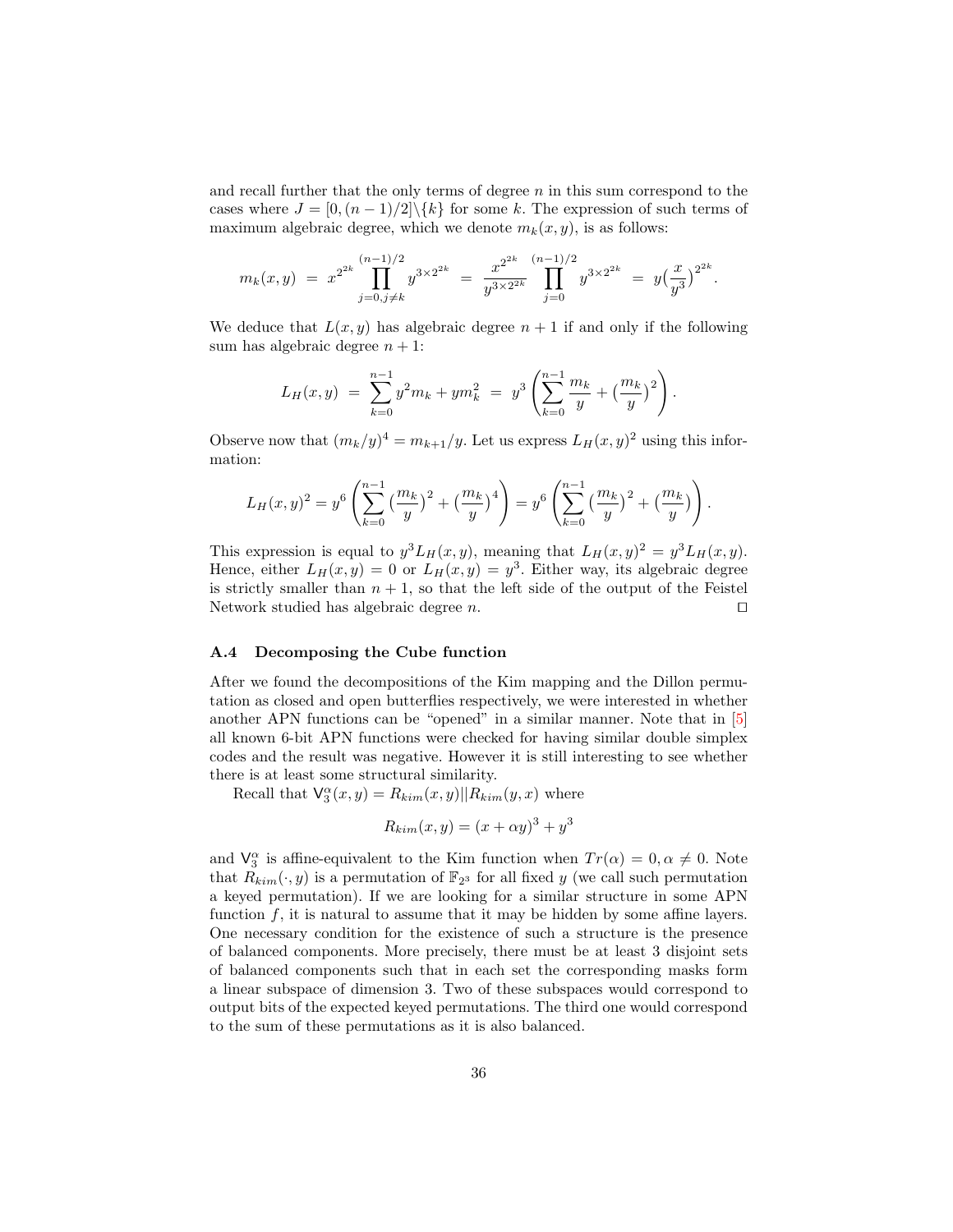We checked the Kim mapping for such balanced subspaces and, unsurprisingly, we found that there are exactly 3 of them as expected. However we were surprised to find that the cube mapping over  $\mathbb{F}_{2^6}$  also has 3 such subspaces! Unfortunately, none of the corresponding functions is affine-equivalent to a keyed permutation. Still, we were interested in decomposing these functions and finding the difference with the keyed permutations from the Kim mapping.

There are 3 balanced subspaces in the Kim function with known structure and another 3 balanced subspaces in the cube function. First we checked which of the corresponding functions are affine-equivalent using the algorithm from [\[11\]](#page-31-2). The results were interesting: the two functions obtained from the Kim mapping, which correspond to  $R_{\text{kim}}(x, y)$  and  $R_{\text{kim}}(y, x)$ , are affine-equivalent as expected (they only differ by a prepended branch swap). However, the other four are all pairwise affine-equivalent! That is, the three functions corresponding to the three balanced subspaces in the cube mapping, are all affine-equivalent to

$$
R_{kim}(x, y) + R_{kim}(y, x) = \alpha^3 (x^3 + y^3) + (\alpha + 1)\alpha xy(x + y) = \alpha^3 (x^3 + y^3 + \alpha xy(x + y))
$$

and therefore affine-equivalent to

$$
f(x,y) = x3 + y3 + \alpha xy(x + y) = \alpha(x + y)3 + (\alpha + 1)(x3 + y3).
$$

We guessed that the function  $f'$  for which  $f'(x, y) || f'(y, x)$  is affine-equivalent to the cube function is of the form

$$
f'(x, y) = (x + ay)^3 + bx^3 + cy^3
$$

for some  $a, b, c \in \mathbb{F}_{2^3}$ . We made an exhaustive search and found that for example setting  $a = \alpha, b = 1, c = \alpha$  with  $Tr(\alpha) = 0, \alpha \neq 0$  leads to positive result. That is, for

$$
R_{cube}(x, y) = (x + \alpha y)^3 + x^3 + \alpha y^3 = y^3 + \alpha xy(x + \alpha y)
$$

the cube function in  $\mathbb{F}_{2^6}$  is affine-equivalent to the function  $R_{cube}(x, y)||R_{cube}(y, x)$ mapping  $(\mathbb{F}_{2^3})^2$  to itself.